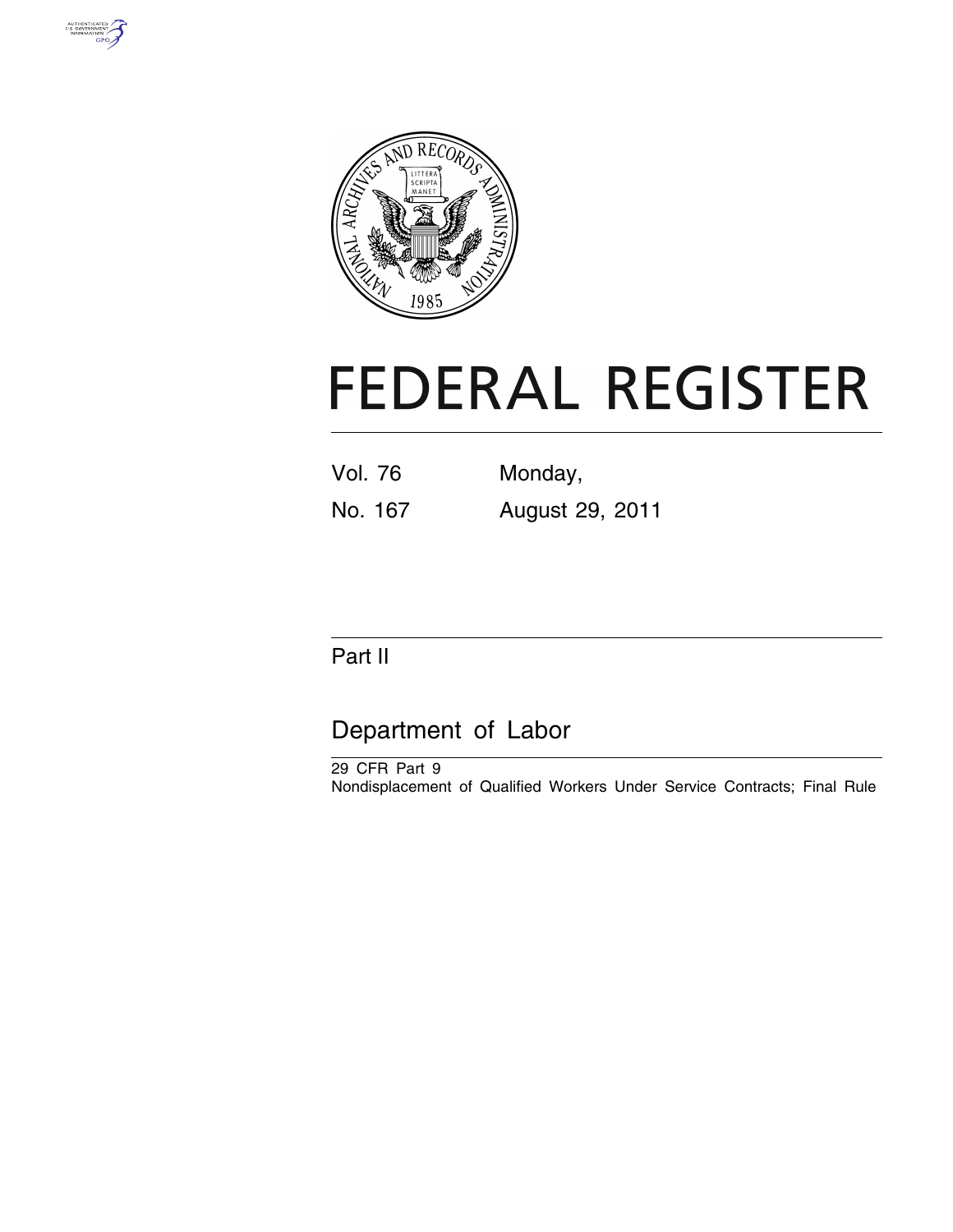# **DEPARTMENT OF LABOR**

# **Office of the Secretary**

### **29 CFR Part 9**

#### **RIN 1215–AB69;1235–AA02**

# **Nondisplacement of Qualified Workers Under Service Contracts**

**AGENCY:** Wage and Hour Division, Labor.

# **ACTION:** Final rule.

**SUMMARY:** In this final rule, the Department of Labor (Department or DOL) issues final regulations to implement Executive Order 13495, Nondisplacement of Qualified Workers Under Service Contracts. The Executive Order establishes a general policy of the Federal Government concerning service contracts and solicitations for service contracts for performance of the same or similar services at the same location. This policy mandates the inclusion of a contract clause requiring the successor contractor and its subcontractors to offer those employees employed under the predecessor contract, whose employment will be otherwise terminated as a result of the award of the successor contract, a right of first refusal of employment under the successor contract in positions for which they are qualified.

**DATES:** The effective date for this final rule is pending, and the Department will publish a notice in the **Federal Register** announcing the effective date once it is determined.

# **FOR FURTHER INFORMATION CONTACT:**

Timothy Helm, Branch Chief, Division of Enforcement Policies and Procedures, Branch of Government Contracts Enforcement, Wage and Hour Division, U.S. Department of Labor, Room S– 3014, 200 Constitution Avenue, NW., Washington, DC 20210; telephone: (202) 693–0064 (this is not a toll-free number). Copies of this notice may be obtained in alternative formats (Large Print, Braille, Audio Tape or Disc), upon request, by calling (202) 693–0023 (not a toll-free number). TTY/TDD callers may dial toll-free (877) 889–5627 to obtain information or request materials in alternative formats.

**SUPPLEMENTARY INFORMATION:** This regulatory action first appeared on the Spring 2009 Regulatory Agenda with regulatory identification number (RIN) 1215–AB69. Due to an organizational restructuring which resulted in the Wage and Hour Division becoming a free-standing agency within the Department, the RIN changed to 1235– AA02. Throughout this final rule,

citations to various statutes such as the Service Contract Act have been revised to reflect the recodification of those Acts in January 2011.

# **I. Executive Order 13495 Requirements and Background**

On January 30, 2009, President Barack Obama signed Executive Order 13495, Nondisplacement of Qualified Workers Under Service Contracts (Executive Order 13495, E.O. 13495, or Order). 74 FR 6103 (Feb. 4, 2009). This Order establishes that when a service contract expires and a follow-on contract is awarded for the same or similar services at the same location, the Federal Government's procurement interests in economy and efficiency are better served when a successor contractor hires the predecessor's employees. A carryover workforce reduces disruption to the delivery of services during the period of transition between contractors and provides the Federal Government the benefits of an experienced and trained workforce that is familiar with the Federal Government's personnel, facilities, and requirements. As explained in the Order, the successor contractor or its subcontractors often hires the majority of the predecessor's employees when a service contract ends and the work is taken over from one contractor to another. Occasionally, however, a successor contractor or its subcontractors hires a new workforce, thus displacing the predecessor's employees.

Section 1 of Executive Order 13495 sets forth a general policy of the Federal Government that service contracts and solicitations for service contracts shall include a clause that requires the contractor and its subcontractors, under a contract that succeeds a contract for performance of the same or similar services at the same location, to offer those employees (other than managerial and supervisory employees) employed under the predecessor contract, whose employment will be terminated as a result of the award of the successor contract, a right of first refusal of employment under the contract in positions for which they are qualified. Section 1 also provides that there shall be no employment openings under the contract until such right of first refusal has been provided. Section 1 further stipulates that nothing in Executive Order 13495 is to be construed to permit a contractor or subcontractor to fail to comply with any provision of any other Executive Order or law of the United States.

As discussed above in the **DATES** section, this rule will not be effective until the Federal Acquisition Regulatory

Council (FARC) issues regulations. The Executive Order requires the FARC to issue regulations in Section 6 of the Order, which is discussed in further detail below.

Section 2 of Executive Order 13495 defines *service contract* or *contract* to mean any contract or subcontract for services entered into by the Federal Government or its contractors that is covered by the McNamara-O'Hara Service Contract Act of 1965 (SCA), as amended, 41 U.S.C. 6701 *et seq.,* and its implementing regulations. Section 2 also defines *employee* to mean a service employee as defined in the SCA. 74 FR 6103 (Feb. 4, 2009). *See* 41 U.S.C. 6701(3).

Section 3 of the Order exempts from its terms (a) contracts or subcontracts under the simplified acquisition threshold as defined in 41 CFR 2.101; (b) contracts or subcontracts awarded pursuant to the Javits-Wagner-O'Day Act, 41 U.S.C. 8501–8506; (c) guard, elevator operator, messenger, or custodial services provided to the Federal Government under contracts or subcontracts with sheltered workshops employing the severely handicapped as described in section 505 of the Treasury, Postal Services and General Government Appropriations Act, 1995, Public Law 103–329; (d) agreements for vending facilities entered into pursuant to the preference regulations issued under the Randolph-Sheppard Act, 20 U.S.C. 107; and (e) employees who were hired to work under a Federal service contract and one or more nonfederal service contracts as part of a single job, provided that the employees were not deployed in a manner that was designed to avoid the purposes of the Order. 74 FR 6103–04 (Feb. 4, 2009).

Section 4 of Executive Order 13495 authorizes the head of a contracting department or agency to exempt its department or agency from the requirements of any or all of the provisions of the Executive Order with respect to a particular contract, subcontract, or purchase order or any class of contracts, subcontracts, or purchase orders, if the department or agency head finds that the application of any of the requirements of the Order would not serve the purposes of the Order or would impair the ability of the Federal Government to procure services on an economical and efficient basis. 74 FR 6104 (Feb. 4, 2009).

Section 5 of the Order provides the wording for the required contract clause regarding the nondisplacement of qualified workers that is to be included in solicitations for and service contracts that succeed contracts for performance of the same or similar services at the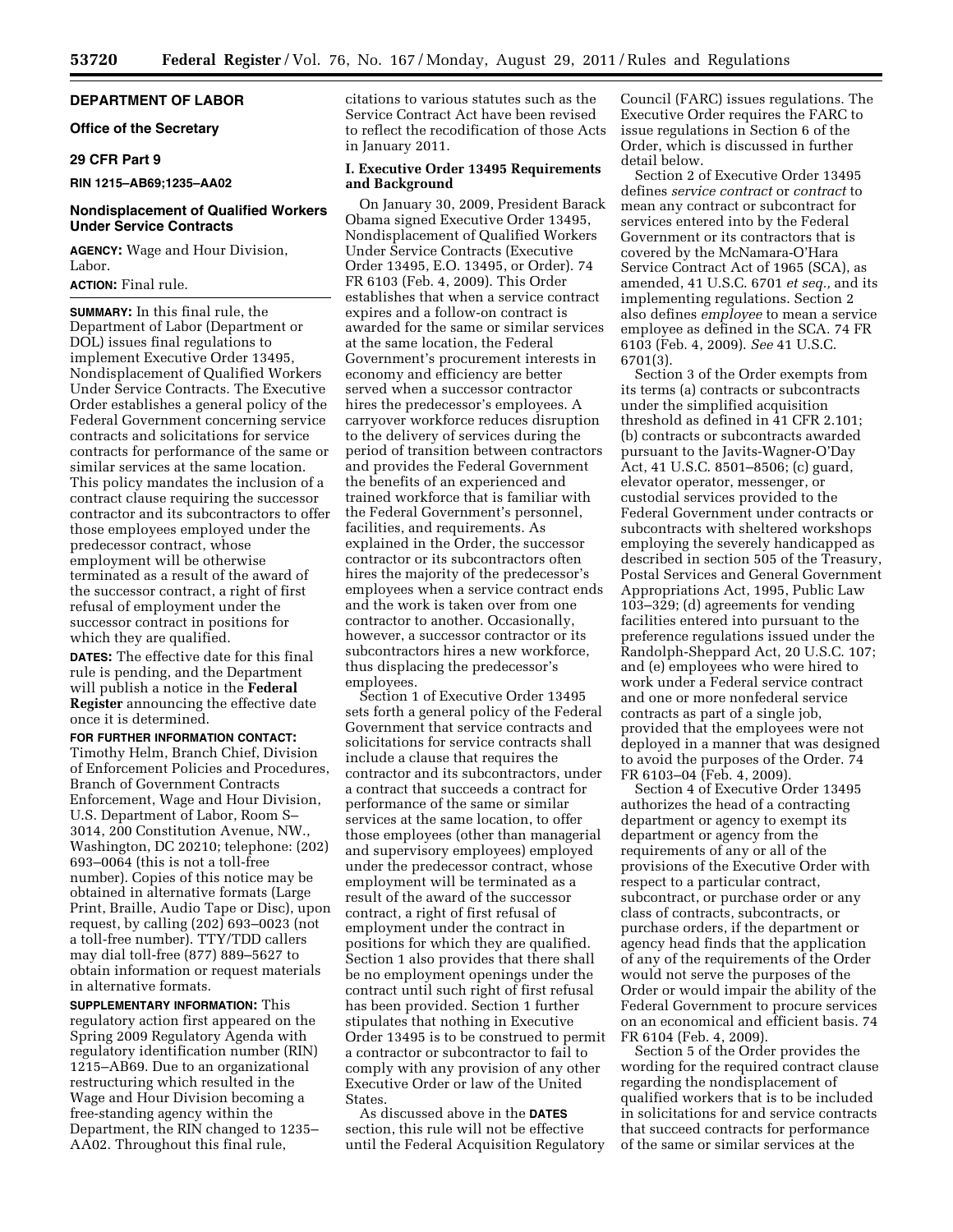same location. 74 FR 6104–05 (Feb. 4, 2009). Specifically, the new contract clause provides that the contractor and its subcontractors shall, except as otherwise provided by the clause, in good faith offer those employees (other than managerial and supervisory employees) employed under the predecessor contract whose employment will be terminated as a result of award of the contract or the expiration of the contract under which the employees were hired, a right of first refusal of employment under the contract in positions for which they are qualified. The successor contractor and its subcontractors determine the number of employees necessary for efficient performance of the contract, and may elect to employ fewer employees than the predecessor contractor employed in performance of the work. Except as provided by the contract clause, there is to be no employment opening under the contract, and the successor contractor and any subcontractors shall not offer employment under the contract to any person prior to having complied fully with the obligation to offer employment to employees on the predecessor contract. The successor contractor and its subcontractors must make a bona fide, express offer of employment to each employee including stating the time within which the employee must accept such offer, which must be no less than 10 days. The clause also provides that, notwithstanding the obligation to offer employment to employees on the predecessor contract, the successor contractor and any subcontractors (1) May employ under the contract any employee who has worked for the contractor or subcontractor for at least 3 months immediately preceding the commencement of the contract and who would otherwise face lay-off or discharge; (2) are not required to offer a right of first refusal to any employee(s) of the predecessor contractor who are not service employees within the meaning of the SCA, 41 U.S.C. 6701(3); and (3) are not required to offer a right of first refusal to any employee(s) of the predecessor contractor whom the successor contractor or any of its subcontractors reasonably believes, based on the particular employee's past performance, has failed to perform suitably on the job. The contract clause also provides that, in accordance with Federal Acquisition Regulation (FAR) 52.222–41(n), not less than 10 days before completion of the contract, the contractor must furnish the Contracting Officer a certified list of the names of all service employees working under the contract and its subcontracts during the

last month of contract performance. The list must also contain anniversary dates of employment of each service employee under the contract and its predecessor contracts either with the current or predecessor contractors or their subcontractors. The Contracting Officer must provide the list to the successor contractor, and the list must be provided on request to employees or their representatives. If it is determined, pursuant to regulations issued by the Secretary of Labor, that the contractor or its subcontractors are not in compliance with the requirements of this clause or any regulation or order of the Secretary, appropriate sanctions may be imposed and remedies invoked against the contractor or its subcontractors, as provided in the Executive Order, the regulations, and relevant orders of the Secretary, or as otherwise provided by law. Finally, the clause provides that in every subcontract entered into in order to perform services under the contract, the contractor will include provisions that ensure that each subcontractor will honor the requirements of the clause in the prime contract with respect to the employees of a predecessor subcontractor or subcontractors working under the contract, as well as employees of a predecessor contractor and its subcontractors. The subcontract must also include provisions to ensure that the subcontractor will provide the contractor with the information about the employees of the subcontractor needed by the contractor to comply with the prime contractor's requirement, in accordance with FAR 52.222–41(n). The contractor must also take action with respect to any such subcontract as may be directed by the Secretary of Labor as a means of enforcing these provisions, including the imposition of sanctions for noncompliance; provided, however, that if the contractor, as a result of such direction, becomes involved in litigation with a subcontractor, or is threatened with such involvement, the contractor may request that the United States enter into the litigation to protect the interests of the United States. 74 FR 6104–05 (Feb. 4, 2009).

Section 6 of the Order assigns responsibility for investigating and obtaining compliance with the Order to the Department. In such proceedings, this section also authorizes the Department to issue final orders prescribing appropriate sanctions and remedies, including, but not limited to, orders requiring employment and payment of wages lost. The Department also may provide that where a contractor or subcontractor has failed to comply with any order of the Secretary

of Labor or has committed willful violations of Executive Order 13495 or its implementing regulations, the contractor or subcontractor, its responsible officers, and any firm in which the contractor or subcontractor has a substantial interest will be ineligible to be awarded any contract of the United States for a period of up to 3 years. Neither an order for debarment of any contractor or subcontractor from further Government contracts under this section nor the inclusion of a contractor or subcontractor on a published list of noncompliant contractors is to be carried out without affording the contractor or subcontractor an opportunity for a hearing. Section 6 also specifies that Executive Order 13495 creates no rights under the Contract Disputes Act, and disputes regarding the requirement of the contract clause prescribed by Section 5, to the extent permitted by law, will be disposed of only as provided by the Department in regulations issued under the Order. To the extent practicable, such regulations shall favor the resolution of disputes by efficient and informal alternative dispute resolution methods. Finally, Section 6 provides that, to the extent permitted by law and in consultation with the FARC, the Department will issue regulations to implement the requirements of the Executive Order. In addition, to the extent permitted by law, the FARC is to issue regulations in the Federal Acquisition Regulation to provide for inclusion of the contract clause in Federal solicitations and contracts subject to the current Order. *See* 74 FR 6105 (Feb. 4, 2009).

Section 7 of Executive Order 13495 revokes Executive Order 13204 of February 17, 2001, rescinding Executive Order 12933 of October 20, 1994, Nondisplacement of Qualified Workers Under Certain Contracts. *Id. See also* 59 FR 53559 (Oct. 24, 1994), 66 FR 11228 (Feb. 22, 2001).

Section 8 of the Order provides that if any provision of the Order or its application is held to be invalid, the remainder of the Order and the application shall not be affected.

Section 9 of the Order specifies that nothing in Executive Order 13495 is to be construed to impair or otherwise affect the authority granted by law to an executive department, agency, or the head thereof; or functions of the Director of the Office of Management and Budget (OMB) relating to budgetary, administrative, or legislative proposals. In addition, the Order is to be implemented consistent with applicable law and subject to the availability of appropriations, and the Order is not intended to, and does not, create any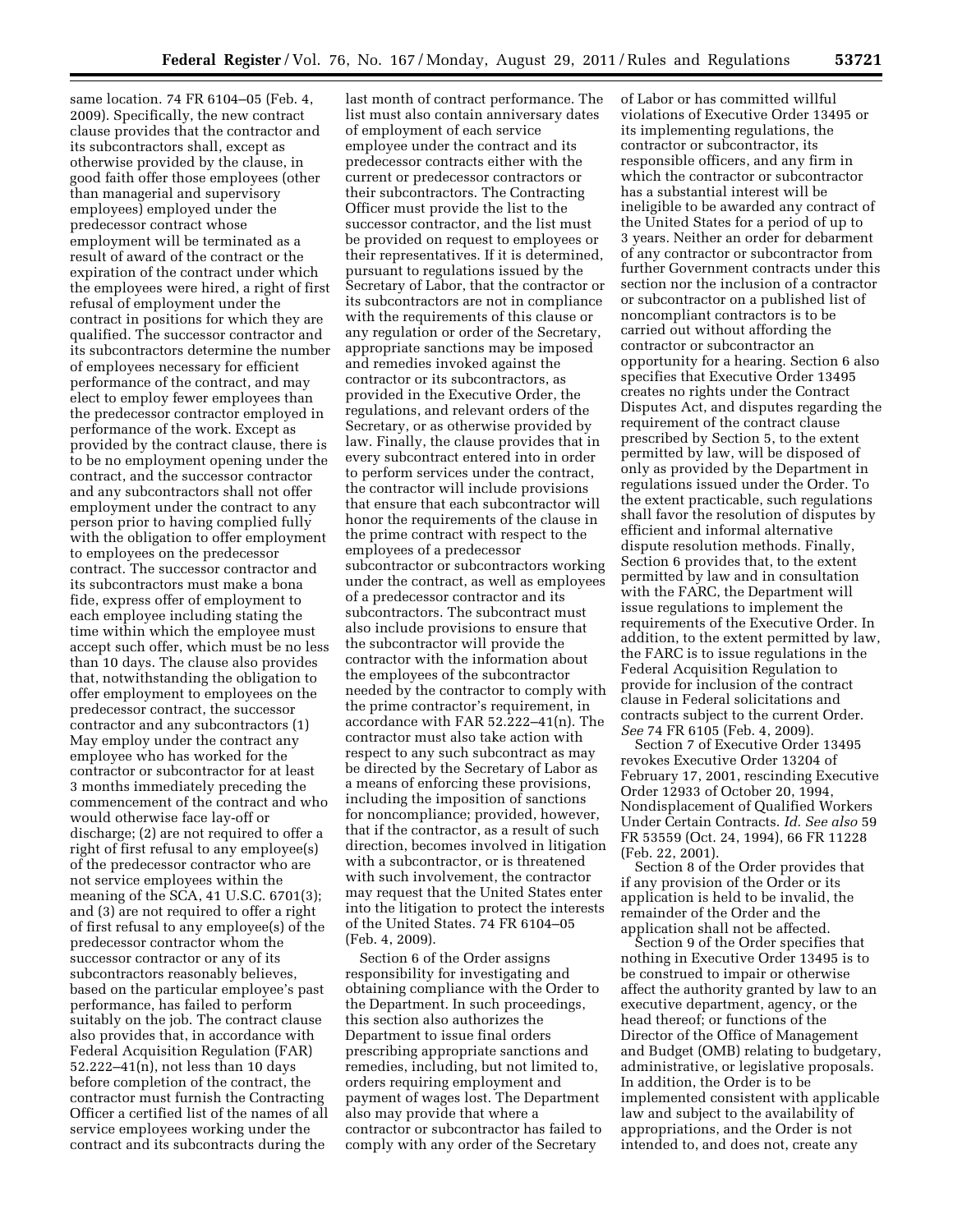right or benefit, substantive or procedural, enforceable at law or in equity by any party against the United States, its departments, agencies, or entities, its officers, employees, or agents, or any other person. Section 9 clarifies, however, that the Order is not intended to preclude judicial review of final decisions by the Department in accordance with the Administrative Procedure Act, 5 U.S.C. 701 *et seq.* 74 FR 6105–06 (Feb. 4, 2009).

As indicated, Section 7 of Executive Order 13495, revoked Executive Order 13204, signed by President Bush on February 17, 2001, which rescinded Executive Order 12933, Nondisplacement of Qualified Workers Under Certain Contracts, signed by President Clinton on October 24, 1994. More specifically, these rescinded Executive Orders pertained to the obligations of successor contractors to offer employment to employees of predecessor contractors on Federal contracts to maintain public buildings. *See* 59 FR 53559 (Oct. 24, 1994), 66 FR 11228 (Feb. 22, 2001). The Department promulgated regulations, 29 CFR part 9 (62 FR 28185) to implement Executive Order 12933 (62 FR 28176 (May 22, 1997)) and, per Executive Order 13204, rescinded them through a Notice appearing in the **Federal Register**. 66 FR 16126 (Mar. 23, 2001). There are some notable differences between Executive Order 13495, and Executive Order 12933. For example, Executive Order 13495 covers all contracts covered by the SCA above the simplified acquisition threshold, whereas Executive Order 12933 was limited to building services contracts in excess of the simplified acquisition threshold for maintenance of public buildings. In addition, exemptions listed for U.S. Postal Service, NASA, military, and Veterans Administration installations (among others) in Executive Order 12933 have been eliminated. A new provision authorizes the head of a contracting department or agency to exempt any of its contracts from the current Order if the agency finds the requirements would not serve the purposes of the Order or would impair the Federal Government's ability to procure services economically and efficiently. In addition, the current Order expressly provides that it applies to subcontracts awarded in amounts equal to or above the simplified acquisition threshold, while coverage under Executive Order 12933 was determined at the prime contract level. Subsequent to publication of the proposed rule upon which this final rule is responsive, the simplified

acquisition threshold was raised to \$150,000 from \$100,000. 75 FR 53129 (August 30, 2010) (codified at 41 CFR 2.101).

#### **II. Discussion of Final Rule**

The Department published and sought comments on a proposed rule implementing the provisions of Executive Order 13495 on March 19, 2010 (75 FR 13382 (Mar. 19, 2010)). A total of 21 comments were received from labor organizations, government contractors, and government agency contract personnel, among others. These comments are discussed in the following section-by-section analysis of the final rule.

#### *Subpart A—General*

Executive Order 13495 does not establish wage or fringe benefit rates. The minimum wage and fringe benefit rates established under the SCA to be paid service employees will apply to work performed on service contracts covered by the Executive Order. SCA rates will apply equally to successor contracts with a workforce made up of employees who worked under the predecessor contract and to successor contracts with, under one of the Executive Order's exceptions, a workforce not made up of employees who worked under the predecessor contract. The SCA requires contractors and subcontractors performing services on prime contracts in excess of \$2,500 to pay service employees in various classes no less than the wage rates and fringe benefits found prevailing in the locality, or the rates (including prospective increases) contained in a predecessor contractor's collective bargaining agreement as provided in wage determinations issued by the Department. These determinations are incorporated into the service contract.

The Department received several comments opposing the Executive Order and questioning its stated purpose. For example, the Professional Services Council (PSC) questioned when private employment under a government contract became an immutable entitlement. The PSC and the Society for Human Resource Management (SHRM) doubted whether the Executive Order would fulfill its stated goals of promoting economy and efficiency in government procurement, and the Associated Builders and Contractors, Incorporated (ABC, Inc.), stated that there was no evidentiary support that nondisplacement of workers would result in greater efficiency. Comments questioning the legality of and rationale for the Executive Order are clearly not within the purview of this rulemaking

action. All other comments are summarized in the preamble under the relevant subsections.

Proposed subpart A addressed general matters, including the purpose and scope of the rule, its definitions, coverage under the Order, and the exclusions it provides.

#### *Section 9.1 Purpose and Scope*

The Department proposed in § 9.1 to explain the purpose of the proposed rule and to reiterate policy statements from the Executive Order. This section articulates the Executive Order's general requirement that successor service contractors performing on Federal contracts offer a right of first refusal to suitable employment (i.e., a job for which the employee is qualified) under the contract to those employees under the predecessor contract whose employment will be terminated as a result of the award of the successor contract, and emphasizes the Executive Order's underlying principle that the Federal Government's procurement interests in economy and efficiency are served when the successor contractor hires the predecessor's employees and that a carryover workforce both minimizes disruption in the delivery of services during a period of transition between contractors and provides the Federal Government the benefit of an experienced and trained workforce that is familiar with the Federal Government's personnel, facilities, and requirements. No comments were received on this section; the final rule therefore implements § 9.1 as proposed, except with one additional sentence as discussed below.

Specifically, § 9.1 has been revised to include the following sentence: ''Additionally, the Order also provides that it is to be implemented consistent with applicable law and subject to the availability of appropriations.'' This sentence has been added to emphasize in particular that, as stated in Section 9 of the Order, the Order is to be implemented consistent with applicable law. Along similar lines, Section 1 of the Order provides, as noted, that nothing in the Order shall be construed to permit a contractor or subcontractor to fail to comply with any provision of any other Executive Order or law of the United States. The applicable law encompassed by these Sections includes, for example, the HUBZone program established by title VI of the Small Business Reauthorization Act of 1997, Executive Order 11246 (Equal Employment Opportunity), and the Vietnam Era Veterans' Readjustment Assistance Act of 1974. When (and only when) the requirements of such laws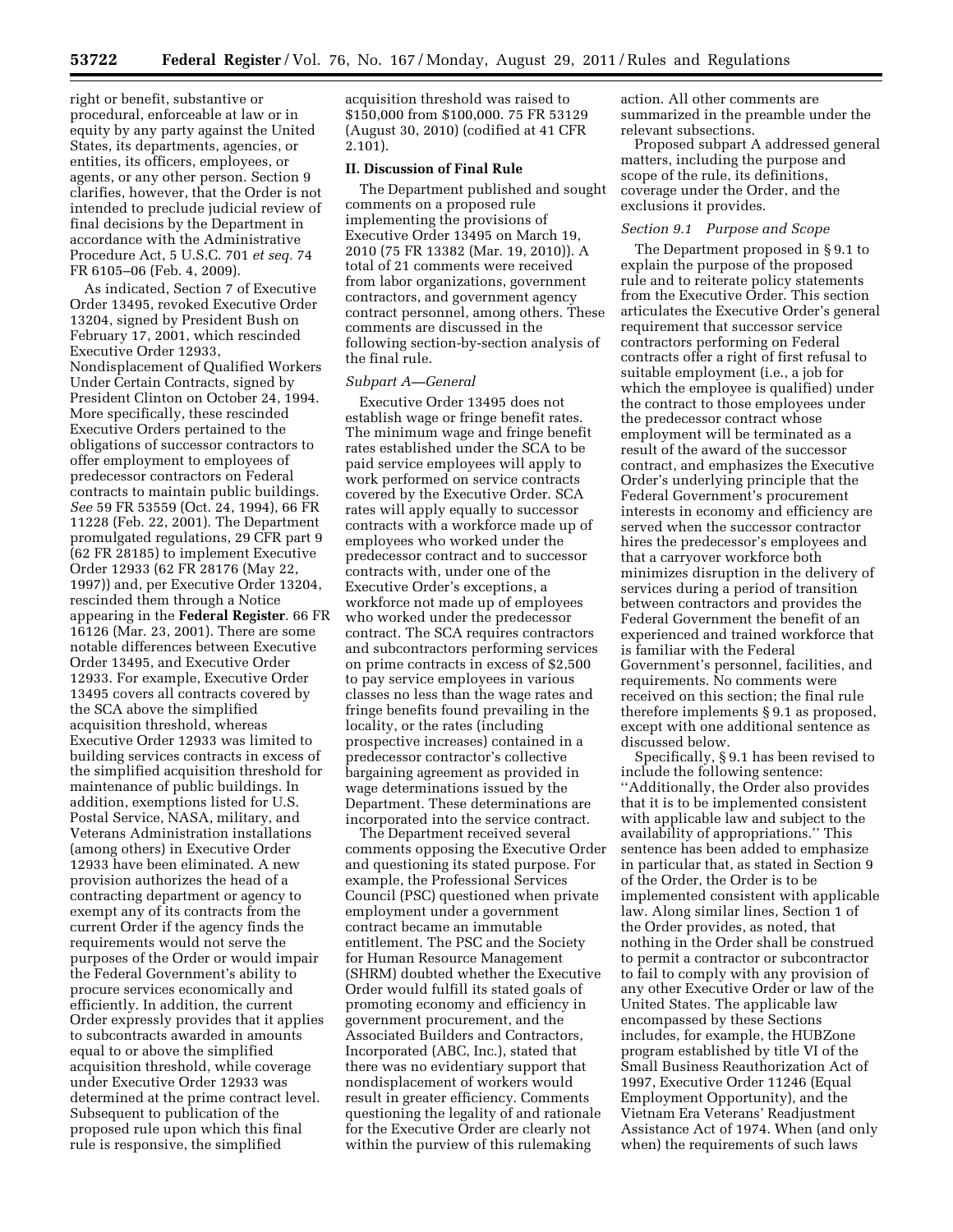would conflict with the requirements of Executive Order 13495 under the particular factual circumstances of a specific situation, then the requirements of such laws may be satisfied in tandem with—and, when necessary, prior to the requirements of Executive Order 13495.

For example, HUBZone small business concerns (SBCs) are required to have 35 percent of all of their employees reside in a HUBZone. When both the successor and the predecessor contractors are SBCs, the residence requirement threshold normally could be met through a standard application of this final rule. Under circumstances where the successor is a SBC but the predecessor is not, we believe that HUBZone SBCs can still meet both the requirements of the HUBZone program and the Executive Order. For instance, the successor SBC awardee could first extend offers of employment to the qualified predecessor awardee's employees that reside in a HUBZone. If necessary to reach the residency threshold, the successor HUBZone SBC would next extend offers of employment to qualified residents of a HUBZone who were not employees of the predecessor. The HUBZone SBC could next extend offers for the remaining vacancies to non-HUBZone resident qualified employees of the predecessor awardee. The HUBZone SBC would need to first ensure that it meets the statutory requirements of the HUBZone program so that it is not decertified, and must consider the predecessor's employees pursuant to the Executive Order in doing so. This approach would also apply in other circumstances, such as where the predecessor HUBZone SBC did not maintain the HUBZone residence requirement but was permitted to remain in the program. While the HUBZone SBC must maintain the 35 percent HUBZone residency requirement at all times while certified in the program, there is an exception: an SBC may ''attempt to maintain'' this requirement when performing on a HUBZone contract. When that occurs and the HUBZone SBC is permitted to fall below the 35 percent threshold, it still must meet the requirement any time it submits a subsequent offer and wins a HUBZone contract.

# *Section 9.2 Definitions*

The proposed rule included definitions of several important terms, such as ''contractor'', ''month'', ''same or similar service'', ''managerial employee and supervisory employee'', and ''employee or service employee''. The Department received comments on only two of the proposed definitions.

The Department proposed to define ''employee or service employee'' to mean a service employee as defined in the Service Contract Act of 1965, 41 U.S.C. 6701(3). The Service Employees International Union (SEIU) and Change to Win commented that they agreed with this proposed definition as it is based on the definition under the SCA. No other comments were received on this definition and it is adopted as proposed.

The Department proposed to define ''managerial or supervisory employee'' to mean a person engaged in the performance of services under the contract who is employed in a bona fide executive, administrative, or professional capacity, as those terms are defined in 29 CFR part 541, and specifically sought comments on this proposed definition. The PSC and American Federation of Labor and Congress of Industrial Organizations (AFL–CIO) supported the proposed definition. The PSC commented that ''adopting a different definition would lead to unnecessary confusion about the proper standard to apply in different situations, could lead to unintended consequences regarding coverage, and would create a trap for unwary contractors.''

The American Maritime Officers Union (AMOU) suggested the Department define the term ''managerial or supervisory employee'' through reference to definitions set forth in the National Labor Relations Act (NLRA) or established by the National Labor Relations Board (NLRB). The American Maritime Association (AMA) stated that the proposed definition will not clarify the scope of the supervisory and managerial exclusion and would result in the unintended consequence of removing most ''supervisors'' from the scope of the exclusion. The AMA further commented that the proposed definition of managerial and supervisory employee would require the successor contractor to hire supervisory employees of the predecessor contractor, which would contradict the intent of the Executive Order. The Chamber of Commerce of the United States of America (Chamber) commented that the definition of managerial and supervisory employees should be more expansive than the Department proposed. The Chamber also suggested, like the AMOU, that the Department use the definitions of these terms under the NLRA. The Chamber added that the definition proposed by the Department renders the words ''other than managerial and supervisory employee'' in the Executive Order superfluous because any employee

employed in a bona fide executive, administrative, or professional capacity, as those terms are defined in 29 CFR Part 541, is not a service employee under the SCA. The SHRM similarly urged the Department to embrace the definition of ''supervisor'' under the NLRA and recommended that the Department consider how NLRB case law treats the term ''manager.'' This recommendation, according to the commenter, would ''avoid a proliferation and possible contradiction of statutory and regulatory definitions making good-faith compliance more difficult.''

The Department carefully considered the comments received on the definition of ''managerial or supervisory employee'' but is unconvinced that defining the term in accordance with the NLRA or NLRB caselaw is appropriate for the purpose of this Executive Order. As discussed in the preamble to the proposed rule, Sections 1 and 5 of the Executive Order parenthetically exclude from its requirements managerial and supervisory employees, without defining the term. It is the Department's view that this is a reiteration, not an expansion, of the exemption included in the SCA. Defining ''managerial or supervisory employee'' consistent with the SCA definition excludes any person employed in a bona fide executive, administrative, or professional capacity as those terms are defined in the regulations issued under the Fair Labor Standards Act (FLSA), 29 U.S.C. 203 *et seq.,* at 29 CFR part 541. Such employees are exempt from the provisions of the SCA and need not be offered employment on the successor contract. Thus, the successor contractor has complete discretion to decide whom to employ as managers and supervisors on the contract. If a service employee of the predecessor contractor is qualified for a managerial or supervisory position, an offer of employment in that classification would satisfy the successor's obligation to offer the employee employment on the contract, but the successor contractor is under no obligation to make an offer to such a position. Of course, the Department does not administer or enforce the NLRA and it is the Department's view that use of SCA definitions with which contractors are already familiar will facilitate good-faith compliance, rather than making compliance more difficult. Contrary to the view of the Chamber, the Department believes this definition supports and clarifies the policy statement in the Executive Order, which affords the right to an offer of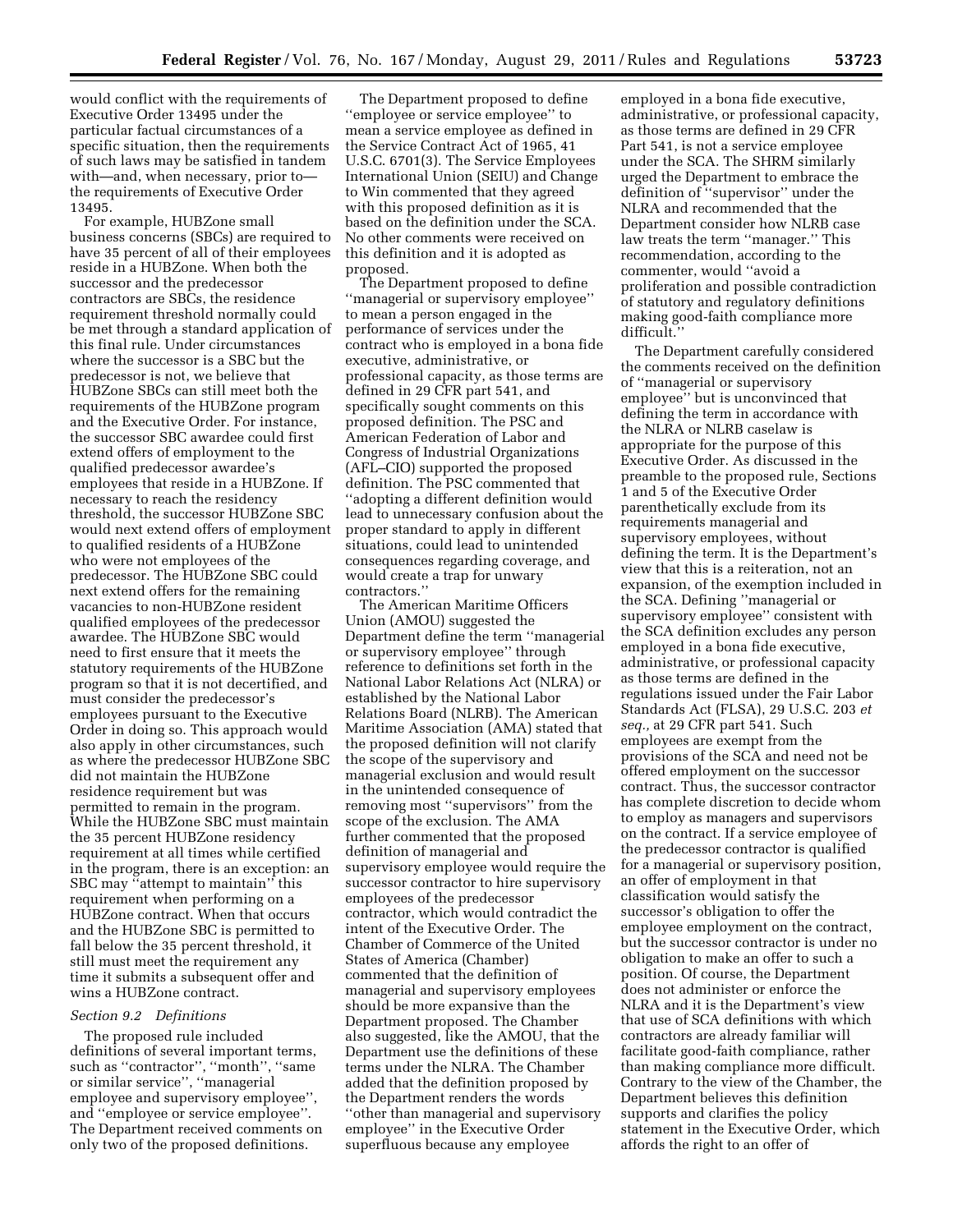employment to those service employees who are not managerial or supervisory employees.

The proposed rule defined ''same or similar service'', in relevant part, to mean a service that is either identical to or has characteristics that are alike in substance and essentials to another service. After consideration, the Department has altered this definition to avoid inconsistency with the Executive Order. The language of the proposed definition could have resulted in the exclusion of some ''similar'' services in contravention of the Order. For example, it is the Department's understanding that the term ''same or similar service'' is broader and more inclusive than the term ''substantially the same services'' that is used in the SCA. *See* 41 U.S.C. 6707(c). Therefore, the Department has refined the proposed definition at § 9.2(13) to mean a service that is either identical to or has characteristics that are alike in substance to a service performed at the same location on a contract that is being replaced by the Federal Government or a contractor on a Federal service contract. Apart from that change, the final rule implements the definitions as proposed.

#### *Section 9.3 Coverage*

Proposed § 9.3 discussed application of the rule and the Executive Order to all service contracts and their solicitations that succeed contracts for the same or similar service at the same location, except those specifically excluded by § 9.4. No comments were received on this proposed section and the final rule adopts proposed § 9.3 without change.

#### *Section 9.4 Exclusions*

Proposed § 9.4 would implement the exclusions contained in Sections 3 and 4 of Executive Order 13495. Proposed § 9.4(a)(1) addressed the exclusion for contracts or subcontracts under the simplified acquisition threshold, as defined in 41 CFR 2.101. 74 FR 6103 (Feb. 4, 2009). The simplified acquisition threshold, at the time the NPRM was published was \$100,000; it has since been increased to \$150,000. 41 CFR 2.101. In contrast to the prior version of part 9, the proposal did not state that amount in the regulatory text so that in the event that a future statutory amendment changes the amount, any such change would automatically apply to contracts subject to part 9.

Proposed  $\S 9.4(a)(2)$  explained how the exclusion applies to subcontracts, including when a successor contractor discontinues the services of a

subcontractor. The Department interprets the exclusion for contracts and subcontracts under the simplified acquisition threshold as applying to subcontracts of less than \$150,000, even when the prime contract is for a greater amount because of the definition of a service contract in Section 2(a) of the SCA and the express terms of the exclusion in Section 3(a) of Executive Order 13495. However, while the proposed § 9.4(a)(1) exclusion would apply to subcontracts of less than \$150,000, the covered prime contractor or higher tier subcontractor would still be required to comply with the requirements of this part. Moreover, if a covered contractor that is subject to the nondisplacement requirements were to discontinue the services of a subcontractor at any time during the contract and perform those or similar services itself at the same location, the contractor would be required to offer employment to the subcontractor's employees who would otherwise be displaced and would otherwise be covered in accordance with this part but for the size of the subcontract. As noted in the preamble to the proposed rule, the earlier Executive Order 12933 excluded prime contracts under the simplified acquisition threshold but did not mention subcontracts. The Chamber requested additional guidance regarding the application of the Executive Order to subcontracts. The Department has concluded that proposed § 9.4(a)(2) is sufficiently instructive; as no other comments were received on this paragraph, no revisions have been made to proposed § 9.4(a) and it is implemented in the final rule without change.

Proposed § 9.4(b) implemented the exclusions applicable to certain contracts or subcontracts awarded for services produced or provided by persons who are blind or have severe disabilities. 74 FR 6103–4 (Feb. 4, 2009). Proposed § 9.4(b)(4) clarified that the exclusions provided by § 9.4(b)(1) through (b)(3) apply when either the predecessor or successor contract has been awarded for services produced or provided by the blind or severely disabled, as described. To require Federal service contractors who obtain their work under the specified set-aside programs to offer employment to the predecessor contractor's employees would defeat the purpose of these programs to allow people to participate in the workforce who otherwise would not be able to do so. No comments were received on this paragraph and the final rule implements proposed § 9.4(b) without change.

Proposed § 9.4(c) implemented the exclusion in Section 3(e) of Executive Order 13495 relating to employment where Federal service work constitutes only part of the employee's job. 74 FR 6104 (Feb. 4, 2009). This exclusion applies to an employee who was hired to work on the predecessor's contract and one or more nonfederal jobs. No comments were received on this paragraph and the final rule adopts proposed § 9.4(c) without change. *See*   $\S 9.12(c)(5)$  (discussion of implementation of section 3(e) of the Executive Order).

Section 9.4(d) Contracts Exempted by Federal Agency

Section 9.4(d) implements the Section 4 exclusion in the Executive Order that provides that the head of a contracting department or agency may exempt its department or agency from the requirements of any or all of the provisions of the Executive Order with respect to a particular contract, subcontract, or purchase order, or any class of contracts, subcontracts, or purchase orders, if the department or agency head finds that the application of any of the requirements of the Executive Order would not serve the purposes of the Executive Order or would impair the ability of the Federal Government to procure services on an economical and efficient basis. 74 FR 6104 (Feb. 4, 2009).

A number of commenters addressed issues relating to proposed language concerning the exemption authority of Federal agencies, including the notification and timing requirements relating to the exemption process, the factors agencies should use when considering whether to exempt contracts, and whether exemption decisions should be reviewable by and appealable to the Secretary of Labor.

The introductory language of paragraph (d) remains as proposed except for a minor clarification specifying that the authority for contracting department or agency heads to exempt certain contracts from the Executive Order stems from Section 4 of the Order.

Section 9.4(d)(1) Agency Determination No Later Than the Solicitation Date

Section 9.4(d)(1) of the proposed rule limited the time in which an agency may decide to exempt contracts to no later than the solicitation date. This limitation was intended to ensure that the contract clause is included in the solicitation, if applicable, as required by the Executive Order.

Two commenters addressed this issue. The Chamber opposed the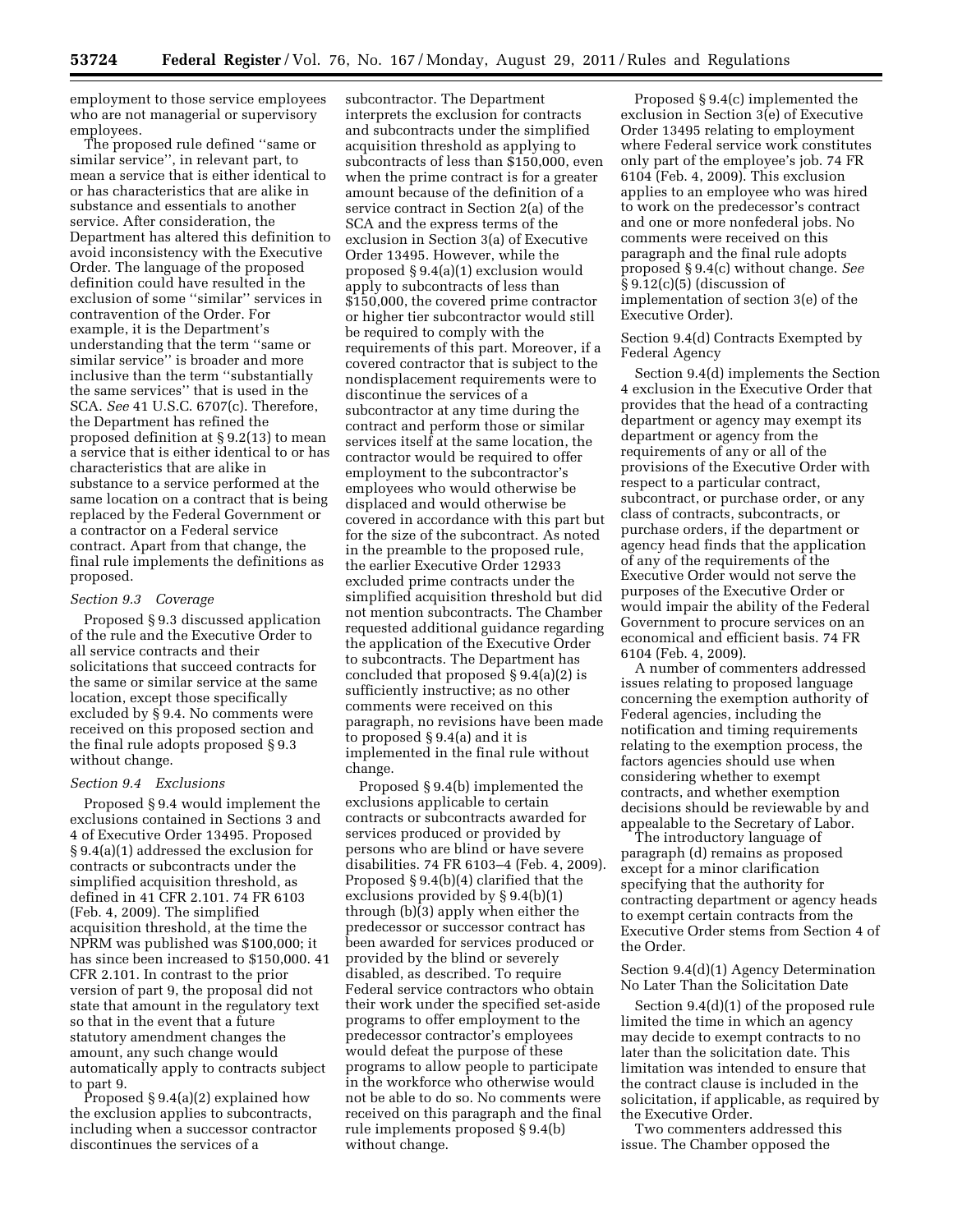requirements that the agency exemption decision be made by the solicitation date and that the decision be supported by a written analysis in which the agency compares anticipated outcomes under both a carryover workforce and a non-carryover workforce scenario. It asserted that these requirements would significantly limit the contracting agency's exercise of its waiver authority and would prevent the contracting agency from having ''the full benefit of the contractors' bids/proposals, many of which might include significant cost savings or other improvements in contract performance if the contract was exempted from coverage.''

A labor advisor with the United States Navy (Navy Labor Advisor), asserted that the final regulations should remove the time limitation for agency exemption decisions, which he characterized as ''an unwarranted infringement on agency deliberations and decisions that are essential to the mission of each agency.'' He added that the time limitation was not needed to ensure that the contract clause is included in the solicitation because, under procurement practices and the Federal Acquisition Regulation, ''any solicitation may be amended to correct oversights, errors, or changes to the originally issued document \* \* \*"

After carefully considering the comments, the Department has decided to adopt the proposed time limitation for agency exemption decisions to ensure that solicitations accurately reflect agency exemption determinations, either including the contract clause required by the Executive Order or omitting it following an agency exemption determination. This time limitation will ensure that the predecessor contractor's service employees, as well as prospective bidders, receive timely notice of the agency's decision. The Department has added language providing that the failure to follow this procedural requirement shall render any agency exemption decision inoperative and require the inclusion or addition of the clause in Appendix A of the final rule in the solicitation and any resulting contract, subcontract, or purchase order, or class of contracts, subcontracts, or purchase orders.

Section  $9.4(d)(2)$  and  $\S 9.4(d)(3)$  Written Notice to Affected Workers of Finding and Decision No Later Than Solicitation Date Using the Notification Method Specified in § 9.11(b)

Under § 9.4(d)(2) and § 9.4(d)(3), the Department proposed that when an agency exercises its exemption authority, it is required to notify

''affected workers in writing of the finding and decision no later than the award date'' either in an individual notice given to each worker or through a posting at the location where the work is performed. The notification would need to include facts supporting the decision and use the method specified in proposed § 9.11(b).

A number of commenters addressed this issue. The Chamber stated that requiring an agency to provide written notification to all affected workers that it will be exercising its exemption authority—including the facts supporting its decision—would significantly limit the agency's exercise of its authority.

A Navy Labor Advisor commented that the notification requirement is not supported by the language of the Executive Order and is not possible for agencies to fulfill under current recordkeeping rules for employment and protection of personally identifiable information. He further indicated that the prime contractor, not the contracting agency, should be required to notify affected workers of a waiver. He also stated that agencies lack ''access to workers or the ability to require personally identifiable information,'' and that under certain circumstances, contracting agencies may lack knowledge of who these service employees are or how to provide them with notice of the waiver decision. He added that agencies do not retain postal or e-mail addresses for these service employees; that under certain circumstances, there may be no appropriate place for a contracting agency to post a notice; that the methods called for in the proposed rule would infringe on the privacy of workers in question; that ''neither the Service Contract Act nor the Executive Order provides any rationale or authority to collect such information and no other laws or regulations would require or allow contractors to provide this personal identifiable information (PII) to the contracting agencies,'' and that agencies seek to avoid establishing a '' 'personal service' type relationship where employees are perceived to be directly employed by the contracting agency.'' An individual commenter also expressed concern that the proposed rule could lead to the appearance of personal services contracts.

The AFL–CIO stated that the final rule should clarify that agencies must provide written notice of their intent to exempt a contract to the labor union, if any, that represents the incumbent workers. It also asserted that instead of the date of contract award, notice should be provided at least 180 days

before the contract award to ''allow employees and their bargaining representative to have sufficient time to analyze the asserted reasons for the proposed exemption, and, if warranted, to challenge the exemption.''

The SEIU and Change to Win supported the requirement that contracting agencies provide written notice of an exemption decision to affected workers, but stated that the final rule should clarify that notice must also be provided to the labor union, if any, that represents the incumbent workers. They noted that other provisions of the proposed rule provided for the worker representative to receive notice or to make a complaint on behalf of service workers. They also stated that the final rule should require notice of an exemption decision ''sufficiently in advance of the solicitation to bid'' to allow affected workers and their representatives the opportunity to respond to the exemption, and if necessary contest it through an administrative review process. They suggested that such notice be provided no later than 120 days before the solicitation date.

After careful consideration of the comments, the Department has decided to adopt the proposed language requiring notification with five changes. It remains the Department's view that service employees are entitled to written notice of an agency exemption decision. However, we agree with the aforementioned commenters that the obligation to provide the notice should rest with the contractor, and not the contracting agency. Section 9.4(d)(2) and § 9.4(d)(3) have been revised to reflect that the ''contracting agency shall ensure that the predecessor contractor notify affected workers and their collective bargaining representatives in writing of its determination no later than five business days after the solicitation date'' and that ''the agency shall ensure that the predecessor contractor uses the notification method specified in § 9.11(b) of this part to inform workers and their collective bargaining representatives of the exemption determination.'' An agency exercising exemption authority will need to ensure that affected workers ''and their collective bargaining representatives'' are notified of the finding and decision, in writing, no later than five business days after the ''solicitation'' date, i.e., the date the solicitation is issued. The added language is needed to keep the provision consistent with other provisions in the rule and to provide those affected by the exemption decision with additional time to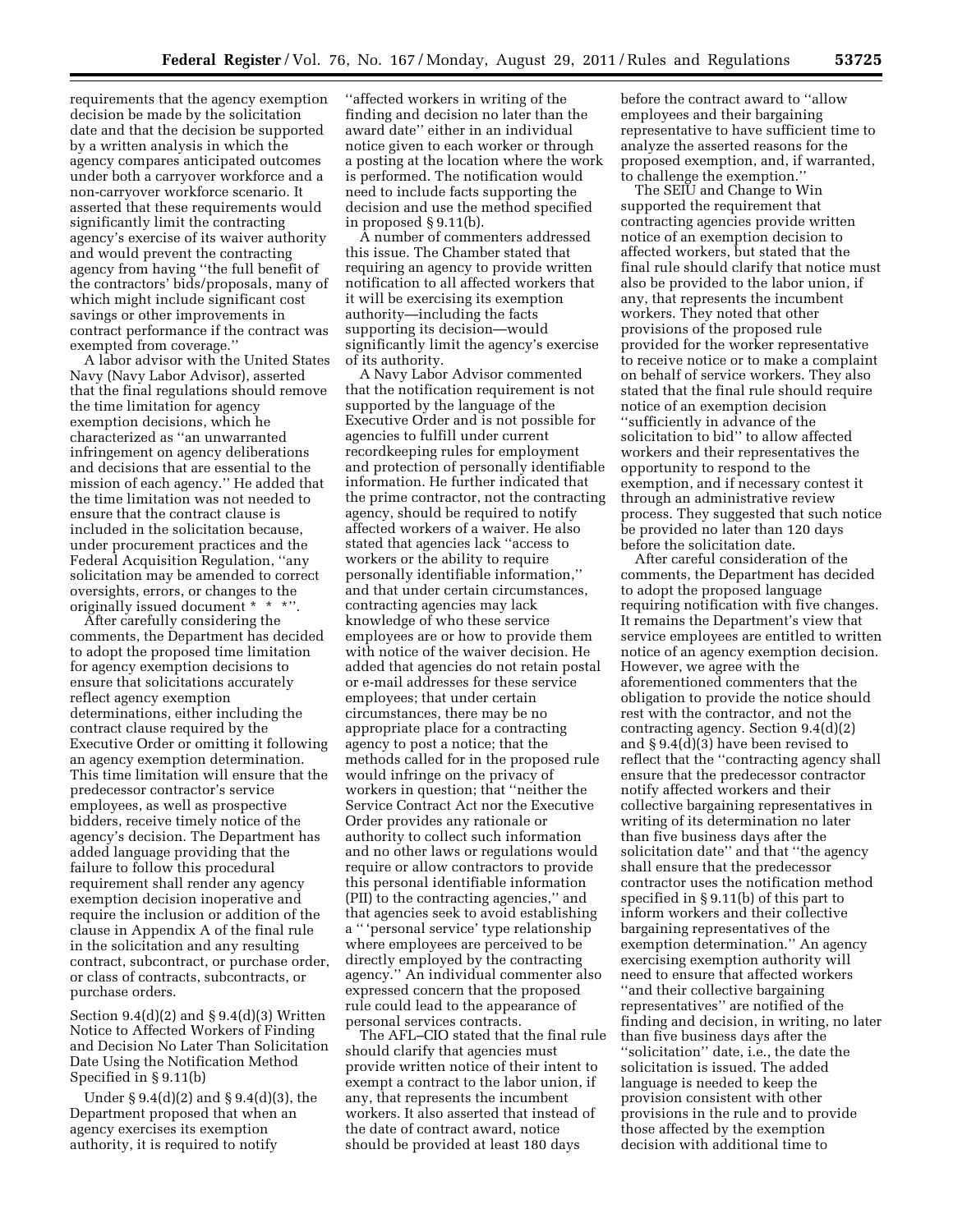consider their employment options. (*See*  inspection and transcription, basic § 9.11(b); § 9.21(a).) For clarity, the Department has also added language providing that the failure to follow this requirement shall render any agency exemption decision inoperative and require the inclusion of the clause in Appendix A of the final rule in the solicitation and any resulting contract, subcontract, or purchase order, or class of contracts, subcontracts, or purchase orders.

The Department considers that written notification be provided to affected workers and their collective bargaining representatives of its exemption finding and decision including facts supporting the decision—by no later than the solicitation date as consistent with the President's commitment to openness and transparency in government. *See*  January 21, 2009, Memorandum for the Heads of Executive Departments and Agencies. 74 FR 4685 (Jan. 21, 2009). Also in the interest of openness and transparency in government, language has been added to this subsection stating that the contracting agency shall notify the Department of its exemption decision and provide the Department a copy of its written analysis no later than 5 business days after the solicitation date, which the Department will post on its Web site at *[www.dol.gov.](http://www.dol.gov)* Language has been added providing that the failure to follow this requirement shall render any agency exemption decision inoperative and require the inclusion of the clause in Appendix A of the final rule in the solicitation and any resulting contract, subcontract, or purchase order, or class of contracts, subcontracts, or purchase orders.

In response to comments stating that notice of the exemption decision needs to be made at an earlier time than the contract award date for affected workers or their collective bargaining representatives to contest the decision with the agency, the Department has changed the time by which notice of the exemption decision must be provided from the award date to no later than five business days after the solicitation date. This change provides increased time for affected workers and their collective bargaining representatives to seek reconsideration of an exemption decision by the head of the contracting department or agency without burdening the agency with providing notice prior to the solicitation date, the date by which the decision must be made. The notification requirement should not be burdensome to fulfill because service contractors on Federal service contracts are already required to maintain, and make available for

employment information concerning their employees, including their names and addresses. *See* 29 CFR 4.6.

Section 9.4(d)(4) Factors and Analysis for Written Agency Determination

Section 9.4(d)(4) of the proposed rule provided that when exercising the authority to exempt contracts, the agency shall prepare a written analysis supporting the determination that application of the nondisplacement provisions would not serve the purposes of the Executive Order or would impair the ability of the Federal Government to procure services on an economical and efficient basis. A number of commenters addressed this issue. Before addressing those comments individually, the Department believes that it may be helpful to summarize both what an exemption determination accomplishes and why the wage and fringe benefit costs of the predecessor contractor are rarely germane to such a determination.

Executive Order 13495 and this final rule simply require a successor contractor and its subcontractors to offer a right of first refusal of employment on a successor contract to qualified service employees who are employed under the predecessor contract and whose employment would otherwise be terminated as a result of the award of the successor contract. When a contracting agency decides to exempt a contract from the Executive Order, that decision reflects a determination that none of the service employees on the predecessor contract should have a right to employment on the successor contract. A decision not to provide a single employee on the predecessor contract with a right to employment on the successor contract generally runs counter to the purpose of Executive Order 13495, which recognizes that the Federal Government's procurement interests in economy and efficiency are served when a successor contractor hires the predecessor's employees

Although an exemption decision can be expected to have a profound impact on whether the employees on a predecessor contract are discharged or retained, it would generally have little, if any impact on the successor's wage and fringe benefit costs. The Executive Order does not establish what wages or fringe benefits the successor employer pays any of its employees. Regardless of whether a contracting agency exempts a contract from the requirements of the Executive Order, SCA-mandated wage rates and fringe benefits still will apply to the successor contractor. An exemption determination simply determines who receives an offer of

employment on the successor contract at whatever rate the contracting agency and/or the successor contractor choose (as long as that rate at least equals the applicable SCA rate). Given these realities, any focus at the exemption stage on wage rates or related costsavings is misplaced.

As noted, the SCA establishes the minimum wage rates and fringe benefits to be paid to service employees on a contract for services. These minimum wage rates and fringe benefits can result from the SCA prevailing wage and fringe benefit rates or, under Section 4(c) of the SCA, the wages and fringe benefits that service employees would have been paid under any collective bargaining agreement that would have applied had the predecessor contractor retained the service contract. 47 U.S.C. 6707(c); 29 CFR 4.163(a). In either case, the SCA sets a floor for wage rates and fringe benefits, and, as noted, that floor will apply regardless of whether an agency exempts a contract from the requirements of the Executive Order. The SCA's wage requirements thus buttress the Department's view that, as noted above, wage and fringe benefit costs on successor service contracts could rarely serve as the basis for any agency to exercise its exemption authority.

Finally, it is important to understand that a contracting agency remains free to consider wage rates and fringe benefits at other stages of the contracting process when it would normally consider such costs. A contracting agency can, for example, consider wage rates and fringe benefit costs at the solicitation stage for purposes other than exercising exemption authority, provided that the agency's consideration of such costs is in accordance with the SCA and other applicable law. Similarly, bidders on service contracts may base their bids on the minimum wage rates and fringe benefits required by the SCA (including, where applicable, wage rates and fringe benefits required by section 4(c) of the SCA). A contracting agency also may consider wage rates and fringe benefit costs at the contract award stage, and may award the contract (if it so chooses and if the award is otherwise consistent with applicable law) to a prospective contractor whose bid reflects the payment of the minimum wage rates and fringe benefits required by the SCA. Thus, the decision to exempt a successor from the requirement to offer jobs to the predecessor's workforce does not interfere with the agency's ability to consider the costs, including the labor costs, of potential contractors. However, the fact that wage rates thus may change between contracts should not be used to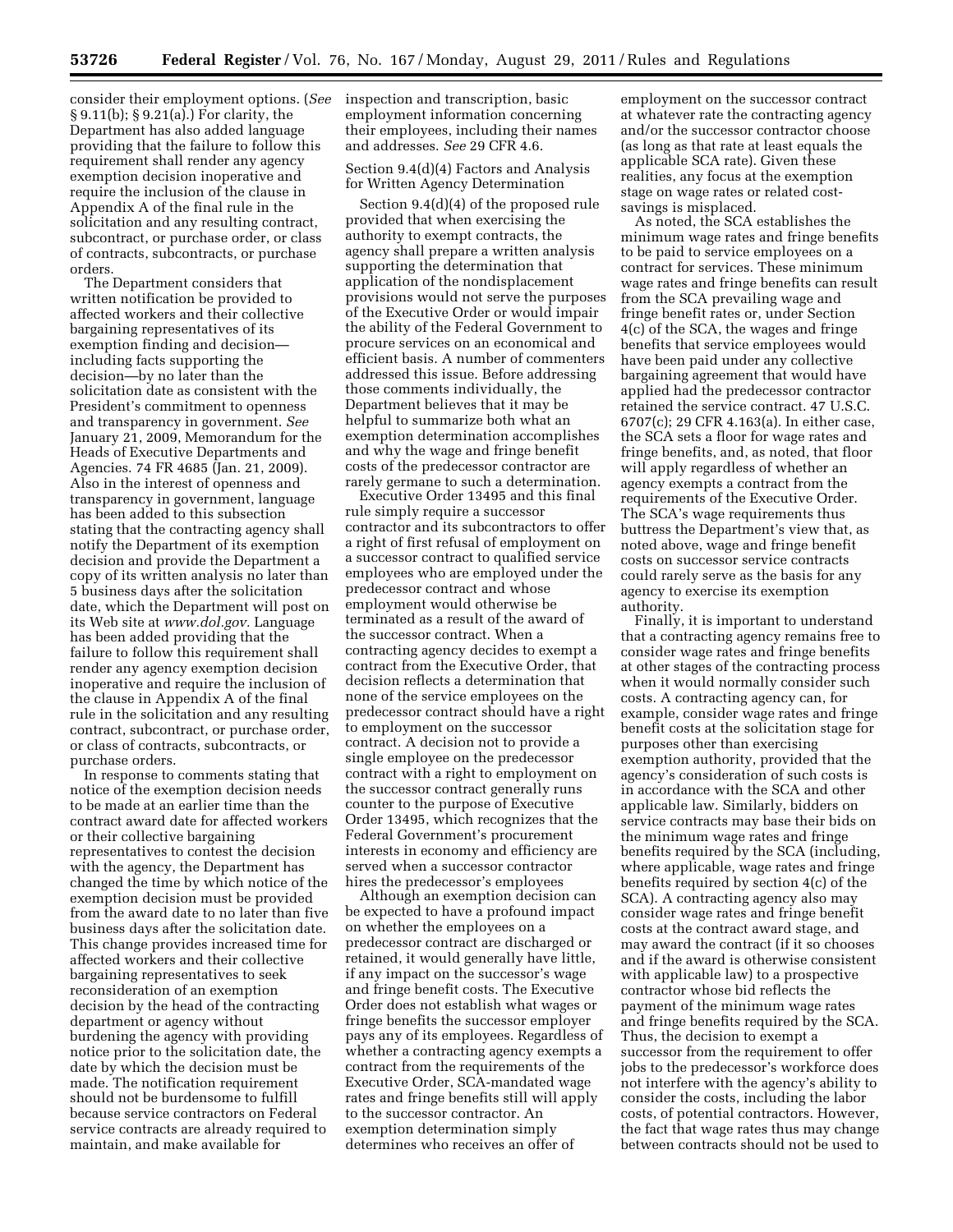deprive service employees on the predecessor contract of any right to an offer of employment on the successor contract.

Turning to the specific comments received, the Chamber stated that the determination of relevant factors in the agency exemption analysis should be left to the discretion of the contracting agency because ''[t]he contracting agency knows better than DOL what costs and other factors are most significant to a particular contract.'' It found unclear the purpose of a written determination in light of its conclusion that there does not appear to be any right of appeal regarding the agency's decision.

The PSC stated that the contracting agency should be able to delegate its exemption authority to the Contracting Officer for use whenever it would be in the best interests of the government. It stated that the Contracting Officer is the government official best positioned to identify the government's needs and act in its best interests and that the delegation and less rigorous standard would ''eliminate the stigma that a waiver can only be considered in rare circumstances or represents a failure to adhere to government policy.'' It found that the proposed standard ''suggests that the government must first conduct a highly-technical, objective market survey or analysis to determine whether services can be economically and efficiently obtained.'' The PSC also stated that ''collective poor performance of an incumbent labor staff or its resistance to change management'' may not impair the government's ability to obtain services on an economical or efficient basis, but that in such circumstances the contract should be excludable because it may ''prevent the government from obtaining the highest quality services.'' Similarly, the HR Policy Association asked whether agency dissatisfaction with a predecessor contractor because of inefficient work or poor performance by service employees would provide a ''sufficient justification for the contracting agency to exempt the contract or for the agency to authorize certain employees with performance issues'' to be replaced. TechAmerica, an industry association representing the technology industry, requested that the Department consider an exception from the nondisplacement requirements when the predecessor contract has been terminated for default or cause.

A Navy Labor Advisor stated that the requirement of a written analysis supporting an agency's determination of exemption is ''an unnecessary and unsupportable directive to the

contracting agencies by DOL,'' and requested that it be removed. An individual commenter stated that when an agency considers the cost of the nondisplacement requirements for a particular contract or class of contracts, it should also consider the savings to successor contractors derived from ''a supply of qualified, experienced service employees.

The AFL–CIO stated that agencies should only be permitted to exempt contracts based on non-cost factors, and not on anticipated labor cost savings, after making ''a strong and affirmative showing that an exemption is required in order to provide an essential government service.'' This commenter added that the need to provide an essential government service in emergency circumstances could provide an appropriate basis to exempt a service contract. For example, the government's ability to provide necessary services could be seriously impaired as a result of ''a natural disaster, an act of war, or a terrorist attack [that] physically displaces incumbent employees from the geographic location in which they are employed, [making] it impossible for a successor contractor to reach such employees through any economicallyreasonable efforts in order to extend the job offers required by the nondisplacement rule.''

The SEIU and Change to Win asserted that the agency exemption authority should be narrowly construed and that agencies should be required to substantiate the findings on which they base an exemption. These commenters further stated that an agency should exempt a contract only if the agency can present clear proof that application of the Executive Order to the contract would seriously impair the ability of the Federal Government to procure services, such as in circumstances where ''the agency cannot procure the needed services if the Executive Order is applied.'' They added that there should exist an ''irrebuttable presumption that the Executive Order does not impair the ability of the Federal Government to procure services'' where, in the past, a Federal service contract has involved the successor hiring all or most of the predecessor's workers, because it has been demonstrated that the agency is able to procure those services with a carryover workforce. Concerned that a broad application of the waiver authority could defeat the purpose of the Executive Order, the SEIU and Change to Win stated that the agency waiver provision of the Executive Order ''could not have been meant to create a means by which agencies could easily exempt some or all of their service

contracts.'' Like the AFL–CIO, they asserted that anticipated labor cost savings, including the use of a workforce with less seniority, should never be an appropriate justification for an agency exemption.

As with other exemptions applicable to labor standards, the Department interprets the exemption authority of the agencies under Section 4 of the Executive Order to be narrow. The Executive Order states that the Federal Government's procurement interests in economy and efficiency are served when the successor contractor hires the predecessor's employees. This conclusion is predicated on the determination that a carryover workforce reduces disruption to the delivery of services during the period of transition between contractors and provides the Federal Government the benefits of an experienced and trained workforce that is familiar with the Federal Government's personnel, facilities, and requirements. Therefore, the Executive Order reflects a presumption that nondisplacement is in the interest of the Federal Government for each contract, class of contracts, subcontract, or purchase order, and the head of a contracting department or agency should only exercise exemption authority in those instances when the presumption can be clearly overcome based on a finding that nondisplacement would not serve the purposes of the Executive Order or would impair the ability of the Federal Government to procure services on an economical and efficient basis. The basis for such a finding must not be arbitrary and capricious. The regulations require a reasoned and transparent written analysis to support the decision to claim the exemption, because the Executive Order provides that it is normally in the government's interest to use a carryover workforce.

In the proposal, the Department specifically requested comments concerning proposed § 9.4(d) and what, if any, specific guidance the regulation should provide regarding the consideration of cost and other factors in exercising an agency's exemption authority, including guidance regarding what information should be included in the agency's written analysis supporting a decision to exercise exemption authority. For example, the Department sought comments on what costs would be most appropriately considered in determining whether application of the Executive Order's requirements would not serve the purposes of the Executive Order or would impair the ability of the Federal Government to procure services on an economical and efficient basis,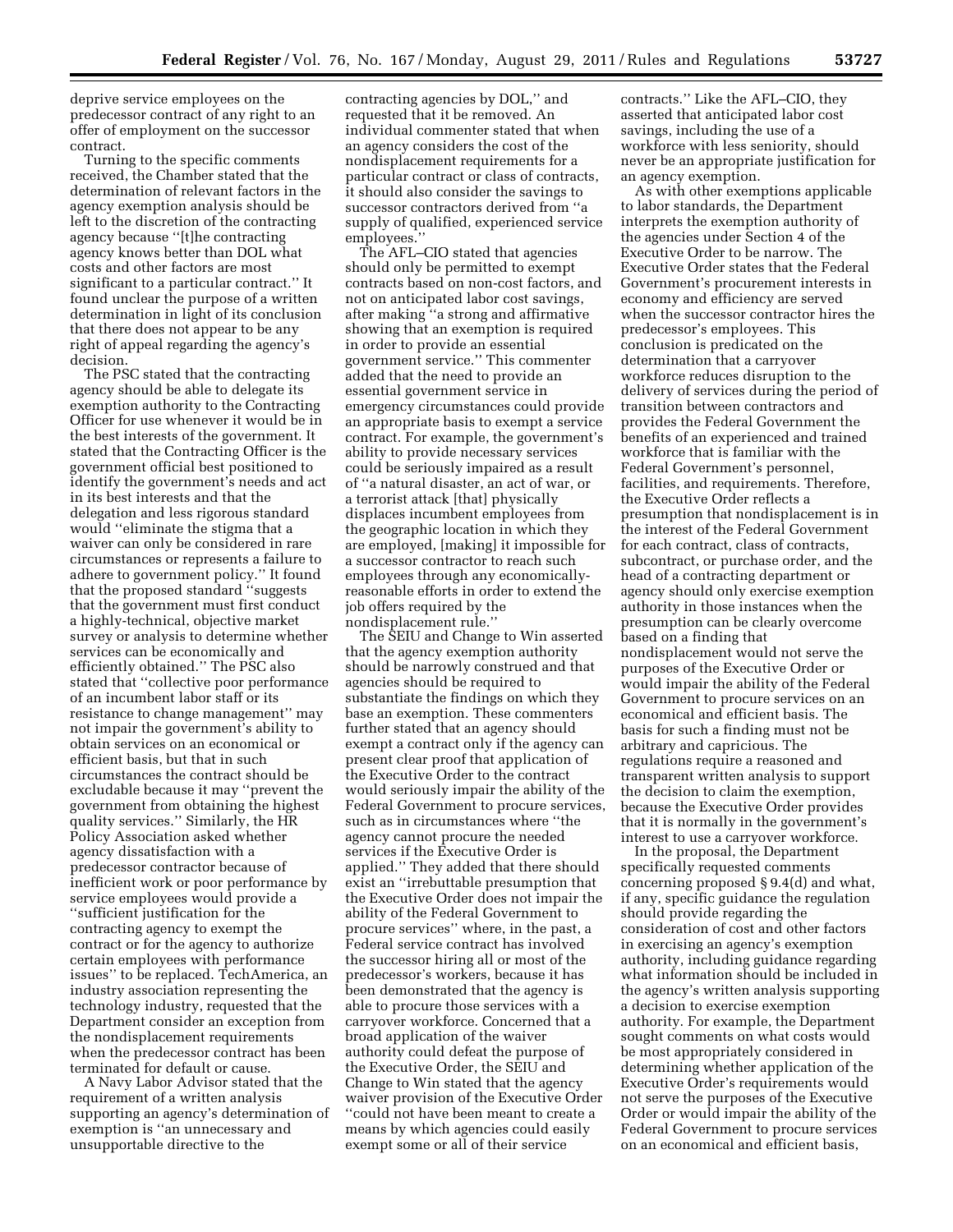and how much weight should be given to such costs. Although the AFL–CIO and the SEIU and Change to Win responded concerning whether the regulation should restrict a contracting agency's ability to exercise the exemption based solely on a demonstration that the cost of the predecessor contractor's workers is greater than the cost of hiring new employees, no specific responses were received to other related inquiries, such as how an agency could project cost savings, whether a contracting agency should be prohibited from making projections based on how it believes a successor contractor may reconfigure the contract or wages to be paid, and what non-cost factors are most appropriately considered in determining whether application of the Executive Order's requirements would or would not serve the purposes of the Executive Order or impair the ability of the Federal Government to procure services on an economical and efficient basis, and how much weight should be given to such non-cost factors.

After careful consideration of the comments received, and based on the purposes of the Executive Order, the Department believes it is appropriate to add language to § 9.4(d)(4) explaining the framework and factors that may be used as well as what factors shall not be used, when conducting an analysis of relevant facts in order to make an exemption decision. Language has also been added to clarify that the failure to properly make such a written analysis shall render the exemption inoperative and require the inclusion of the clause in Appendix A of the final rule in the solicitation and any resulting contract, subcontract, or purchase order, or class of contracts, subcontracts, or purchase orders.

An agency determination that the nondisplacement requirements would not serve the purpose of the Executive Order, or would impair the ability of the Federal Government to procure the services on an economical and efficient basis, must be supported with a detailed written analysis. Such a written analysis, among other things, shall compare the anticipated outcomes of hiring predecessor contract employees against those of hiring a new workforce. The consideration of costs and other factors should reflect the basic finding in the Executive Order that the government's procurement interests in economy and efficiency are normally served when the successor contractor hires the predecessor's employees, and should demonstrate how, in the particular factual circumstances, the finding does not apply. As discussed

earlier, because the Executive Order simply requires the successor to offer a job to the predecessor's employees, and because of the minimum wage and fringe benefit rates applicable to employees that are independently established by the requirements of the SCA, the contracting agency's exemption decision should rarely take wage and fringe benefit rates into account. Therefore, a contracting agency's decision to exercise the exemption should rarely be based on a demonstration that the wages and fringe benefits paid to the predecessor contractor's workers are in some manner greater than the wages and fringe benefits to be paid to new employees. Instead, the written analysis typically must demonstrate that the cost savings other than wages and fringe benefits clearly outweigh the benefits of retaining the predecessor's workers under the criteria provided in Section 4 of the Executive Order.

As for factors other than cost, the Executive Order presumes that ''a carryover work force reduces disruption to the delivery of services during the period of transition between contractors and provides the Federal Government the benefits of an experienced and trained work force that is familiar with the Federal Government's personnel, facilities, and requirements.'' In order for an agency to exempt itself from the requirements of the Executive Order, an agency must overcome this presumption by demonstrating why use of the carryover workforce would not be beneficial and would be inconsistent with economy and efficiency. When analyzing whether the application of the Executive Order's requirements would not serve the purpose of the Order and would impair the ability of the Federal Government to procure services on an economical and efficient basis, the head of a contracting department or agency shall consider the specific circumstances associated with the services to be acquired. General assertions or presumptions of an inability to procure services on an economical and efficient basis using a carryover workforce shall be insufficient. Factors that may be considered include, but are not limited to, the following:

• Whether the use of a carryover workforce would greatly increase disruption to the delivery of services, such as during the transition period between contracts, and in its entirety would not yield an experienced and trained workforce that is familiar with the Federal Government's personnel, facilities, and requirements as pertinent to the contract, subcontract, purchase

order, class of contracts, subcontracts, or purchase orders at issue and would require extensive training to learn new technology or processes that would not be required of a new workforce.

• Emergency situations, such as a natural disaster or an act of war, that physically displace incumbent employees from the locations of the service contract work and make it impossible or impracticable to extend offers to hire as required by the Order.

With respect to the job performance of the predecessor contractor's workforce, a contract, subcontract or purchase order may be exempted under Section 4 of the Order if the head of the contracting department or agency reasonably believes, based on the predecessor employees' past performance, that the entire predecessor workforce failed, individually as well as collectively, to perform suitably on the job and that it is not in the interest of economy and efficiency to provide supplemental training to the predecessor's workers. Under those circumstances, it would be futile to require the successor contractor to evaluate the predecessor service employees on an individualized basis, as provided in § 9.12 of the final rule, to determine whether they had performed suitably on the job. A reasonable belief that some subset of the predecessor's service employees failed to perform suitably on the job, standing alone, would not satisfy the exemption standards of Section 4 of the Executive Order because it would not serve the government's procurement interests in economy and efficiency to exercise exemption authority when the predecessor's workforce contains qualified service employees who are familiar with the contracting agency's personnel, facilities, and requirements. Similarly, the termination of a service contract for default, standing alone, would not satisfy the exemption standards of Section 4 of the Executive Order. Such defaults, as well as other performance problems not leading to default, may result from poor management decisions of the predecessor contractor that have been addressed by awarding the contract to another entity, and that do not warrant the exercise of exemption authority, even when such management decisions have negatively affected the overall performance of the workforce.

A head of the contracting department or agency that makes a reasonable determination that an entire predecessor contractor's workforce failed to perform suitably on the job must demonstrate that his or her belief is reasonable and is based upon credible information that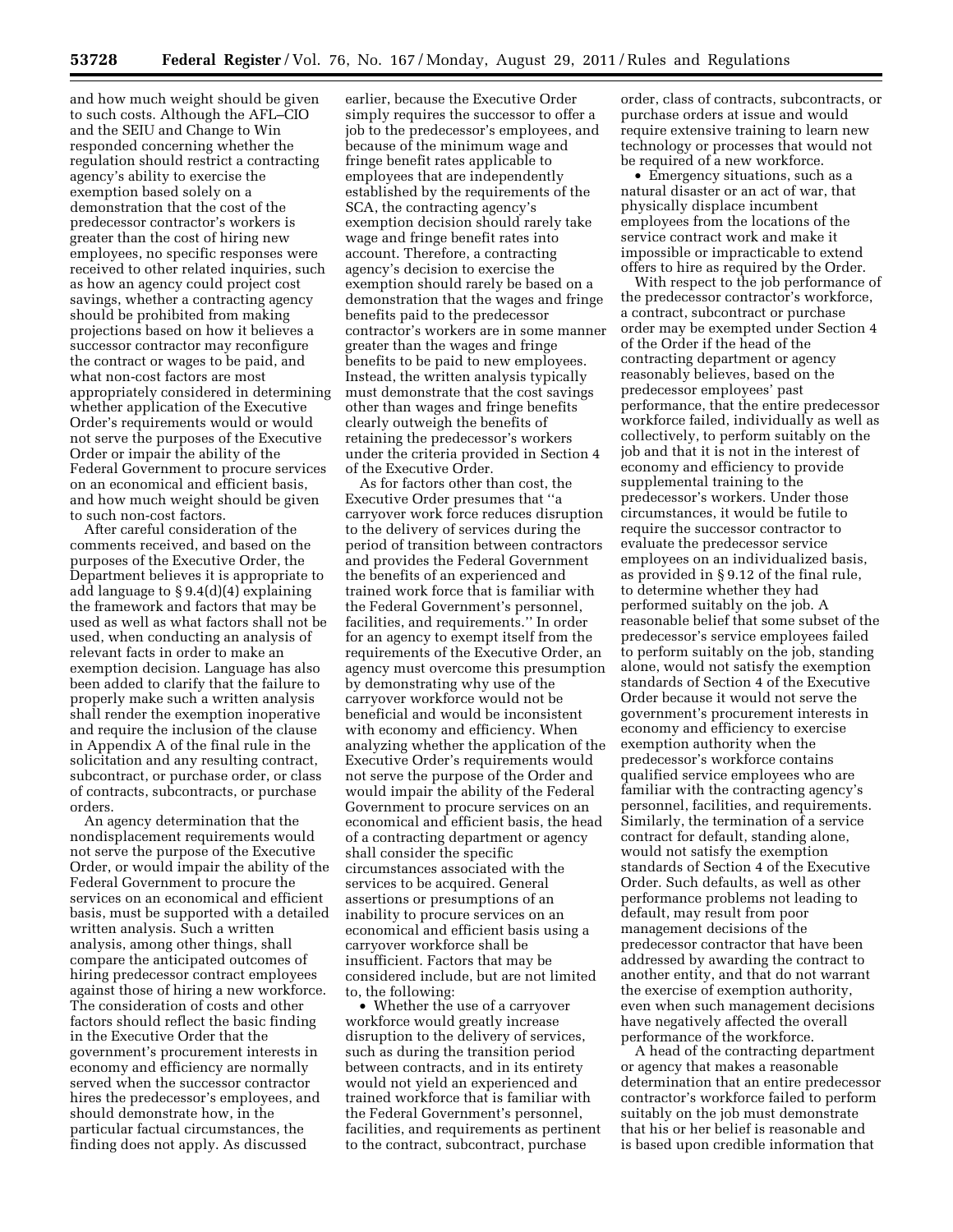has been provided by a knowledgeable source such as department or agency officials responsible for monitoring performance under the contract. Absent an ability to demonstrate that this belief is based upon written credible information provided by such a knowledgeable source, the employees working under the predecessor contract in the last month of performance will be presumed to have performed suitable work on the contract. The head of a contracting agency or department may demonstrate a reasonable belief that an entire workforce, in fact, failed to perform suitably on the predecessor contract through written evidence that all of the employees, collectively and individually, did not perform suitably. Information regarding the general performance of the predecessor contractor is not sufficient to claim the exception. It is also unlikely that the agency will be able to make this showing where the predecessor employed a large workforce.

Narrowly circumscribing an agency's ability to exempt a contract, subcontract, or purchase order from the requirements of the Executive Order based on poor performance of the predecessor contractor's workforce is consistent with the Section 5(b)(3) of the Executive Order, which expressly contemplates evaluating employee performance on an individual basis. It also ensures that an agency will not claim the exemption based on deficiencies of the predecessor contractor, even when those deficiencies have negatively affected the quality of the predecessor contractor's workforce.

Further, we agree with the SEIU and Change to Win that the seniority of the workforce is an inappropriate and irrelevant consideration for exercising an exemption.

Finally, a contracting agency should not base an exemption determination on inherently speculative assessments of how a successor contractor might reconfigure contract work. Since a contractor may consider the size of its workforce and the job classifications that are needed in the course of determining which employees of the predecessor contractor should receive an offer of employment, the agency's interest in economy and efficiency can be preserved without having to exempt an entire contract or class of contracts from the requirements of the Executive Order.

As discussed, the successor's wage and fringe benefit costs on an aggregate basis do not generally depend on whether its employees come from the predecessor's workforce, and thus are

not a permissible basis for an agency exemption decision, absent exceptional circumstances. This is consistent with the presumption in the Executive Order that the Federal Government's procurement interests in economy and efficiency are served when the successor contractor hires the predecessor's employees. Moreover, except with respect to the nondisplacement obligation, the Executive Order does not preclude contracting agencies from considering aggregate wage and fringe benefit costs at the solicitation and award stages. For example, a contracting agency may reconfigure a contract at the solicitation stage in order to reduce costs (including aggregate wage and fringe benefit costs) by, for example, consolidating sites of performance, and it may also consider bidders' calculations of aggregate wage and fringe benefit costs in making contract awards as well. To consider such costs in connection with an exemption decision, however, would mean that service employees on the predecessor contract would have no right of first refusal of employment on such a reconfigured or lower-cost successor contract. Such an outcome would be neither consistent with the presumptions and findings of the Executive Order nor be necessary to ensure that contracting agencies have sufficient flexibility to consider the full range of potential costs at the solicitation and award stages.

Of course, there may be exceptional circumstances in which a contracting agency could consider wage and fringe benefit costs in exercising its exemption authority. As noted, a contracting agency could exercise its exemption authority in emergency situations, such as a natural disaster or an act of war, that physically displace incumbent employees from the locations of the service contract work and make it impossible or impracticable to extend offers to hire as required by the Order. It could also exercise its exemption authority when a carryover workforce in its entirety would not constitute an experienced and trained workforce that is familiar with the Federal Government's personnel, facilities, and requirements but rather would require extensive training to learn new technology or processes that would not be required of a new workforce. In each of these two scenarios—in which exigent circumstances may make the use of a carryover workforce prohibitively expensive—a contracting agency could consider wage and fringe benefit costs in deciding whether to exercise its exemption authority. There may be

other, similar circumstances in which the cost of employing a carryover workforce on the successor contract would be prohibitive, and wage and fringe benefit costs could be considered in such circumstances, as well. Absent such truly exceptional circumstances, however, a contracting agency may not consider wage and fringe benefit costs in making an exemption decision for the reasons described above.

The Department did not change the regulations to provide for an ''irrebuttable presumption that the Executive Order does not impair the ability of the Federal Government to procure services'' under a service contract where, in the past, the contract has involved the successor hiring all or most of the predecessor's workers, as requested by the SEIU and Change to Win. Circumstances surrounding service contracts can change. The Department concludes that such a provision would exceed the standard in Section 4 of the Executive Order.

Language has been added to § 9.4 stating that the written analysis shall be prepared no later than the solicitation date and retained in accordance with FAR 4.805. 48 CFR 4.805. This addition is intended to clarify that the written analysis and the exemption determination are to be made contemporaneously, and that the written analysis is to be retained and made available for disclosure in a manner consistent with the President's commitment to openness and transparency in government.

Section 9.4(d)(5) Reconsideration of Exemption Decisions

Three commenters addressed the issue of whether agency decisions to exempt contracts are subject to challenge or review. Both the Chamber and the SEIU and Change to Win noted that the proposed regulations do not provide for any review of an agency decision to exempt a contract, subcontract or purchase order from coverage of the Executive Order. The SEIU and Change to Win and the AFL– CIO asserted that exemption decisions should be reviewable by and appealable to the Secretary of Labor. The SEIU and Change to Win believe that some oversight is necessary to ensure that an agency exemption is in full compliance with the Executive Order; otherwise, ''the Secretary would be abdicating her responsibility'' to ensure compliance with the Executive Order and, by allowing agencies to exempt contacts without some form of external review, would be warranting ''a breach of fundamental due process.'' They suggested an administrative process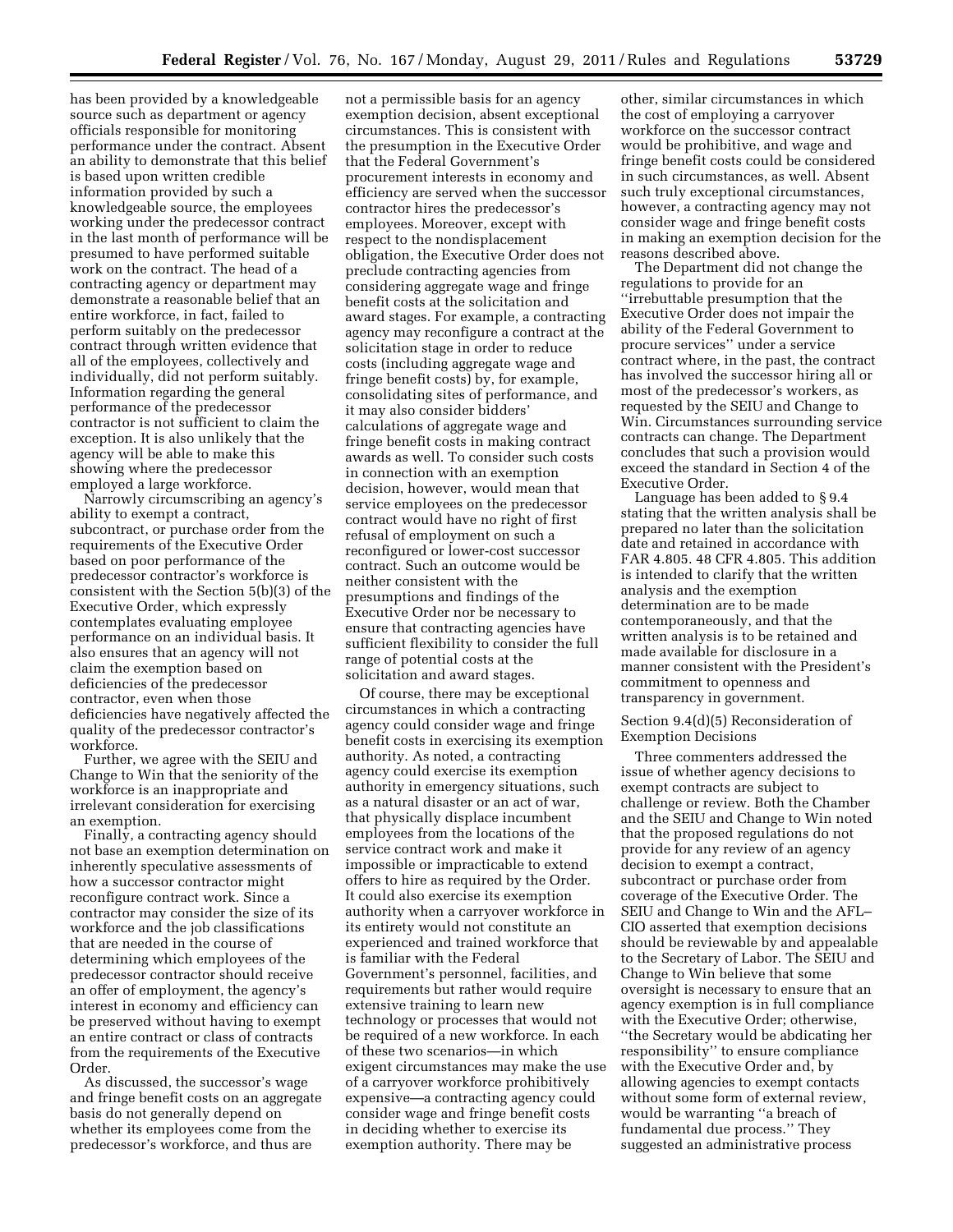through which interested parties could challenge, and the Department of Labor could review, an agency's exemption decision. The AFL–CIO requested that the final rule require administrative review and Departmental approval of an agency's contract exemption decision in advance of the contract solicitation date.

After careful consideration, the Department has decided not to add provisions for Departmental review of agency exemption decisions because it is the Department's view that the Executive Order does not provide for such review. The Department's final rule is intended to ensure that agencies exercise exemption authority appropriately based on proper consideration of the relevant factors. Such safeguards, rather than Departmental review, are designed to ensure that agencies do not exempt contracts from the nondisplacement protections of the Executive Order in an arbitrary or capricious manner. However, the Department has added language stating that any requests for reconsideration of an exemption decision shall be directed to the head of the relevant contracting department or agency. Such reconsiderations would, of course, be final agency actions appealable in accordance with the Administrative Procedure Act, 5 U.S.C. 701–06.

# Contracts Involving the Marine Industry

Finally, the Marine Engineers Beneficial Association (MEBA) requested that the final rule exempt service contracts involving U.S. Coast Guard Licensed Officers because application of the nondisplacement requirements would allegedly disrupt longstanding hiring practices in the maritime industry. Similarly, the AMA and the Seafarers International Union (SIU) requested that the final rule exempt the maritime industry because application of the Executive Order would ''over-ride and cancel longestablished industry collectively bargained obligations and practices and frustrate, rather than further, the underlying goals of that Order.'' After consideration, the Department has decided not to add a provision exempting service contracts involving U.S. Coast Guard Licensed Officers specifically or the maritime industry in general because the Executive Order does not provide the Secretary with such authority.

In addition, the Department believes that the provisions governing exemption authority, as presently drafted, suffice to address the concerns raised by the MEBA, the AMA, and the SIU.

# *Subpart B—Requirements*

Proposed subpart B established the requirements that contracting agencies and contractors shall undertake to comply with the nondisplacement provisions.

# Section 9.11 Contracting Agency Requirements

Proposed § 9.11(a) provided the regulatory requirement to incorporate the contract clause specified in Appendix A in covered service contracts, and solicitations for such contracts, that succeed contracts for performance of the same or similar services at the same location. Appendix A of the proposed rule established the employee nondisplacement contract clause to implement Section 5 of Executive Order 13495. 74 FR 6105 (Feb. 4, 2009). Paragraph (e) of proposed Appendix A required the contractor to include, in every subcontract entered into in order to perform services under the prime contract, provisions to ensure that each subcontractor honors the requirements of paragraphs (a) through (b) of the employee nondisplacement contract clause with respect to the employees of a predecessor subcontractor or subcontractors working under the contract, as well as employees of a predecessor contractor and its subcontractors. Under proposed Appendix A, the subcontract must also include provisions ensuring that the subcontractor will provide the contractor with the information about the employees of the subcontractor needed by the contractor to comply with paragraph (c) of the employee nondisplacement clause. Paragraph (d) of proposed Appendix A concerned sanctions and remedies for noncompliance with the nondisplacement contract clause. Proposed Appendix A also set forth additional provisions necessary to implement the Order. With the exception of a provision that addressed recordkeeping, similar contract clause provisions appeared in the earlier version of part 9. *See* 62 FR 28188 (May 22, 1997). The additional provisions would appear in paragraphs (f) through (i) of the nondisplacement contract clause. Specifically, proposed paragraph (f) provided notice that under certain circumstances the Contracting Officer will withhold, or cause to be withheld, from the prime contractor funds otherwise due under the subject contract or any other Government contract with the same prime contractor for violations of the Executive Order or these regulations. Paragraph (g) of Appendix A required the contractor to

maintain certain records to demonstrate compliance with the substantive requirements of part 9, and specified the records to be maintained. Paragraph (h) required the contractor, as a condition of the contract award, to cooperate in any investigation by the contracting agency or the Department into possible violations of the provisions of the nondisplacement clause and to make records requested by such official(s) available for inspection, copying, or transcription upon request. Paragraph (i) provided that disputes concerning the requirements of the nondisplacement clause would not be subject to the general disputes clause of the contract. Instead, such disputes are to be resolved in accordance with the procedures in part 9.

The Department received three comments on the contract clause provision. The PSC commented that it was concerned that if the Department and the FARC contract clauses are not identical then it would prevent efficient administration of the Executive Order. The PSC recommended that the Department not include the contract clause proposed at Appendix A, but instead, explicitly incorporate by reference the mandatory contract clause promulgated in the FAR. The PSC also stated that the final rule should include a provision similar to that found in the SCA regulations at 29 CFR 4.5(c) indicating that when a contract is not initially considered to be covered by the SCA but is later determined to be, in fact, SCA-covered that the Contracting Officer unilaterally modify the contract to include the relevant SCA clause and wage determination. The PSC commented that a similar provision should be included in part 9 to ensure the incumbent contractor's obligation to timely deliver to the Contracting Officer a list of service employees performing on the contract. The Chamber commented that a ''safe harbor'' provision is necessary for circumstances where the contracting agency erroneously failed to include the nondisplacement contract clause in a contract. It asserted that retroactive application of the clause during the course of the contract would result in ''chaos or significant liability.'' The Chamber stated that if contract performance had begun with nonpredecessor contractor employees, the successor contractor would be required to terminate its workforce in sufficient numbers to accommodate any qualified workers or pay back wages to workers who were denied their right to an offer of employment. The Chamber also argued that a contracting agency's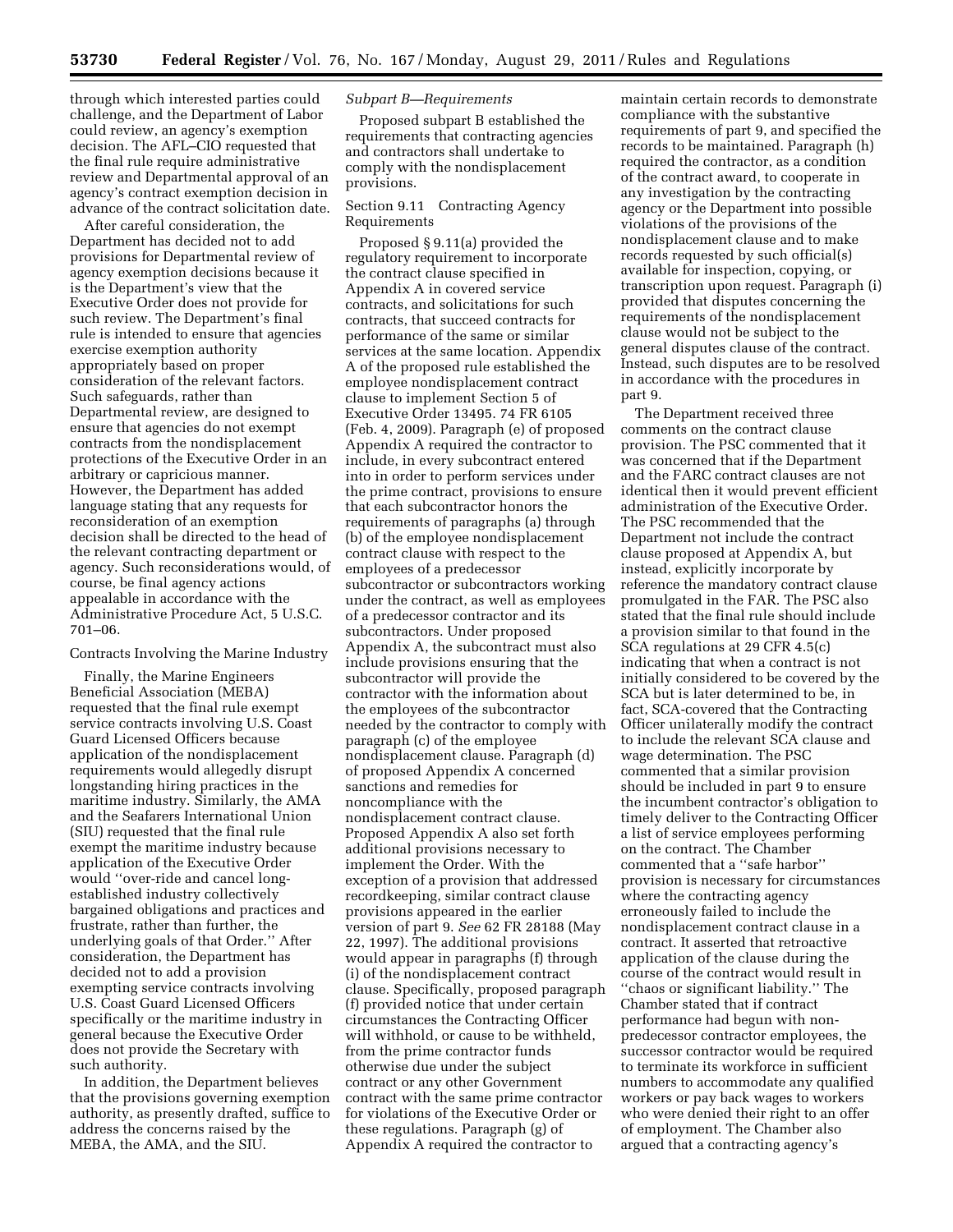determination that a contract is not subject to the provisions of the Executive Order because it is not for the same or similar service, or for any other reason, should be dispositive for the duration of the contract.

The Small Business Administration, Office of Advocacy (SBA) sought clarification concerning the effect compliance with the proposed rule would have on non-unionized successor contractors. Specifically, it asked whether a successor contractor who hires a predecessor contractor's employees under Executive Order 13495 will be deemed a successor to the predecessor's collective bargaining agreement under the NLRA, 29 U.S.C. 151–169. It also suggested that the Department disclose in contract bidding materials whether or not the predecessor contractor has a collective bargaining agreement and whether it is a union shop. The SHRM also inquired about the possible interaction of the proposed rule with the NLRA.

In response to the PSC's comments, the Department notes that the Executive Order requires the FARC and the Department to consult in regards to drafting regulations that are required for implementation of the Order. The Department has consulted with the FARC and will continue to work with the FARC to promote consistency in the regulations.

The Department understands the concern raised by the Chamber; however, we believe that inclusion of a ''safe harbor'' provision in the regulation would be inappropriate and would exceed the Secretary's authority under the Executive Order. The Department also notes that a mandatory contract clause expressing a ''significant or deeply ingrained strand of public procurement policy,'' such as the clause mandated by Executive Order 13495 and its implementing regulations, ''is considered to be included in a contract by operation of law.'' *S.J. Amoroso Constr. Co. Inc.,* v. *United States,* 12 F.3d 1072, 1075 (Fed. Cir. 1993); *see also Office of Federal Contract Compliance Programs, United States Dep't of Labor* v. *UPMC Braddock, UPMC McKeesport, and UPMC Southside,* Case No. 08–048, 2009 WL 1542298, at \*3 (Admin. Rev. Bd. May 29, 2009). Therefore, the Department concludes that it is not necessary to include a provision in the final rule mirroring 29 CFR 4.5(c), as suggested by the PSC, in order to require the Contracting Officer to modify such a contract by adding the clause required by Executive Order 13495 and the final rule. However, where the provisions of the Executive Order were incorrectly

omitted from a contract or a contract solicitation, the Department shall, consistent with the Executive Order, employ informal alternative dispute resolution to remedy the situation and may require the retroactive application of the nondisplacement requirements of the Executive Order and its implementing regulations. Additionally, in those instances where the Department is notified of the potential misapplication, of the contract clauses (such as the improper inclusion or omission of those clauses) prior to contract award, the Department will notify the contracting agency and provide advice concerning how to revise the solicitation. In response to comments, the Department added paragraph (f)(1) to Appendix A to require the predecessor contractor to provide a certified seniority list to the Contracting Officer not less than 30 days before completion of the contract. Where changes to the workforce are made after the submission of the list provided 30 days before completion of the contract, the predecessor contractor shall furnish an updated certified list to the Contracting Officer not less than 10 days before completion of the contract. *See* § 9.12(e) for further discussion of this change to the contract clause. Proposed paragraph (f) has been renumbered as (f)(2).

Concerning the possible effect of the final rule on an employer's obligations under the NLRA, it is the Department's conclusion that any statement about the potential interplay between the nondisplacement provisions of this final rule and the NLRA would exceed Departmental authority; the Department does not administer or enforce the NLRA and the NLRB has not ruled on whether a successor contractor under these or similar circumstances would also be a successor in interest for NLRA purposes. The Department declines the SBA's suggestion that the Department supplement the bidding materials of contracting agencies with information concerning whether the predecessor has a collective bargaining agreement and a unionized workforce; such action would exceed the Department's responsibilities under Executive Order 13495. When a collective bargaining agreement governs the wage rates and fringe benefits of service employees employed on the predecessor contract, the provisions of section 4(c) of the SCA require the successor contractor to pay no less than the predecessor's contractor's collective bargaining agreement rates.

Proposed § 9.11(b) specified that contracting agencies must provide notice to incumbent service employees when the contract on which they are

employed will be awarded to a successor contractor. Under the proposed language in Appendix B, the Contracting Officer shall provide written notice to such service employees of their possible right to an offer of employment by either posting a notice in a conspicuous place at the worksite or delivering it to the employees individually. Under the proposal, where a significant portion of the incumbent contractor's workforce is not fluent in English, the notice shall be provided in both English and the language with which the employees are more familiar. The Department would translate the notice into several foreign languages and make the English and foreign language versions available in a poster format to contracting agencies via the Internet in order to allow easy access; however, another format with the same information may be used. Multiple foreign language notices would be required where significant portions of the workforce speak different foreign languages and there is no common language. If, for example, a significant portion of a workforce spoke Korean and another significant portion of the same workforce spoke Spanish, then the contracting agency would need to provide the information in English, Korean, and Spanish. Under those circumstances, providing the information only in English and Korean typically would not provide the notice in a language with which the Spanish speakers are more familiar than English.

Proposed § 9.11(b) did not provide for notice through electronic communications; instead, the Department sought comments as to whether allowing contracting agencies an electronic notification option, in lieu of physical posting or providing a paper copy to the worker, will provide the agencies greater flexibility and efficiency without sacrificing the quality of the information provided to workers, especially when contract work is performed at a location that is remote from procurement staff.

The Department received several comments on the notification requirements in proposed § 9.11(b). The U.S. Air Force Installations & Sourcing Division stated that because the Contracting Officer has no contact information for contractor employees, and because the contract clause already puts the contractor on notice regarding its responsibilities with respect to nondisplacement, the requirements for agency contracting personnel to notify employees and the contractor of their rights and responsibilities are burdensome and redundant.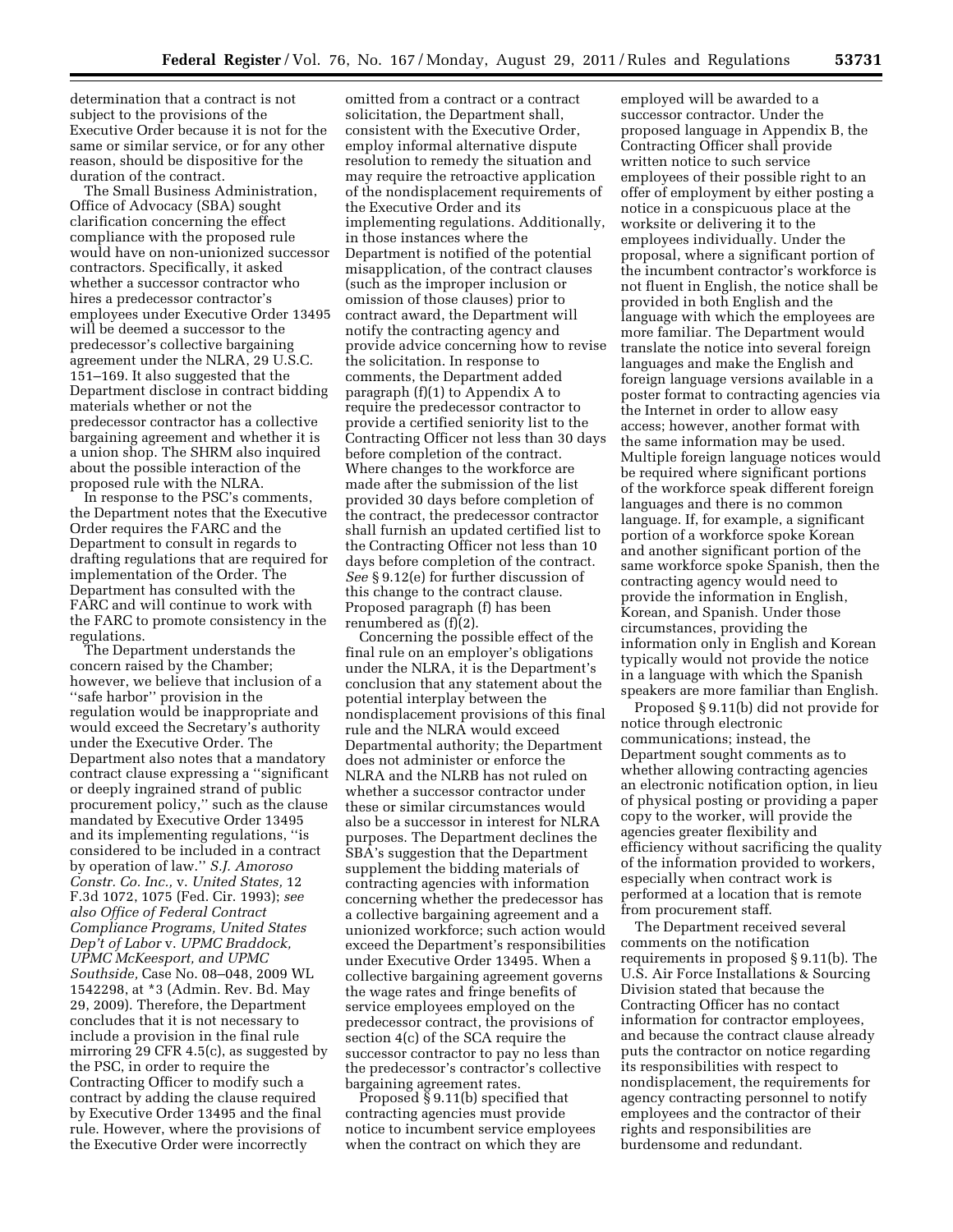A Navy Labor Advisor commented that requiring the successor contractor to distribute the notices would result in a collection of Personal Identifiable Information (PII) in the form of employee mailing and email addresses. He suggested that because the contracting agency has a direct relationship with only the prime contractor, the requirement for direct notice to the employees should be placed upon the prime contractor. Furthermore, this commenter expressed the concern that contracting agency acquisition personnel are already overburdened and that, ''regardless of the good and honorable intentions of contracting agency acquisition officials, the notice requirements will likely *not*  get accomplished routinely as currently written into the Part 9 regulations.'' However, if the requirement to provide the notice remains with the contracting agency, he added, the contracting agency should be allowed to distribute the notice via a general electronic posting, since service employees often work in facilities not controlled by the contracting agency. The AFL–CIO commented that providing electronic notification to employees is reasonable, assuming the agency has determined that the workforce has the ability to receive the e-mail. This commenter added that the agency should also be required to physically post a copy of the notice at the job site. The PSC stated that e-mail notification would encourage compliance with the proposed rule; however, such e-mail notification would only be sufficient when employees hold e-mail accounts maintained by the predecessor contractor or government.

Concerning the proposed requirement that notice be provided in English and, when appropriate, in other languages, the HR Policy Association suggested that the final rule clarify what constitutes a ''significant'' portion of the workforce in terms of how many employees speak a language other than English, as the notification requirement would put a burden on the successor contractor if it would have to create notices and new offer letters in multiple languages if it was determined that a significant portion of its workforce spoke a language other than English. A Navy Labor Advisor, along with the U.S. Air Force Installations and Sourcing Division, also stated that because the incumbent contractor knows best the languages of its employees, it should be responsible for distributing notices.

It remains the Department's view that notifying service employees of their possible right to an offer of employment is an effective means by which to ensure

compliance with the Executive Order. However, we do agree with the aforementioned commenters that the obligation to provide the notice should rest with the contractor, and not the contracting agency. Section 9.11(b) has been revised to reflect that the ''Contracting Officer will ensure that the predecessor contractor provide written notice to service employees of the predecessor contractor of their possible right to an offer of employment'' and that ''Contracting Officers may advise contractors to provide the notice set forth in Appendix B  $*$   $*$   $*$  "This is consistent with ''existing'' contractor obligations under the SCA with regards to providing notice of compensation through posting ''or the delivery'' of the applicable wage determination, and SCA poster. 29 CFR 4.183, 4.184. Therefore, the Department believes that placement of this obligation with the contractor is appropriate and best accomplishes the goal of employee notification.

Concerning providing notice through the use of electronic communications, the Department has decided, after careful consideration of the comments, to allow contractors to distribute the notices through the use of effective electronic communications. The Department has added language to the rule allowing contractors to use an effective electronic mail communication, and describing effective electronic communication. To be effective, such a communication must result in an electronic delivery receipt or some other reliable confirmation that the intended recipient received the notice. Any particular determination of the adequacy of a notification, regardless of the method used, must be fact-dependent and made on a case-by-case basis. The Department recognizes that reliance on electronic communication will increase in the future and often may provide an inexpensive and reliable way to communicate information quickly. For example, using electronic mail may be the most effective method to notify service employees who work in facilities not controlled by the contractor. The Department disagrees with the PSC that sufficient e-mail notification would require employees to have email accounts maintained by the predecessor contractor or the government. Additionally, the Department declines to implement the suggestion from the Navy Labor Advisor that contracting agencies be allowed to distribute the notice via a general electronic posting. The Department believes that providing for individual

electronic notices to workers will result in the affected workers receiving the notice and appropriately addresses the concern of providing notice to service employees.

Concerning the proposed requirement that the notice be provided in English and in other languages, as appropriate, the Department notes that this requirement is similar to regulatory requirements implementing other DOLadministered and enforced statutes, such as the Family and Medical Leave Act, the H–2A provisions of the Immigration and Nationality Act, the Migrant and Seasonal Agricultural Worker Protection Act, and Executive Order 13496, Notification of Employee Rights Under Federal Labor Laws. The term ''significant portion'' has not been defined under these other regulations, and the lack of a definition or brightline test has not prevented employers from complying with the requirement. For these reasons, the term is not defined in the final rule. If there is a question of whether a portion of the workforce is significant and the Department has a poster in the language common to those workers, the notice should be posted in that language.

Proposed § 9.11(c) requires the Contracting Officer to provide the list of employees employed by the predecessor contractor, referenced in proposed § 9.12(e), to the successor contractor and, on request, to employees or their representatives. A Navy Labor Advisor suggested that two lists be required: an alphabetical list, provided long before the end of the predecessor contract and used to comply with the Executive Order, and a list organized by date of hire, provided at the beginning of contract performance and used for compliance with SCA-mandated wage and fringe benefit terms. This commenter asserted that the use of two separate lists would protect more senior employees from discrimination by concealing their seniority during the transition process. The Department's consideration of this comment can be found in the discussion of proposed § 9.12(e). No other comments were received on this provision and the final rule implements this paragraph as proposed.

Proposed § 9.11(d) addressed Contracting Officers' responsibilities regarding complaints of alleged violations of part 9. As under the prior version of part 9, the proposed rule provided that contracting agencies would initially receive complaints of alleged violations of the nondisplacement requirements and, in a compliance assistance mode, provide information to the complainant and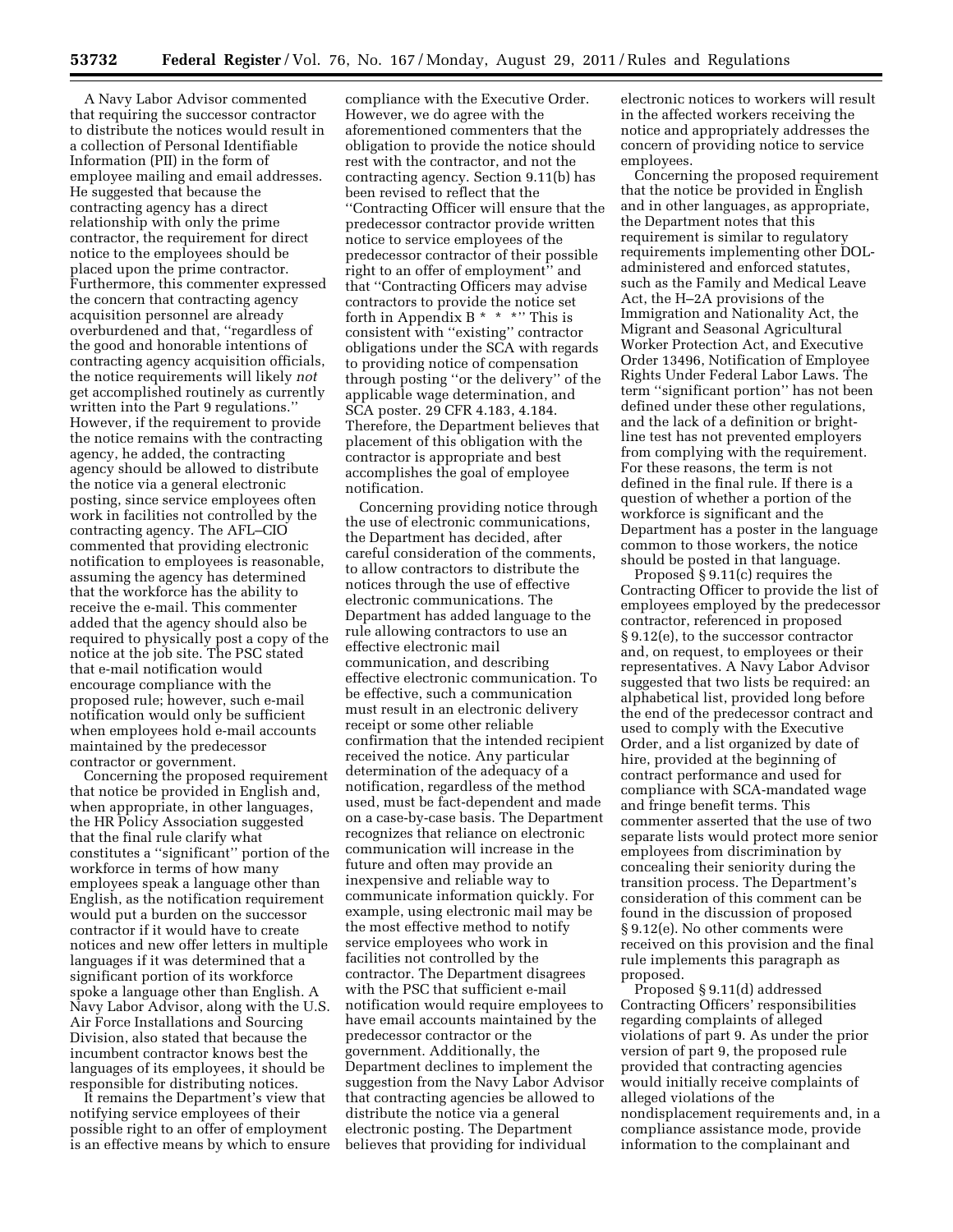contractor about their rights and responsibilities under the employee nondisplacement provision of the contract.

Under the proposed rule, contracting agencies would not be obligated to forward to the Wage and Hour Division (WHD) any complaint that is withdrawn because of this compliance assistance. Thus, for example, a Contracting Officer would not need to forward to the WHD a complaint that an employee withdraws because the employee was previously not aware of the application of a particular exclusion. In all other cases, the contracting agency would forward certain information necessary for the Department to determine compliance. Under the proposal, the Contracting Officer, within 30 days of receipt of a complaint, would forward to the WHD headquarters any allegations of any violation of this part; available statements by the employee or the contractor regarding the alleged violation; evidence that a seniority list was issued by the predecessor and provided to the successor; a copy of the seniority list; evidence that the nondisplacement contract clause was included in the contract or that the contract was exempted by the agency; information concerning known settlement negotiations between the parties (if applicable); and other pertinent information the Contracting Officer chooses to disclose. The proposal also required the Contracting Officer to provide copies of the information to the successor contractor and the complainant. To assist the contracting agency in providing information to the WHD and to protect the interests of the contracting agency, the proposal provided for the contracting agency to conduct an initial review of any nondisplacement complaint, including obtaining statements of the positions of the parties and inspecting the records of the predecessor and successor contractors (and making copies or transcriptions thereof); questioning the predecessor and successor contractors and any employees of these contractors; and requiring the production of any documentary or other evidence deemed relevant to determine whether a violation of this part had occurred. Contracting agencies would be obligated to refer questions of interpretations regarding part 9 to the nearest WHD local office.

The Department received few comments on this provision. The SEIU and Change to Win as well as the AFL– CIO both commented that the 30-day period for the contracting agency to forward complaints to the WHD

constituted an appropriate amount of time in order for complaints to be handled expeditiously. A Navy Labor Advisor requested the elimination of the entire provision, suggesting that WHD handle all complaints. This commenter claimed that ''there is no basis for involving the contracting agency in the receipt or resolution of complaints.'' In addition, contracting officers from Federal agencies represented on the FARC expressed their concerns with the implementation of this proposed requirement. After careful consideration of these comments, the Department has revised § 9.11(d) to limit the Contracting Officer's responsibilities with regard to handling complaints. The Contracting Officer is no longer responsible for initial review of or compliance assistance with complaints. Instead, the Contracting Officer shall be responsible for reporting information to the WHD within 14 days of WHD's request. Because the contracting agency no longer has the responsibility of reviewing complaints, the Department believes 14 days is an appropriate timeframe within which to require production of information necessary to evaluate the complaint. Further consideration of this comment can be found in the discussion of § 9.21(a).

Section 9.12 Contractor Requirements and Prerogatives

# General

Proposed § 9.12 articulated contractors' requirements and prerogatives under the nondisplacement requirements. The proposed section included the general obligation to offer employment, the method of the job offer, exceptions, permitted staffing reductions, obligations near the end of the contract, recordkeeping, and obligations to cooperate with reviews and investigations.

Proposed  $\S$  (a)(1) of this section implemented the Executive Order requirement that no employment openings may be posted before the successor contractor has offered employment to the employees on the predecessor contract. Under the proposed rule, except as provided under the exclusions listed in proposed § 9.4 and the exceptions in proposed § 9.12 paragraphs (c) and (d), a successor contractor or subcontractor could not fill any employment openings under the contract prior to making bona fide, express offers of employment, in positions for which the employees are qualified, to those employees employed under the predecessor contract whose employment would be terminated as a result of award or expiration of the

contract under which they were hired. Except as provided under the aforementioned exclusions and exceptions, all employees working on the contract at the time of contract completion, regardless of length of tenure, would be entitled to such an offer. The successor contractor and its subcontractors would be required to make a bona fide, express offer of employment to each employee and state the time within which the employee must accept such offer, but in no case would the period within which the employee must accept the offer of employment be less than 10 days.

The HR Policy Association suggested that the final rule should permit a successor contractor to post and offer positions to non-predecessor employees within the same time frame—at least 10 days—during which the successor contractor offers positions to predecessor employees, in case the predecessor employees do not accept the job offers. The HR Policy Association also commented that proposed § 9.12(a)(1) implied that if an employee was laid off because, for instance, the successor contract has fewer positions in a particular job, the successor contractor must permit the otherwise displaced employee to be offered other positions for which he or she is arguably minimally qualified, including jobs he or she never performed before. This commenter recommended that the final rule clarify that the right of first refusal exists for predecessor employees who would perform the same job with the successor employer. The SEIU and Change to Win commented that proposed § 9.12(a)(1) did not specify the manner in which such offers should be made.

The Department disagrees with the HR Policy Association's assertion to the extent that it suggests that the successor contractor would be required to offer a position to an employee who is not qualified for the position. Proposed § 9.12(b)(4) described the criteria by which a successor contractor can determine whether an employee is qualified for the position, based upon the employee's education and employment history, with particular emphasis on the employee's experience on the predecessor contract, and the Department believes this section provides appropriate guidance to successor contractors for determining whether a particular employee is qualified. The Department also disagrees with this commenter's suggested revision to allow the successor contractor to make contingent offers of employment to nonpredecessor employees in the period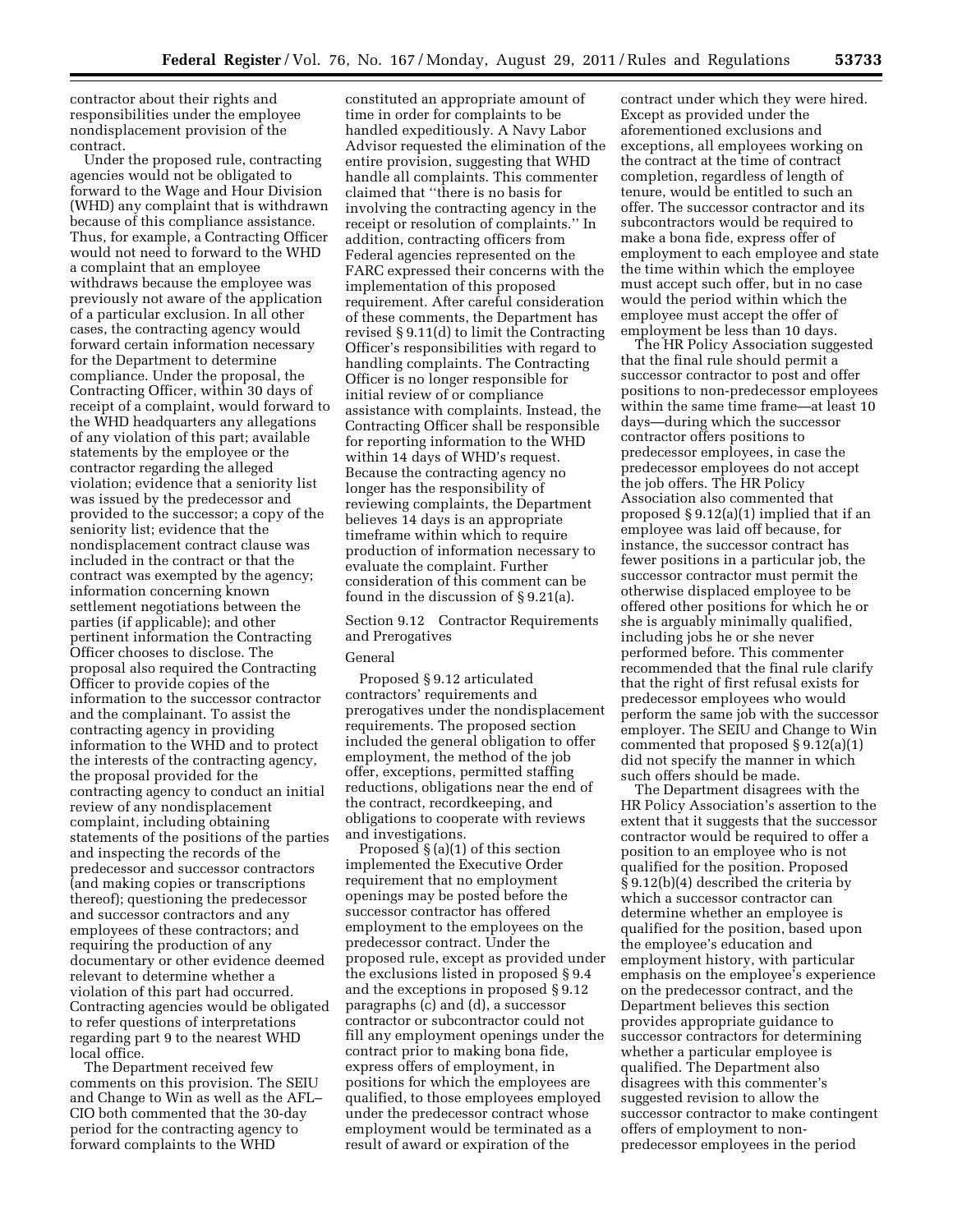during which predecessor employees are considering the successor's offer. The Department notes that the HR Policy Association's suggestions to provide contingent offers to nonpredecessor employees would be contrary to the express language of the Executive Order.

Proposed § 9.12(a)(2) clarified that the successor contractor's obligation to offer a right of first refusal exists even if the successor contractor was not provided a list of the predecessor contractor's employees or the list did not contain the names of all persons employed during the final month of contract performance. The Navy Labor Advisor suggested that this requirement should be eliminated entirely, asserting that the successor contractor would have no reason to know, in the absence of a seniority list, to whom it is legally required to offer employment. He also suggested that responsibility should be placed upon the predecessor contractor to provide an accurate seniority list or other information on a timely basis rather than to place what he characterized as unreasonable demands upon the successor contractor and/or the contracting agency. The SBA Office of Advocacy also commented that if a list of employees is not provided by the predecessor contractor, then the successor contractor may incur costs in trying to determine to which employees it is supposed to extend job offers. An individual commenter recommended that if the predecessor contractor fails to provide a list of incumbent employees, then ''the successor contractor [should] be permitted to offer probationary employment to incoming employees, with the understanding that employment may be revoked upon a good faith finding that the employee was not previously employed.'' The PSC also expressed concern about a predecessor contractor failing to furnish a list of employees, and suggested that the Contracting Officer should have the authority to allocate remedies to the responsible party in an effort to encourage compliance and allocate risks of non-compliance.

After carefully considering the comments, the Department has decided to adopt the proposed language without change. The Department notes that meeting the requirement to make an offer of employment should not be burdensome because the predecessor contractor may use the list submitted to satisfy the requirements of the SCA contract clause specified at 29 CFR 4.6(l)(2) to meet its list submission requirement under part 9. In those instances where the list is not provided or is incomplete, the Department

disagrees that the nondisplacement requirements should be extinguished or altered. While sympathetic to the successor contractor's needs in such circumstances, the Department concludes that waiving the predecessor employees' right of first refusal of employment is not consistent with the Executive Order. Furthermore, the Department is not authorized under the Executive Order to make such an exception. The Department also does not agree that a successor contractor should be permitted to offer probationary employment.

Proposed § 9.12(a)(3) discussed determining the employee's eligibility for the job offer and provided related guidance. While a person's eligibility for a job offer usually would be based on whether his or her name is included on the certified list of all service employees working under the predecessor's contract or subcontracts during the last month of contract performance, a successor contractor would also be required to accept other credible evidence of an employee's entitlement to a job offer. For example, even if a person's name does not appear on the list of employees on the predecessor contract, an employee's assertion of an assignment to work on a contract during the predecessor's last month of performance, coupled with contracting agency staff verification, could constitute credible evidence of an employee's entitlement to a job offer. Similarly, an employee could demonstrate eligibility by producing a paycheck stub identifying the work location and dates worked for the predecessor. The successor could verify the claim with the contracting agency, the predecessor, or another person who worked at the facility.

The Chamber asserted that the presumption that all employees on the seniority list are entitled to a right of first refusal should be reciprocal, so that the successor contractor could presume that only those employees identified on the seniority list are entitled to a right of first refusal. A Navy Labor Advisor requested that the Department provide additional examples of proof of credible evidence of entitlement to a job offer, while SEIU and Change to Win recommended that the regulations make clear that the submission of any evidence of employment is acceptable as long as such evidence is credible.

The Department disagrees with the Chamber's suggestion that only those employees whose names appear on the seniority list should be entitled to an offer of employment under the Executive Order. To deny an employee an offer because of a failure of the

predecessor contractor to meet its obligations under the Executive Order would unfairly disadvantage the employee. The final rule adopts the proposed language without change.

# Section 9.12(b) Method of Job Offer

Proposed § 9.12(b) discussed the method of the job offer. Proposed § 9.12(b)(1) stated that except as otherwise provided in part 9, a contractor must make a bona fide express offer of employment to each employee on the predecessor contract before offering employment on the contract to any other person. The obligation to offer employment would cease upon the employee's first refusal of a bona fide, express offer to employment on the contract. Proposed § 9.12(b)(2) provided that the contractor shall state the time period within which the employee must accept the employment offer, but in no case may that time period be less than 10 days. Proposed § 9.12(b)(3) required the successor contractor to make an oral or written employment offer to each employee, and, in order to ensure that the offer is effectively communicated, to take reasonable efforts to make the offer in a language that each worker understands.

Proposed § 9.12(b)(4) clarified that the employment offer may be for a different position on the contract than the position the employee held on the previous contract. An offer of employment on the successor's contract would generally be presumed to be a bona fide offer of employment even if it was not for a position similar to the one the employee previously held, provided that the position was one for which the employee was qualified. Questions concerning an employee's qualifications would be decided based upon the employee's education and employment history with particular emphasis on the employee's experience on the predecessor contract. A successor contractor would have to base its decision regarding an employee's qualifications on credible information provided by a knowledgeable source such as the predecessor contractor, the local supervisor, the employee, or the contracting agency. For example, an oral or written outline of job duties or skills used in prior employment, school transcripts, or copies of certificates and diplomas all would be credible information. Under proposed § 9.12(b)(5), the offer of employment could be for a position providing different terms and conditions of employment than those that applied to the employee's work for the predecessor contractor, where the different terms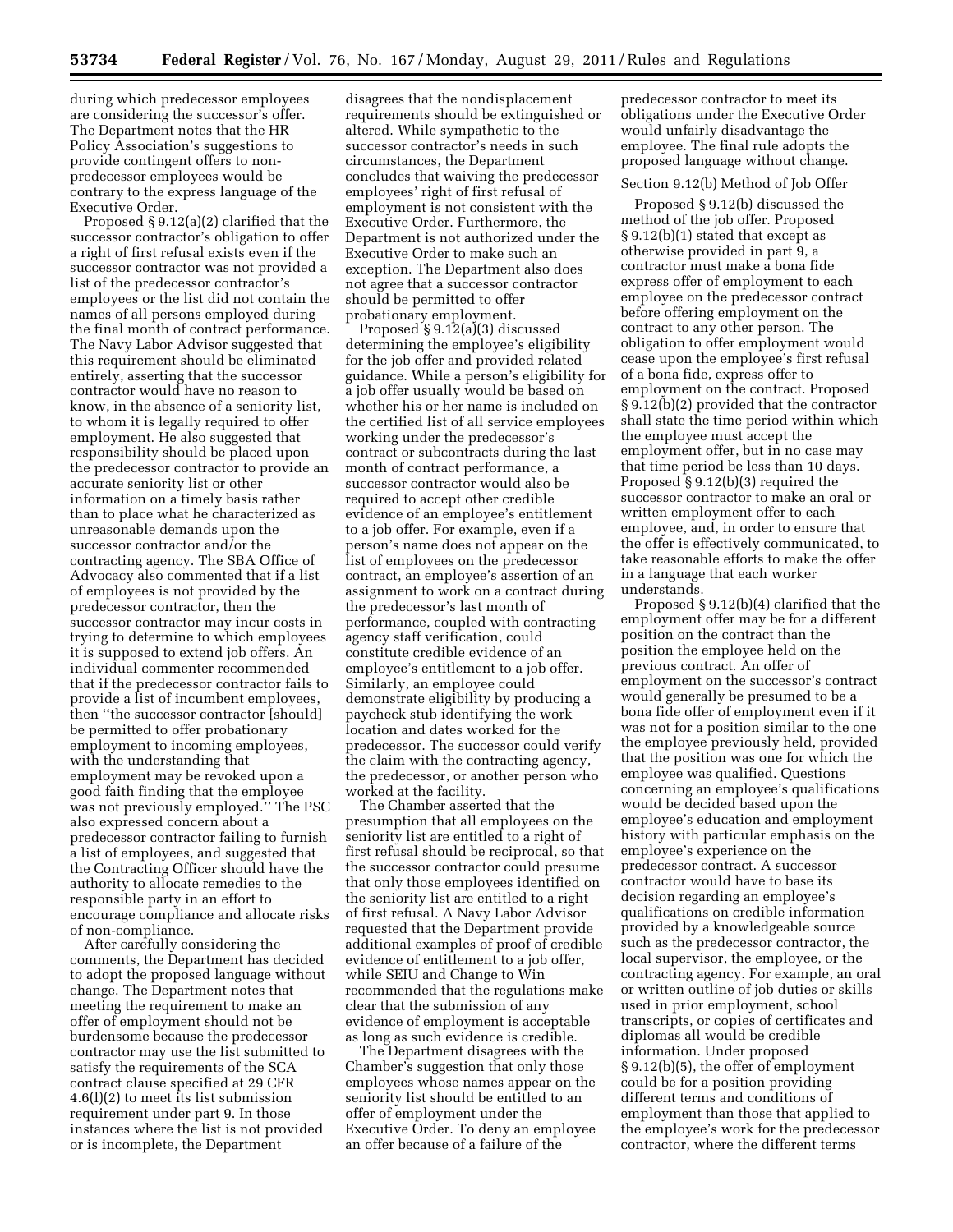and conditions are not related to a desire that the employee refuse the offer or that other employees be hired. Lastly, proposed § 9.12(b)(6) provided that, where an employee is terminated under circumstances suggesting the offer of employment may not have been bona fide, the facts and circumstances of the offer and the termination will be closely examined to ensure the offer was bona fide.

Many of the comments received on proposed § 9.12(b) expressed concern with the timing of required actions, particularly the time frame between the successor contractor's receipt of the list of the predecessor contractor's employees (seniority list) from the contracting agency, the timeframe within which employees must respond to an offer of employment, and the start date of the contract. This issue is discussed in greater detail with respect to proposed § 9.12(e).

CAE USA, Inc. commented that there is a possibility that positions will be unfilled at the start of the contract, since the obligatory offer of employment to the predecessor contractor employee has a deadline for acceptance on or after the contract start date. A Navy Labor Advisor commented that this section must be supplemented with additional information because it fails to address predecessor contractor employees that may, in fact, refuse a bona fide employment offer. This commenter also suggested that the Department include the full description of how determinations of qualification would be made in the text of the final rule. TechAmerica suggested that successor contractors be given the flexibility to review the qualifications of incumbent personnel before those employees are offered employment. The HR Policy Association, the Chamber, and TechAmerica commented concerning hiring practices, stating that the final rule should identify whether the application of the successor contractor's ''higher standards for employment'' or ''normal hiring validation processes'' (e.g., requiring passing a drug test as a condition of employment) would be permissible in determining whether an employee is qualified. The SBA Office of Advocacy sought clarification on whether successor contractors can vet the predecessor employees through means such as, but not limited to, interviews, drug tests, and security tests.

The AFL–CIO commented that the final rule should require all employment offers by successor contractors to be made in writing in order to reduce disputes about whether offers were made and whether they were bona fide. This commenter added that

having the offer in writing would be particularly helpful for workers who are not fluent in English. The SEIU and Change to Win stated that the proposed requirement that an employer ''take reasonable efforts to make an offer in a language that each worker understands'' should require that offers be made in English and in a language that the worker understands. The International Union of Operating Engineers (IUOE) commented that to ensure that service workers receive an offer that affords prevailing wage protection, there should be no presumption that an offer of employment to a lower paying job is a bona fide offer. The IUOE suggested that the positions offered should, as a general rule, be in the same classifications or in higher paid classifications for individual workers, stating that this section as proposed will exacerbate the existing problem of deliberate misclassification of prevailing wage workers by creating an additional incentive to misclassify workers. The AFL–CIO stated that offers for lesser pay or benefits cannot presumptively be considered bona fide, and should only be considered bona fide if the successor contractor proves by clear and convincing evidence that the reasons for the offer are not related to a desire to reduce labor costs, to induce the incumbent employee to refuse the offer, or to ensure that other employees are hired for the offer. The SEIU and Change to Win stated that to allow an employer to offer a lesser position when the person's equivalent position is available cannot be considered a ''bona fide offer of employment.'' They suggested that the final regulations provide that a ''bona fide offer of employment'' must be for an equivalent or better position under the successor contract as long as such a position remains open. The SEIU and Change to Win also commented that the provision as proposed is inadequate because it would allow successor contractors to hire employees who did not work for the predecessor contractor at higher wages and benefits than it offers the predecessor's employees for the same position.

The Chamber commented that if the provision allowing the successor to offer employment to a position with different terms and conditions did not exist, Federal contractors would be significantly disadvantaged when attempting to craft appropriate bids and could easily be locked into inefficient business models that would further hinder the provision of economic and efficient services. This commenter suggested that clearer language creating

a presumption in favor of the employer and requiring more than a suggestion that the offer was not bona fide to rebut the presumption would go a long way toward making this important part of the regulations practically functional. The PSC expressed concern that the provision concerning termination after contract commencement would restrict companies from using policies of ''at will'' employment to terminate ''employees who fail to deliver excellent services.'' It also stated that such examination of a successor Federal service contractor's termination decisions would contradict or preempt state at-will employment laws, and that the proposed rule does not indicate the standard that will be used in government investigations to determine whether a termination was bona fide or pretextual.

After a careful review of the comments, the Department has concluded that a successor contractor may apply employment screening processes (i.e., drug tests, background checks, security clearance checks, and similar pre-employment screening mechanisms) only when such processes are provided for by the contracting agency, are conditions of the service contract, and (in addition to being otherwise consistent with applicable Federal and state law) are consistent with the Executive Order. Conversely, a successor contractor may not impose its own hiring standards (such as college degree requirements for particular positions) in making determinations regarding whether an employee of a predecessor contactor is qualified. Contracting agencies and prospective bidders and successor contractors may exchange views during the contracting process about the need for particular employment screening processes. For example, a prospective bidder may inform a contracting agency that the bidder requires drug testing of all of its service employees and may recommend that the contracting agency provide for such drug testing in connection with the service contract; whether drug testing would be permitted in this circumstance would depend upon whether the contracting agency agrees with the bidder and provides for such testing as provided in this rule. With respect to determining employee qualifications, the Executive Order focuses on an employee's past performance, and it specifically provides that a right of first refusal need not be offered to an employee whom the contractor or any of its subcontractors reasonably believes, based on the particular employee's past performance, has failed to perform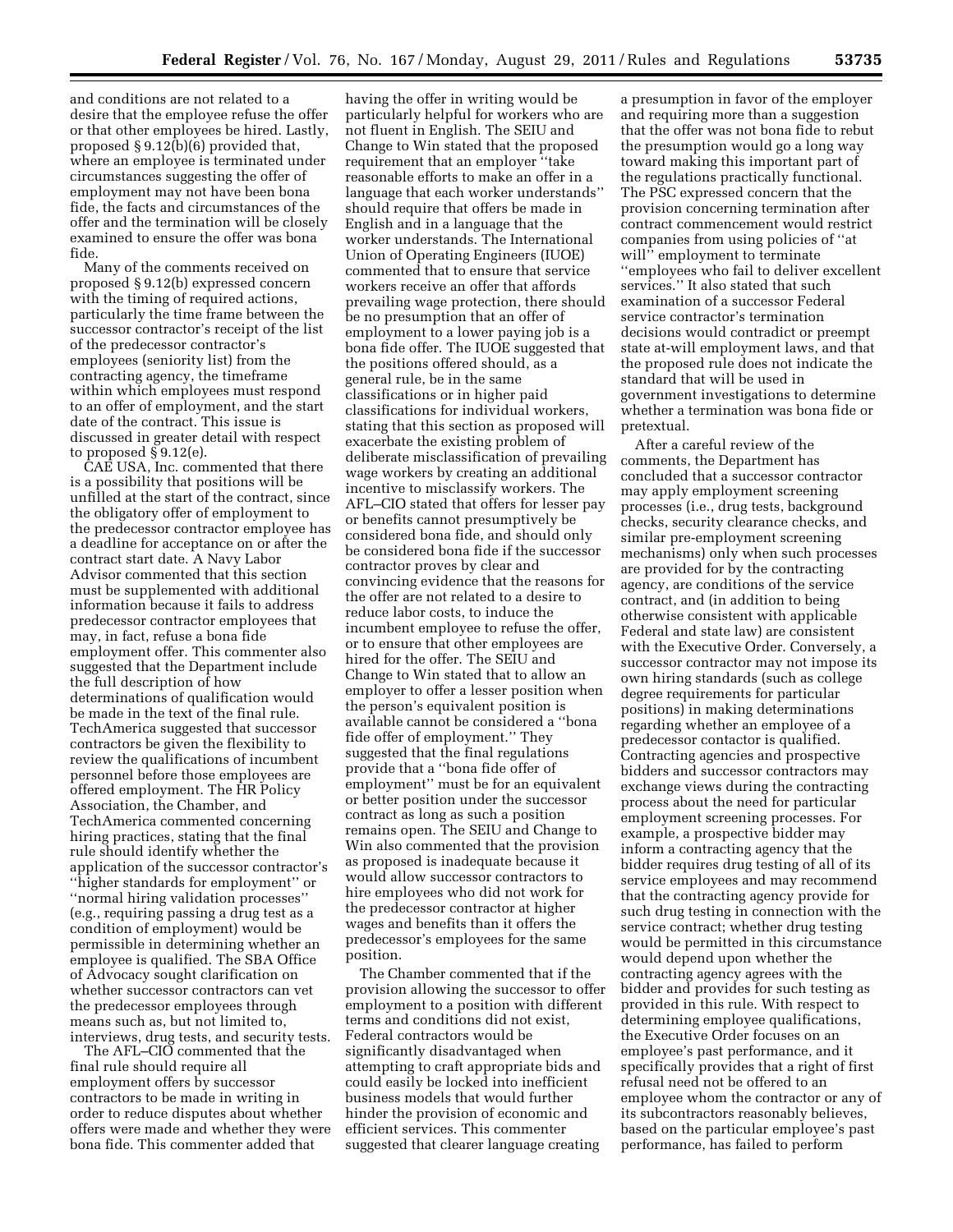suitably on the job. Consistent with the Executive Order, the final rule provides that questions concerning an employee's qualifications should be decided based upon the employee's education and employment history, with particular emphasis on the employee's experience on the predecessor contract. A contractor's hiring standards or employment screening processes typically would not measure the employee's performance on the predecessor contract, and use of such standards or processes thus could not be used to determine whether an employee is qualified unless a contracting agency provided for use of such standards or processes and made them a condition of the service contract. Such standards or processes would, of course, also need to be consistent with the Executive Order; a contracting agency or successor contractor could not, for example, determine that otherwise-qualified service employees on a predecessor contract would not be qualified to perform the same or similar services on a successor contract because they lack a college degree. The Department has added language to § 9.12(b)(1) to reflect these changes.

In response to concerns raised by some commenters regarding a successor contractor offering employment to a qualified employee on different terms and conditions than those under which the employee worked for the predecessor contractor, the Department notes that nothing in the Executive Order or in the SCA prevents a contractor from restructuring its staff and putting its employees into other positions for which they are qualified or from subjecting them to different terms and conditions of employment. The Department does not agree that continuing to provide contractors on Federal service contracts with such flexibility will lead to an increase in employee misclassification. The Department also disagrees that offers must be made in writing to be sufficient. Adequate oral or written offers could satisfy the requirements of the Executive Order.

The Department advises that proposed § 9.12(b)(6) concerns only those terminations that suggest earlier employment offers were not bona fide. Such terminations would circumvent the requirements of the Executive Order. Because the Secretary is charged with enforcing compliance with the Executive Order, it is appropriate for her to closely examine terminations that suggest a failure to provide a bona fide offer of employment. The Department does not agree that § 9.12(b)(6) will conflict with the requirements of state

employment laws, but notes that the Executive Order, and its implementing regulations, will provide controlling law concerning the nondisplacement of qualified workers under Federal Government service contracts. The Department also does not believe that it is necessary to articulate a standard in the final rule that will be used in termination investigations to determine whether an employee received a bona fide offer of employment. The final rule implements proposed § 9.12(b) with the modification noted above. No other changes were made to the proposed provision.

# Section 9.12(c) Exceptions

In proposed § 9.12(c), the Department addressed the exceptions to the general obligation to offer employment under Executive Order 13495. These exceptions are included in the contract clause established in section 5 of the Order and are distinct from the exclusions discussed in § 9.4. The exceptions specify both certain classes of contracts and certain employees excluded from the provisions of Executive Order 13495. The exception from the successor contractor's obligation to offer employment on the contract to employees on the predecessor contract prior to making the offer to anyone else does not relieve the contractor of other requirements of this part (e.g., the obligation near the end of the contract to provide a list of employees who worked on the contract during the last month). The exceptions are to be construed narrowly and the contractor will bear the burden of proof regarding the appropriateness of claiming any exception.

Under proposed § 9.12(c)(1), a contractor or subcontractor would not be required to offer employment to any employee of the predecessor who will be retained by the predecessor contractor. The contractor would be required to presume that all employees hired to work under a predecessor's Federal service contract will be terminated as a result of the award of the successor contract, absent an ability to demonstrate a reasonable belief to the contrary based upon credible information provided by a knowledgeable source such as the predecessor contractor, the employee, or the contracting agency.

Proposed  $\S$  9.12(c)(2) provided that a successor contractor or subcontractor would be allowed to employ under the contract any employee who has worked for the successor contractor or subcontractor for at least 3 months immediately preceding the commencement of performance under

the contract, i.e., the first date of performance of the contract, and who would otherwise face lay-off or discharge. As with any exception to the nondisplacement requirements, a successor contractor bears the burden of showing how the exception applies. For example, a successor contractor would have to demonstrate that an employee it has employed for at least 3 months will be discharged if a position on the contract is not offered because the employee's work on another contract has expired and there are no other openings for which the employee is qualified. A successor contractor could not claim this exception to reemploy an employee who was already terminated or laid off because such a person has not been employed for the 3 months preceding the commencement of the successor contract. However, an employee would still be considered to be employed during a period of leave, such as vacation or sick leave, or a similar short-term absence.

Under proposed § 9.12(c)(3), the contractor or subcontractor would not be required to offer employment to any employee of the predecessor contractor who is not a service employee. Typically, this exception would apply to a person who is a managerial or supervisory employee on the predecessor contract. The successor contractor would be required to presume that all persons appearing on the list required by § 9.12(e), or who have demonstrated they should have been included on the list were service employees under a predecessor's Federal service contract, absent an ability to demonstrate a reasonable belief to the contrary, based upon credible information provided by a knowledgeable source such as the predecessor contractor, the employee, or the contracting agency. Information regarding the general business practices of the predecessor contractor or the industry would not be sufficient for purposes of the exception.

The Department proposed in § 9.12(c)(4) that a contractor or subcontractor would not be required to offer employment to any employee of the predecessor contractor whom the contractor or any of its subcontractors reasonably believes, based on the particular employee's past performance, has failed to perform suitably on the job. The successor contractor would be required to presume that all employees working under the predecessor contract in the last month of performance performed suitable work on the contract, absent an ability to demonstrate a reasonable belief to the contrary based upon credible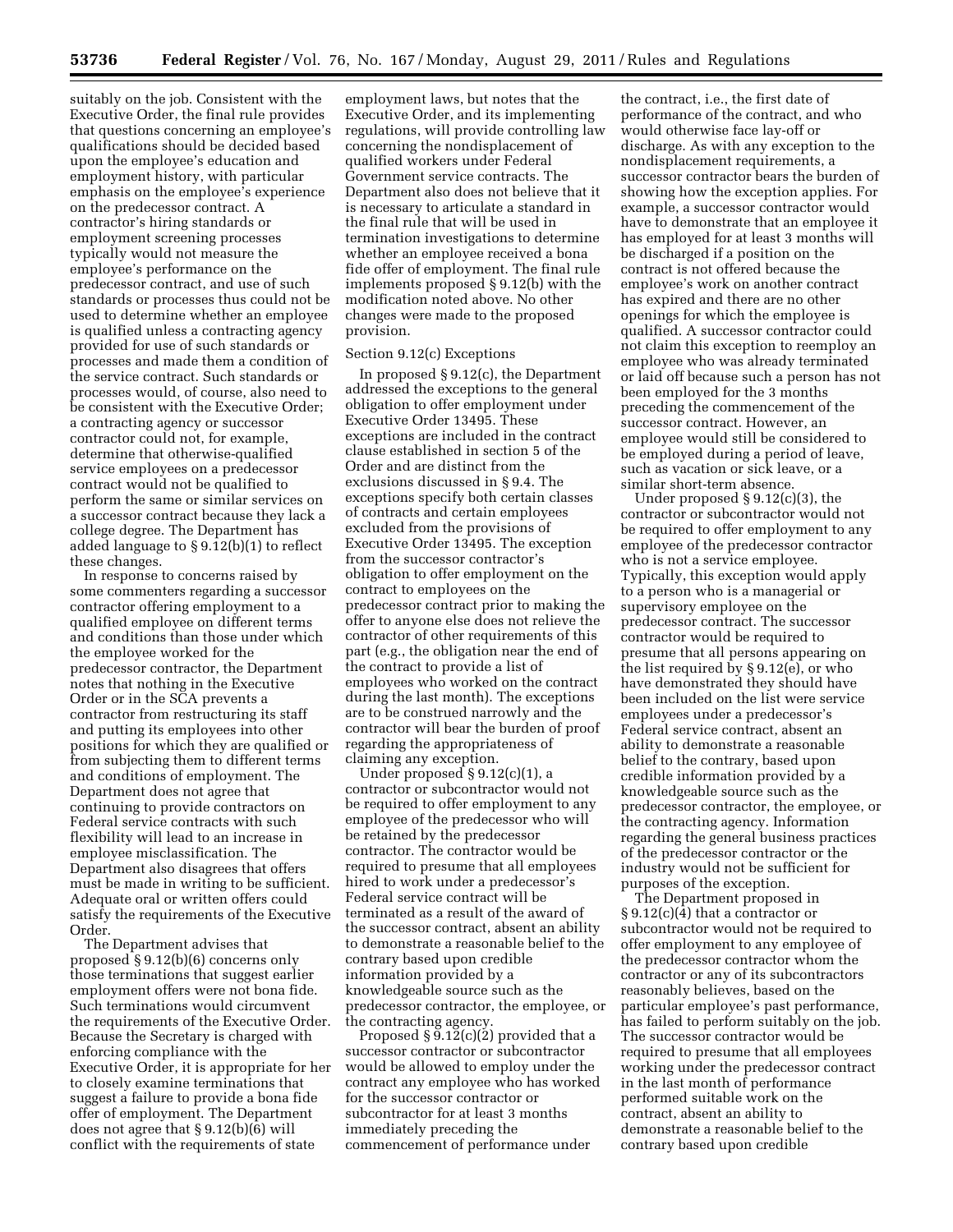information provided by a knowledgeable source such as the predecessor contractor, the local supervisor, the employee, or the contracting agency. A successor contractor could demonstrate its reasonable belief that the employee in fact failed to perform suitably on the predecessor contract through evidence of disciplinary action taken for poor performance or evidence directly from the contracting agency that the particular employee did not perform suitably. Similarly, a successor contractor could use performance appraisal information in determining whether an employee failed to perform suitably on the job; however, the Department notes that this does not require a predecessor contractor to provide performance information. Information regarding the general performance of the predecessor contractor would not be sufficient for purposes of this exemption. The Department sought comments as to whether there should be any requirement that the information supporting the contractor's or subcontractor's reasonable belief that an employee of the predecessor contractor had failed to perform suitably on the job be in writing and relatively contemporaneous with the employee's past performance.

Under proposed § 9.12(c)(5), a contractor or subcontractor is not required to offer employment to any employee hired to work under a predecessor's Federal service contract and one or more nonfederal service contracts as part of a single job, provided that the employee was not deployed in a manner that was designed to avoid the purposes of this part. The successor contractor is required to presume that all employees hired to work under a predecessor's Federal service contract did not work on one or more nonfederal service contracts as part of a single job, unless the successor contractor can demonstrate a reasonable belief to the contrary based upon credible information provided by a knowledgeable source such as the predecessor contractor, the local supervisor, the employee, or the contracting agency. Information regarding the general business practices of the predecessor contractor or the industry would not be sufficient for purposes of this exception. For instance, claims from several employees stating that a janitorial contractor reassigned its janitorial workers who previously worked exclusively in a Federal building to both Federal and private clients as part of a single job may

indicate that the predecessor deployed workers to avoid the requirements of the nondisplacement provisions. Conversely, where the employees on the predecessor contract were deployed to Federal and other buildings as part of their job, the successor contractor would not be required to offer employment to the workers. Knowledge that contractors generally deploy workers to both Federal and other clients would not be sufficient for the successor contractor to claim the exception because such general practices may not have been observed on the particular predecessor contract.

The Department received various comments on proposed § 9.12(c). A Navy Labor Advisor requested that the final rule at  $\S 9.12(c)(2)$  include language concerning the eligibility of employees on leave. The HR Policy Association commented that proposed § 9.12(c)(3) is illogical because if a successor employer determines that certain positions will be supervisory or managerial positions, it should not be obligated to hire predecessor employees into these non-service positions, even if the predecessor employer elected to treat the positions as service employee positions. The Chamber commented that the Department should eliminate the presumption that all employees included on the list by the predecessor and competitor contractor are ''service employees''. The Chamber suggested that if the Department maintains the presumption that all workers are service employees, then the evidentiary standard for rebutting that presumption should be changed to require only that the successor contractor have a good faith belief that the employee is not a service employee and that the Department should provide additional guidance and allow the successor contractor to use information regarding general business practices.

The Chamber also commented that the requirement that the successor contractor presume the predecessor contractor's employees would be terminated, absent a reasonable belief to the contrary based on credible evidence from a knowledgeable source, involved evidentiary standards that are too difficult to meet because a successor contractor does not necessarily have access to the predecessor contractor or employees. The Chamber suggested that the final rule eliminate the presumption that all employees will be terminated as a result of the award of a successor contract and provide additional guidance regarding what type of evidence will support this exception.

The PSC commented that ''unsuitable past performance'' is inadequately

defined in the proposed rule and will result in confusion and litigation. The PSC also noted that the rule does not provide sufficient guidance regarding the ''evidence'' on which a successor contractor may rely to determine that a prospective employee's performance is unsuitable. The PSC also felt that since an employee's poor performance is often not reflected in any formal employment action, a formal record of ''disciplinary action'' should not be among the criteria that a contractor must demonstrate to justify employment decisions affecting unsuitable incumbent employees. The PSC stated that the proposed rule provides little guidance on what information the predecessor contractor must provide to the successor contractor concerning the performance of employees. The SBA Office of Advocacy stated that successor contractors may not receive information about employee performance because seniority lists do not contain performance reviews, and should the predecessor contractor provide employee information, it may not be reliable since the predecessor contractor may have lost the contract due to its inability to manage personnel. The SHRM commented that the predecessor contractor may not maintain, or provide, thorough employment records, and recommended that when this occurs, the successor contractor notify the contracting agency to be relieved of its obligation to offer a right of first refusal.

The PSC commented, and TechAmerica agreed, that an employee's prior work experience is not necessarily the sole qualification for the job, and recommended that the successor contractor be allowed to not make an offer of employment to those of the predecessor's employees who are ''undesirable'' for reasons other than past instances of unsuitable performance. The PSC opined that few contractors would be willing to try to satisfy the proposed rule's standard for excusing a successor contractor from the obligation to offer a predecessor's employee a position on the contract. This commenter recommended that, should the Department retain the presumption that an employee's prior experience on the predecessor contract makes the employee qualified for the successor contract, the time period should be expanded to six months of continuous employment on the predecessor contract. The SHRM recommended that the final rule relieve a successor contractor of any requirement to hire any of the predecessor's employees in any situation where a predecessor contractor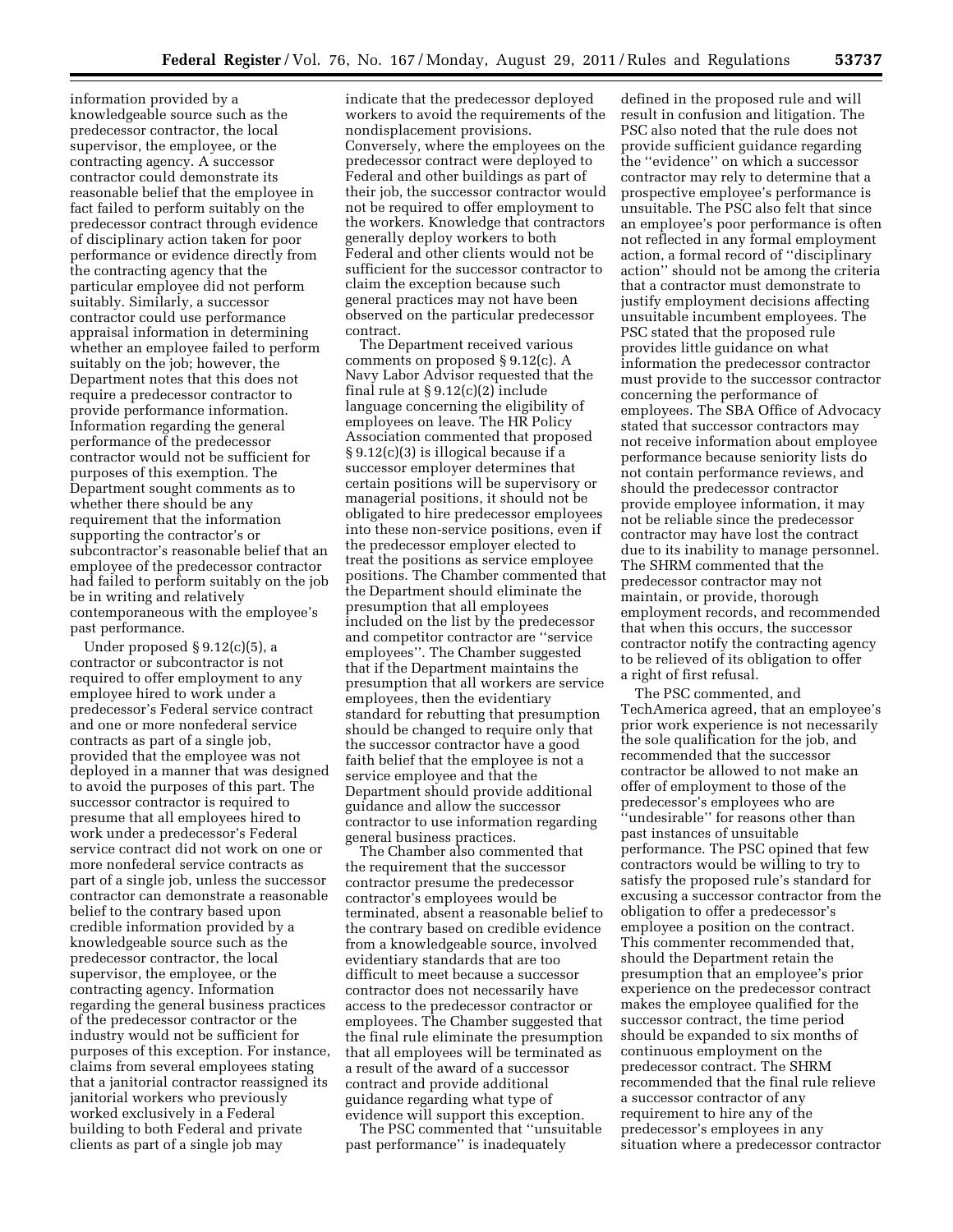retains 10% or more of its workforce employed during the 90 days preceding the completion of the Federal contract because that may indicate that the predecessor has moved its more experienced and valuable employees off the contract. Similarly, the SBA Office of Advocacy and the PSC expressed concern that, under the proposed section, a predecessor contractor might keep its best performing employees and leave the successor contractor with less qualified employees. These commenters argued that the standard for establishing non-qualification should be changed to a good faith belief by the successor contractor. The Chamber suggested that the presumption of qualification be eliminated from the proposal because it provides an incentive for the predecessor contractor to ''dump'' lowperforming employees from other contracts onto the contract it is about to lose. The Chamber further commented that the proposed section did not provide the successor contractor with access to the information required to disprove qualification. The PSC and TechAmerica added that predecessor contractors would not want to provide employee evaluations to successor contractors because of privacy and legal concerns. The SBA Office of Advocacy and the PSC recommended that the final rule contain a safe harbor provision for those predecessor contractors who provide employee information due to the high litigation risk disclosure produces. TechAmerica also requested a safe harbor provision to protect the successor contractor from litigation brought by employees of the predecessor contractor.

The AFL–CIO stated that the final rule should require a successor contractor to support its belief in an employee's unsuitable performance with written evidence of poor performance created contemporaneously with the reliedupon disciplinary action. The SEIU and Change to Win suggested that the final regulation require a successor contractor to support its belief in an employee's unsuitable performance with written evidence of poor performance created contemporaneously with the reliedupon disciplinary action, that any poor past performance relied on be sufficient under the contractor's own policies to justify termination, and that the poor performance be equivalent to ''just or proper cause'' as those terms are used under collective bargaining agreements. The SEIU and Change to Win agreed with the AFL–CIO's suggestion that the final rule require a successor contractor to show that an employee engaged in a ''terminable offense'' as a basis for

denying to extend the employee a job offer on the contract.

Regarding the exception from the requirement to offer employment to an employee who was hired to work on the predecessor's contract and one or more nonfederal jobs as part of a single job, the Chamber suggested that the final rule eliminate the presumption that no employee was hired for more than the contract at issue, or at least change the evidentiary standard for rebutting that presumption to require only that the successor contractor have a good faith belief that the employee was employed on one or more nonfederal jobs as part of a single job. The Chamber requested additional guidance on what type of evidence will support this exception. The SEIU and Change to Win commented that it would defeat the intent of the Executive Order if the requirement to offer employment was not applied to employees who worked relatively less time on nonfederal contracts and who would face layoff because of the award of the contract to another contractor. They suggested that the final regulations provide that an employee who spends at least 59% of his or her time working on a Federal service contract and who would face layoff as a result of the contract change should not be excluded from coverage under Section 3(e) of the Executive Order.

The Department disagrees with the Chamber that the evidentiary standard required to establish the exception in proposed  $\S 9.12(c)(1)$  is too difficult to meet. As the proposal indicated, credible information may be obtained from the predecessor contractor, the employee, or the contracting agency. Therefore no changes have been made to proposed § 9.12(c)(1). The Department declines the Navy Labor Advisor's request that  $\S 9.12(c)(2)$  include language concerning the eligibility of employees on leave as not necessary. Such employees would clearly still be employed by the predecessor while on leave. Therefore, § 9.12(c)(2) is also adopted as proposed.

After careful review of the comments, the Department has also decided to adopt § 9.12(c)(3) without change. It is the Department's conclusion that the provision, as proposed, suffices to ensure job protection for eligible employees of the successor contractor. Under the SCA, all employees performing work on the contract are considered service employees unless they are defined as executive, administrative, or professional employees exempt under the Fair Labor Standards Act, 29 U.S.C. 203 *et seq.,*  and its regulation at 29 CFR Part 541.

Also under the SCA, the contractor already bears the burden to show that the workers working on a Federal service contract are not service employees.

The Department is not convinced that evidence of past poor performance would be difficult to obtain. The Department's experience from Executive Order 12933 showed that successor contractors were able to obtain information on the predecessor's employees' job performance. The Department does not agree that, under the proposed rule, predecessor contractors will be encouraged to ''dump'' unsuitable employees onto expiring contracts, nor that the inclusion of a ''safe harbor'' provision in the regulation is appropriate or authorized by the Executive Order. The Department also does not agree that a different standard from what was proposed is needed for determining a service employee's eligibility for an offer of employment from the successor contractor. Neither lengthening the period of employment prior to the end of the predecessor contract, nor eliminating the requirement for an offer of employment when the predecessor retains a certain percentage of its workforce, would address the stated concern that the predecessor contractor may retain some of its most qualified workforce. The Department also notes that where the predecessor contractor retains some, but not all, of the workforce employed on the contract during the last month of the contract, those remaining employees will likely have more experience with the contract and contracting agency than new hires recruited by the successor contractor for the purpose of filling the contract requirements.

In response to the comments, the Department has modified the exception for unsuitable performance in § 9.12(c)(4) to include the requirement that a successor contractor must support its belief that an employee has exhibited unsuitable job performance with written credible evidence provided by a knowledgeable source to enhance the reliability of such evidence. The final rule, however, does not require that such written evidence be contemporaneous or concern a workplace offense justifying termination because it is the Department's conclusion that such requirements would be overly restrictive.

Regarding the exception from the requirement to offer employment to an employee who was hired to work on the predecessor's contract and one or more nonfederal service contracts as part of a single job, the Department notes that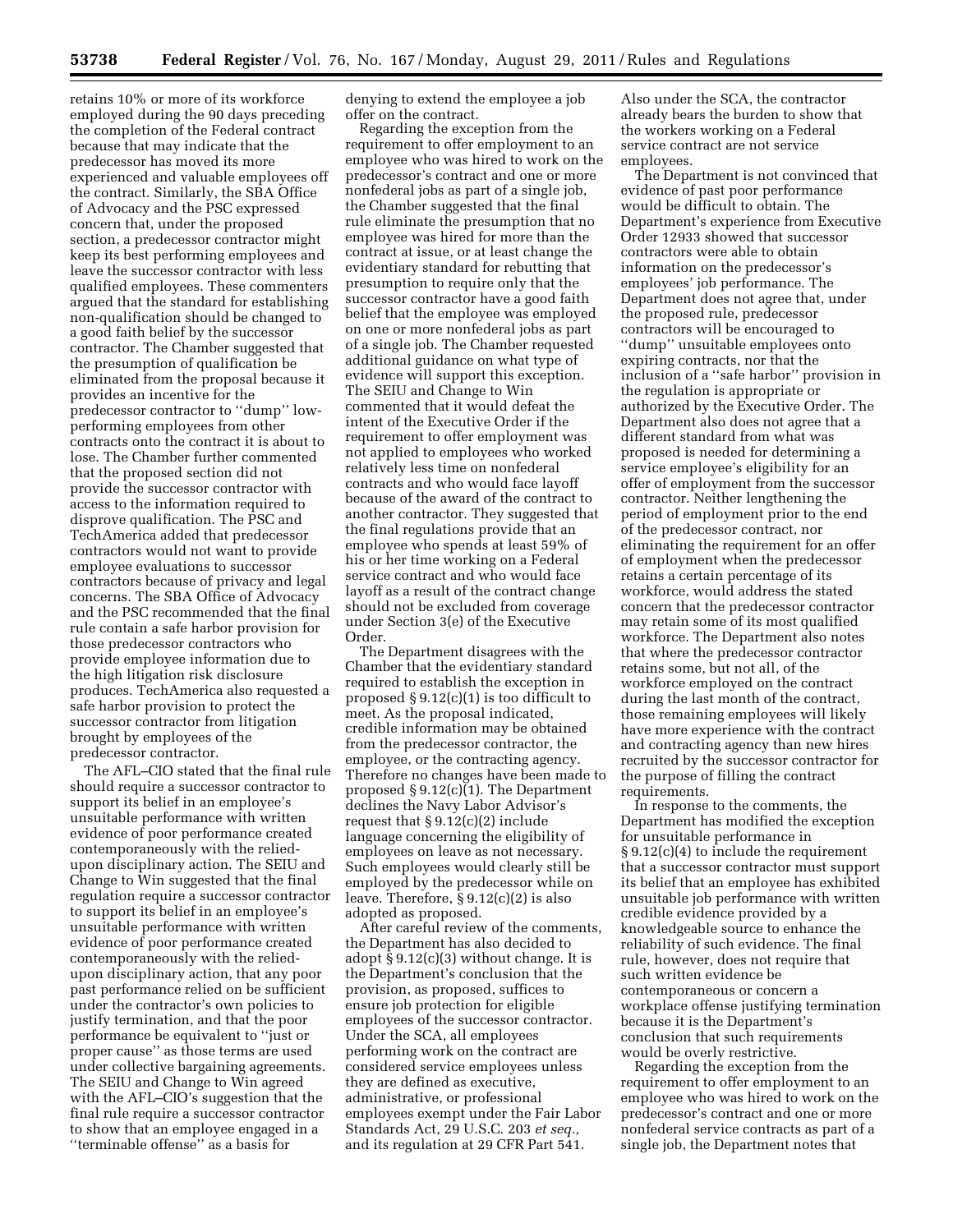this exception is required by the Executive Order and would only apply to workers of a predecessor contractor who were deployed on Federal and nonfederal service contracts. It is the Department's conclusion that generally determining eligibility for this exception should not be difficult and the Department therefore has decided to adopt  $\S 9.12(c)(5)$  without change.

# Section 9.12(d) Reduced Staffing

Proposed § 9.12(d) addressed the provision in paragraph (a) of Executive Order 13495's contract clause that allows the successor contractor to reduce staffing. 74 FR 6104 (Feb. 4, 2009).

Proposed § 9.12(d)(1)(i) allowed the contractor or subcontractor to determine the number of employees necessary for efficient performance of the contract and, for bona fide staffing or work assignment reasons, to elect to employ fewer employees than the predecessor contractor employed in performance of the work. Thus, the successor contractor would not be required to offer employment on the contract to all employees on the predecessor contract, but would be required to offer employment only to the number of eligible employees the successor believes necessary to meet its anticipated staffing pattern. Where a successor contractor does not offer employment to all the predecessor contract employees, the obligation to offer employment would continue for 3 months after the successor contractor's first date of performance on the contract. In  $\S 9.12(d)(1)(ii)$ , the Department proposed that if a successor contractor did not offer employment to all the predecessor contractor's service employees, the obligation to offer employment would continue for 90 days after the successor contractor's first date of performance on the contract. The successor contractor's obligation under this part would end when all of the predecessor contract employees received a bona fide job offer or the 90 day window of obligation expired. The Department sought comments on this issue.

Proposed § 9.12(d)(2) allowed the contractor, subject to provisions of this part and other applicable restrictions (including non-discrimination laws and regulations), to determine to which employees it will offer employment. Proposed § 9.12(d)(3) allowed, in some cases, a successor contractor to reconfigure the staffing pattern to increase the number of persons employed in some positions while decreasing the number of employees in others, provided the contractor

examined the qualifications of each employee so as to minimize displacement. Consistent with proposed § 9.1(b), this exception should not be construed to permit a contractor or subcontractor to fail to comply with any provision of any Executive Order, regulation, or law of the United States; therefore, a contractor could not use this exemption to justify unlawful discrimination against any worker. While the WHD would not make compliance determinations regarding Federal contractors' compliance with nondiscrimination requirements administered by other regulatory agencies, a finding by the Department's Office of Federal Contract Compliance Programs, another agency, or a court that a contractor has unlawfully discriminated against a worker would be considered in determining whether the discriminatory action has also violated the nondisplacement requirements. Under the proposal, the successor contractor's obligation would end when all of the predecessor contract employees have received a bona fide job offer or the 90-day obligation period expires. The proposed regulation provided several examples to demonstrate the principle.

The Chamber commented that the requirement to provide a right of first refusal should cease once the contract has started, since it would otherwise create an unnecessary regulatory burden. The SEIU and Change to Win took the opposite position on this issue, stating that the 90-day limit should not be included in the final rule. They asserted that to require that the predecessor's employees be offered employment at any time there is an opening for which they are qualified is consistent with one of the purposes of the Executive Order, which is to provide an experienced and trained workforce. The Department notes that the proposal struck a balance with the obligation to provide the predecessor's employees with a right of first refusal of employment and successor contractor's need to address workforce needs during the contract term. It is the Department's conclusion that to require successor contractors to make offers to predecessor employees for subsequently vacant positions more than 90 days after the successor's first day of performance on the contract would be impractical and unduly burdensome. Ninety days was selected as a reasonable period for continuing to impose an obligation to offer a right of first refusal in order to ensure that any necessary staffing adjustments during the start-up period would be covered while at the same

time discouraging attempts to manipulate the starting workforce. No other comments were received for proposed § 9.12(d) and it is adopted as proposed.

### Section 9.12(e) Contract Obligations Near End of Contract Performance

Proposed § 9.12(e) specified the predecessor contractor's obligations near the end of the contract—not less than 10 days before completion of the contract—to furnish the Contracting Officer with a certified list of the names of all service employees working under the contract and its subcontracts during the last month of contract performance, including their anniversary dates of employment with either the predecessor contractor or any subcontractors. The proposal noted that the contractor may use the seniority list submitted to satisfy the requirements of the SCA contract clause specified at 29 CFR 4.6(l)(2) to meet this provision. The earlier version of part 9 implementing Executive Order 12933 included a similar provision that did not specifically state that the single list could be used to satisfy the requirements of both parts 4 and 9; however, the Department stated that specifying this option in the regulations may help clarify that duplication of effort is not required to comply with this requirement of Executive Order 13495. The earlier version of part 9 also required that the list of employees be furnished 60 days before completion of the contract. The current proposal reflected the time frame used in the current Executive Order and is required under 29 CFR 4.6(l)(2). In his comments, a Navy Labor Advisor suggested that the Department require the predecessor to provide two lists, one without dates of employment, in an effort to combat seniority-based discrimination. The Chamber requested that the predecessor contractor be required to note which employees it planned to keep in its employment. The PSC commented that the predecessor contractor should be required to identify the employees covered by the SCA, the relevant labor category and job duties, and current contact information for each covered service employee, as this is basic information that any successor contractor would require to make employment decisions, and that the predecessor contractor certify the factual accuracy and completeness of this list. As the employee list is already a requirement of Federal service contractors under the SCA, the Department declines to make changes to its contents.

Several commenters also expressed concern that the time frames provided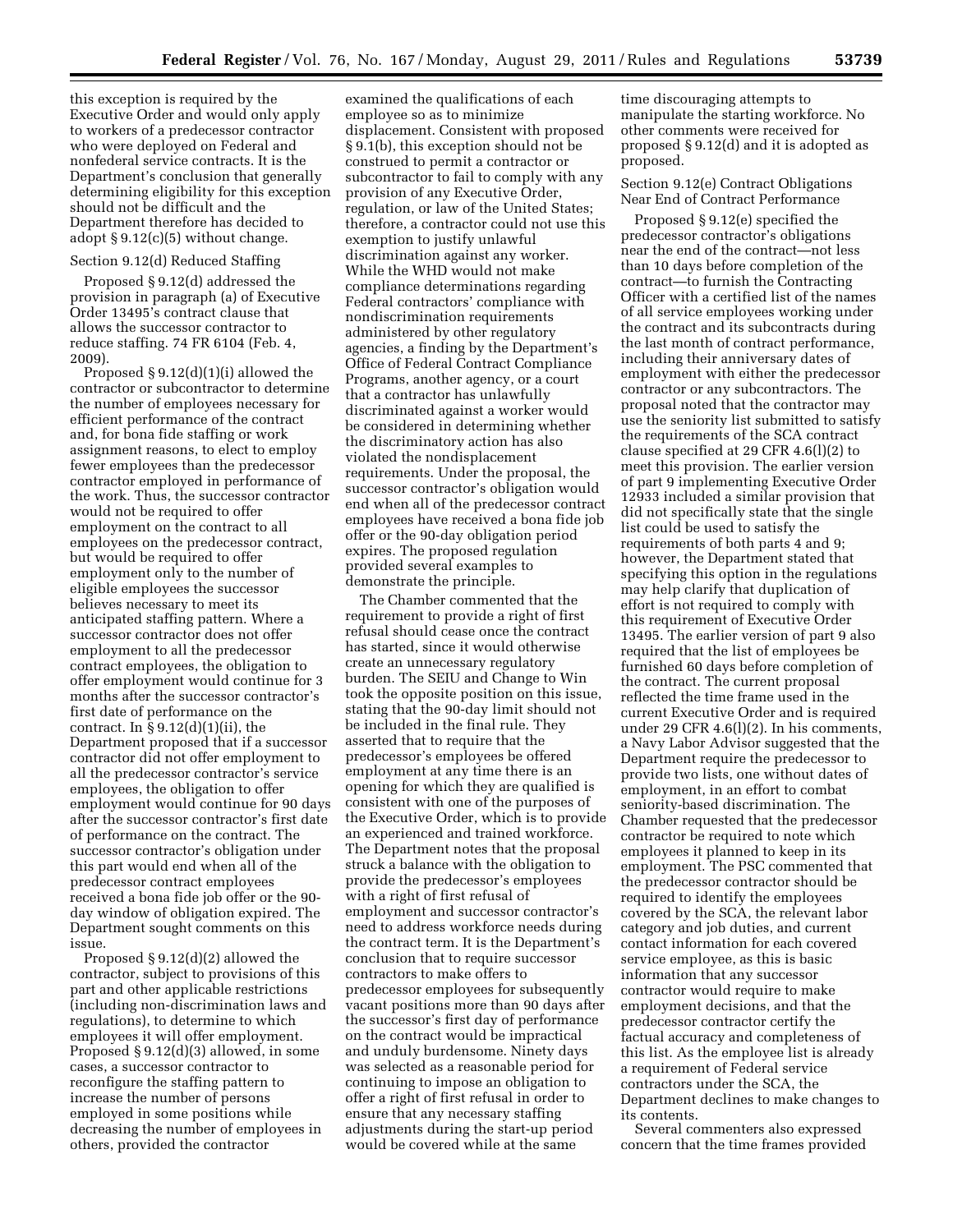in this section are too restrictive and would not give successor contractors the time necessary to evaluate and hire workers prior to contract performance. TechAmerica suggested that the predecessor provide the list earlier in the procurement process than 10 days before the completion of the contract to ease the burden on successors. Afognak and the SHRM recommended that the list be provided at least 30 days before performance is to commence. In making this recommendation, Afognak mentioned the particular complexities of classified contracts. The U.S. Air Force Installation and Sourcing Division suggested that the time frame be expanded to 20 days, whereas the SBA Office of Advocacy recommended that the list of employees be provided to the successor contractor at the time of the contract solicitation.

The requirement that the predecessor contractor furnish the Contracting Officer with the certified list not less than 10 days before completion of the contract is established in the Executive Order, and the Department therefore believes that it lacks authority to modify that time frame. However, in response to the comments received concerning this issue and the practical considerations they raise, the Department has modified § 9.12(e) to require the predecessor contractor to provide a certified seniority list to the Contracting Officer not less than 30 days before completion of the contract. Where changes to the workforce are made after the submission of the list provided 30 days before completion of the contract, the predecessor contractor would be required to furnish an updated certified list to the Contracting Officer not less than 10 days before completion of the contract. Requiring that a list be provided 30 days before completion of the contract will provide successor contractors with additional time to review employment needs and make employment offers to incumbent employees, which should promote the Executive Order's goal of economy and efficiency. The Department anticipates that a large portion of contractors will not make changes to their workforce in the final month of contract performance and will therefore not be required to submit a second certified list; in those cases where the submission of a second list is necessary, the Department anticipates that differences between the two certified lists will usually be minimal. The Department encourages contracting agencies to modify their existing service contracts (and suggests that relevant subcontracts likewise be modified) so that the requirement to

provide a preliminary seniority list not less than 30 days before completion of the contract would apply to existing contracts.

#### Section 9.12(f) Recordkeeping

Proposed § 9.12(f) established record keeping requirements for contractors under Executive Order 13495. Proposed § 9.12(f)(1) clarified that no particular order or form of records for contractors is prescribed, and the recordkeeping requirements apply to all records regardless of their format (e.g., paper or electronic). A contractor is allowed to use records developed for any purpose to satisfy the requirements of part 9, provided the records otherwise meet the requirements and purposes of this part.

Proposed § 9.12(f)(2) specified the records contractors must maintain, including copies of any written offers of employment or a contemporaneous written record of any oral offers of employment, including the date, location, and attendance roster of any employee meeting(s) at which the offers were extended, a summary of each meeting, a copy of any written notice that may have been distributed, the names of the employees from the predecessor contract to whom an offer was made, any written record that forms the basis for any exclusion or exemption claimed under this part, the employee list provided to the contracting agency, and the employee list received from the contracting agency. In addition, as proposed every contractor who makes retroactive payment of wages or compensation under the supervision of the WHD pursuant to proposed § 9.24(b) will be required to record and preserve for three years in the pay records the amount, the period covered, and the date of payment to each employee, and to report to WHD each such payment on a receipt form authorized by the WHD, with a copy delivered to each employee. Contracting agency and WHD staff will use these records in determining a contractor's compliance and the propriety of any further sanctions. No comments were received on § 9.12(f), and it is adopted as proposed.

#### Section 9.12(g) Investigations

Proposed § 9.12(g) outlined the contractor's obligations to cooperate during any investigation to determine compliance with part 9 and to not discriminate against any person because such person has cooperated in an investigation or proceeding under part 9 or has attempted to exercise any rights afforded under part 9. As proposed, this obligation to cooperate with investigations is not limited to investigations of the contractor's own

actions, but also includes investigations related to other contractors (*e.g.,*  predecessor and subsequent contractors) and subcontractors. No comments were received on this provision and it is adopted as proposed.

#### *Subpart C—Enforcement*

Proposed subpart C addressed complaints, informal resolution attempts, investigations, and remedies and penalties for violations.

#### Section 9.21 Complaints

Under proposed § 9.21(a), any former employee of the predecessor contractor or authorized employee representative who believes that the successor contractor violated the provisions of this part may file a complaint with the Contracting Officer of the appropriate Federal agency within 120 days of the alleged violation. Proposed § 9.21(b) allowed a complainant to file the complaint with the WHD if a complainant has not been able to file a complaint with the Contracting Officer prior to the 120-day deadline or has filed a complaint with the Contracting Officer but has not received a report within 30 days of filing the complaint. It also stated that a complaint must be filed with the WHD within 180 days of the alleged violation.

A Navy Labor Advisor commented that the Department has no basis for involving contracting agencies in the receipt or resolution of complaints and that the Department has exceeded its authority by assigning such duties to the agencies. He recommended that the complaints be sent directly to the WHD because of the Contracting Officers' lack of training and expertise specific to enforcement of the Executive Order. He suggested omitting any reference to the Contracting Officer as the principal point of contact for filing complaints.

The SEIU and Change to Win likewise suggested that complaints be sent directly to the WHD without having to first file a complaint with the Contracting Officer. These commenters also suggested that the final rule define "authorized representative" to include a labor union representing the affected employees. The SEIU and Change to Win added that since the proposed regulations stated that only a complainant can file a complaint with the WHD, there is a question of whether an authorized representative or labor union could file a complaint. The SEIU and Change to Win and the AFL–CIO requested that the final rule at § 9.21 allow employees and their collectively bargained representatives to file a complaint against a contracting agency that fails to provide notice to incumbent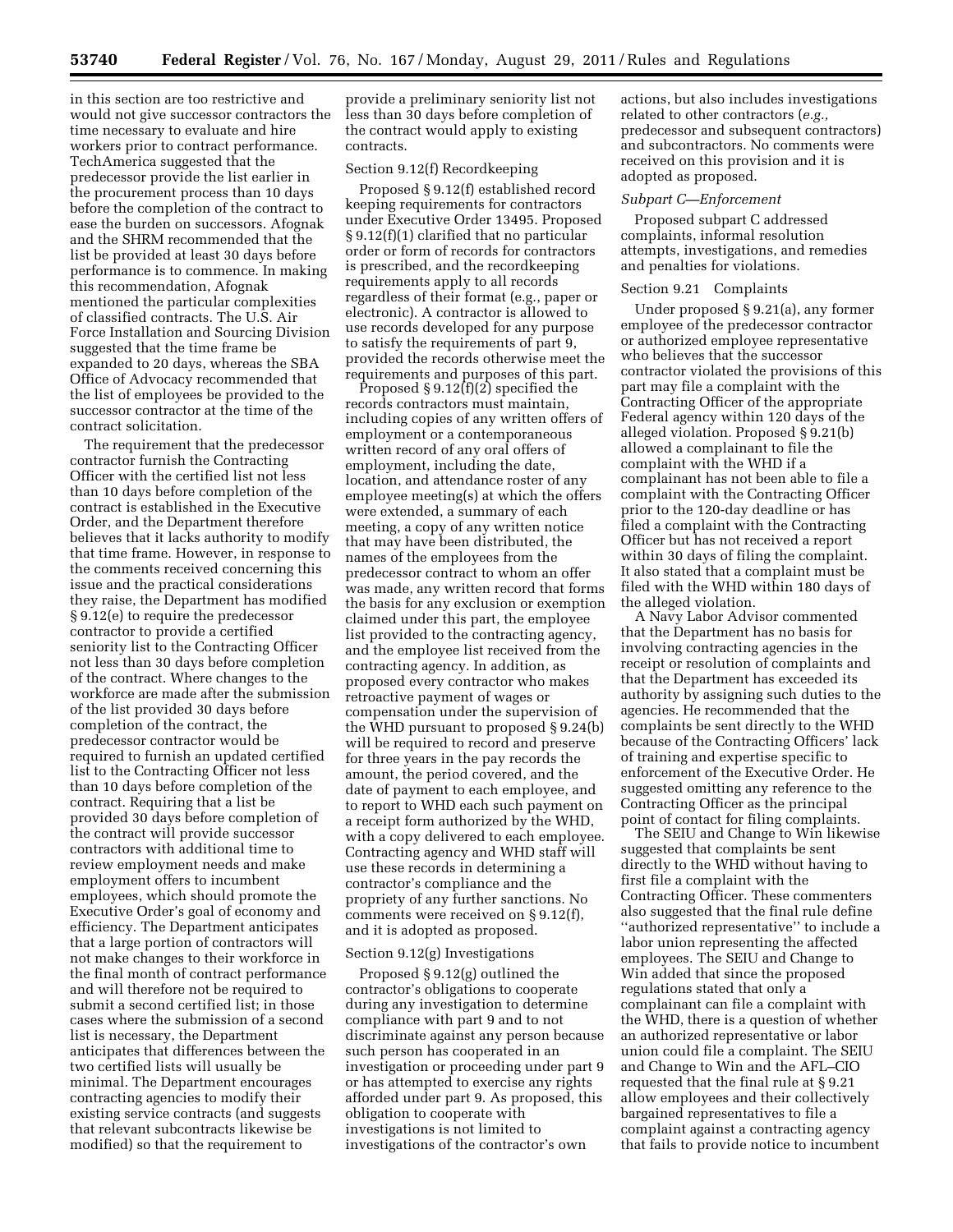employees of a right to an offer of employment, as required by proposed § 9.11(b), or fails to provide notice of a decision to exempt a contract from the nondisplacement requirements, as required by proposed  $\S 9.4(d)(2)$ . These commenters also requested that the final rule specify that incumbent as well as former employees may file complaints because these issues may arise prior to the award of the successor contract. The AFL–CIO asked that the final rule remove the words ''if the complainant has not been able to timely file the complaint with the Contracting Officer'' to clarify that a complainant may choose to file a complaint with the WHD rather than with the Contracting Officer without condition.

After consideration, the Department has decided to change the language of proposed § 9.21 to remove the need to file a complaint with the Contracting Officer. Instead, an employee or authorized representative may file a complaint directly with the WHD, and the contracting agency will be responsible for forwarding certain information that the Department must have in order to make a determination of compliance, when such information is requested by the Department. It is the Department's conclusion that the proposed method for receiving and processing complaints allows compliance concerns to be resolved as expeditiously as possible without undue burdens on all parties. For these reasons, the Department also agrees to remove the words ''if the complainant has not been able to timely file the complaint with the Contracting Officer'' and all references to the Contracting Officer as the principal point of contact for filing complaints. The Department also concludes that § 9.21 as proposed provides sufficient guidance on filing complaints directly with the WHD.

The final rule adopts proposed § 9.21 with changes that allow an employee to file a complaint directly with the WHD ''within 120 days from the first date of contract performance. Since the contractor's obligation to offer employment continues 90 days after the start of performance on the contract, we believe 30 days after the end of the contractor's obligation is appropriate, and will allow for the most practical implementation of the rule. In addition, the final rule replaces the term ''former employee'' with the term ''employee'' to allow for possible circumstances when an incumbent employee could file a complaint. The Department declines to alter the term ''authorized representative'' because the term encompasses an employee's collectively bargained representative. The

Department also declines to add language allowing the filing of a complaint under the Order against a contracting agency because the Executive Order does not furnish the Department with such authority.

Section 9.22 Wage and Hour Division Conciliation

Proposed § 9.22 established the informal complaint resolution process for complaints referred to the WHD. Specifically, after obtaining the necessary information from the Contracting Officer regarding the alleged violations, the WHD could contact the successor contractor about the complaint and attempt to conciliate and reach a resolution that is consistent with the requirements of this part. Other than comments that the Contracting Officer should not be involved in enforcement of the final rule, which are addressed elsewhere in this preamble, no comments were received on proposed § 9.22. It is adopted in the final rule without revision.

Section 9.23 Wage and Hour Division Investigation

Proposed § 9.23 outlined the authority for the WHD to investigate complaints under Part 9. Proposed § 9.23(a) addressed initial investigations and provided that the Administrator may initiate an investigation either as the result of the unsuccessful conciliation of a complaint or at any time on his or her own initiative. As part of the investigation, the Administrator would be able to inspect the records of the predecessor and successor contractors (and make copies or transcriptions thereof), question the predecessor and successor contractors and any employees of these contractors, and require the production of any documentary or other evidence deemed necessary to determine whether a violation of this part (including conduct warranting imposition of ineligibility sanctions pursuant to  $\S 9.24(d)$ ) has occurred. Proposed § 9.23(b) addressed subsequent investigations and allowed the Administrator to conduct a new investigation or issue a new determination if the Administrator concluded circumstances warrant the additional action, such as where the proceedings before an ALJ reveal that there may have been violations with respect to other employees of the contractor, where imposition of ineligibility sanctions is appropriate, or where the contractor failed to comply with an order of the Secretary. No comments were received on proposed § 9.23, and it is adopted without change.

Section 9.24 Remedies and Sanctions for Violations of This Part

This proposed section outlined the appropriate remedies and sanctions for violations of the final rule. Proposed § 9.24(a) stated that the Secretary shall have the authority to issue orders prescribing appropriate remedies, including, but not limited to, requiring the contractor to offer employment to employees from the predecessor contract and the payment of wages lost. Proposed § 9.24(b) provided that, in addition to satisfying any costs imposed by an administrative order under proposed §§ 9.34(j) or 9.35(d), a contractor that violates part 9 would be required to take appropriate action to abate the violation, which could include hiring the affected employee(s) in a position on the contract for which the employee is qualified, together with compensation (including lost wages), terms, conditions, and privileges of that employment. Proposed § 9.24(c) concerned the withholding of contract funds for non-compliance. Proposed § 9.24(c)(1) provided that, after an investigation and a determination that lost wages or other monetary relief is due, the Administrator could direct that accrued payments due on either the contract or any other contract between the contractor and the Government be withheld as necessary to pay the moneys due; and that, upon final order of the Secretary, the Administrator could direct that withheld funds be transferred to the Department for disbursement. Proposed § 9.24(c)(2) provided for the suspension of the payment of funds if the Contracting Officer or the Secretary finds that the predecessor contractor has failed to provide the required list of employees working under the contract as required by proposed § 9.12(e). Proposed § 9.24(d) provided for debarment from Federal contract work for up to three years for noncompliance with any order of the Secretary or for willful or aggravated violations of the regulations in this part.

The proposed withholding provisions mirror the withholding standards of other labor standards laws such as the Davis-Bacon Act, 40 U.S.C. 3141 *et seq.,*  and the SCA. Those acts also provide for debarment from Federal contract work under certain circumstances. No comments were received on § 9.24 and it is implemented in the final rule without revisions.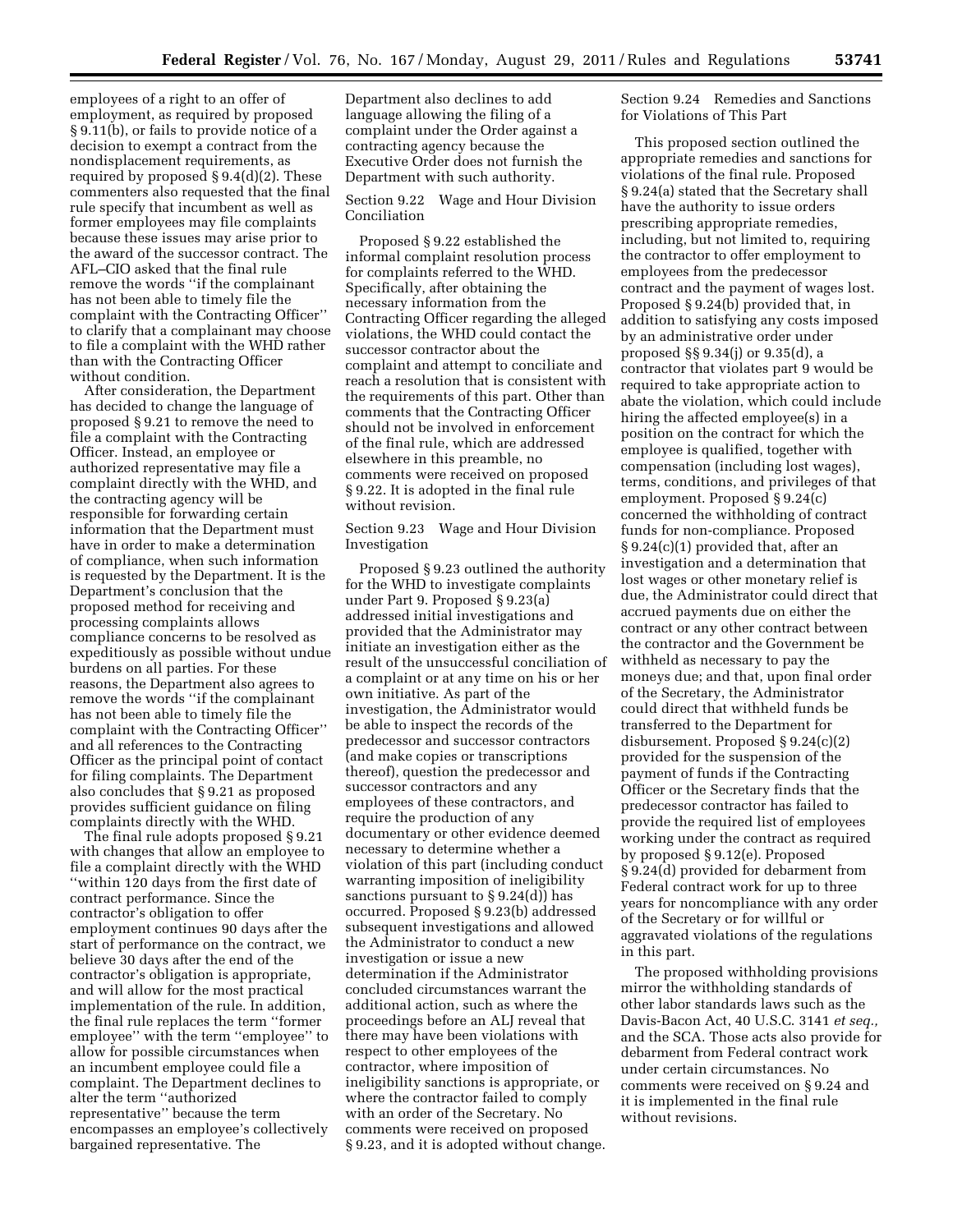# *Subpart D—Administrator's Determination, Mediation, and Administrative Proceedings*

Proposed subpart D addressed informal and formal proceedings through which to determine compliance with the requirements of part 9 and the resolution of disputes. Specifically, it addressed the authority of the Administrator, Office of Administrative Law Judges (ALJ), and the Administrative Review Board (ARB); it also clarified the effects of various notices and filings. A number of commenters addressed matters concerning proposed language in subpart D. As a preliminary matter, the SEIU and the AFL–CIO asserted that the Department should provide administrative review of an agency decision to exempt a contract from coverage of the Executive Order. The SBA Office of Advocacy forwarded a suggestion from an attorney that the Department enforce penalties against predecessor employers who fail to provide a seniority list. The Department has decided not to add provisions for the administrative review of agency exemption decisions or the enforcement of penalties against predecessor contractors for failure to provide a seniority list because the Executive Order does not confer such authority on the Department. *See also* discussion at § 9.4(d)(5). The Department notes that proposed § 9.24(c) authorizes the suspension of contract funds under such circumstances and agrees that the Department should endeavor to pursue permissible enforcement action to remedy such violations.

Section 9.31 Determination of the Administrator

Proposed § 9.31(a) provided that when an investigation is completed without resolution, the Administrator will issue a written determination of whether a violation occurred. Under the proposal, the written determination shall contain a statement of the investigation findings that shall address the appropriate relief and the issue of ineligibility sanctions where appropriate. Proposed § 9.31(b) required notice of the determination to be sent by certified mail to the parties. Under proposed  $\S 9.31(b)(1)$ , for instances where there are relevant facts in dispute, the notice of determination becomes the final order of the Secretary that is not appealable in any administrative or judicial proceeding unless a request for an ALJ hearing is filed within 20 days. Under proposed § 9.31(b)(2), for instances where no relevant facts are in dispute, the notice

of determination becomes the final order of the Secretary and is not appealable in any administrative or judicial proceeding unless a petition for review is filed within 20 days with the ARB.

The SEIU and Change to Win noted that the proposed rules do not specify a time period in which the Administrator must issue a determination. These commenters asserted that the Administrator should be required to issue a determination within 60 days of a complaint being filed with the Wage and Hour Division because ''[i]f a service employee has been wrongfully denied a job, the need by the employee to receive a prompt determination from the Administrator is of obvious importance'' and a 60-day time period would give the Administrator ''ample time to weigh the evidence and draft a decision while not placing an undue burden on the Wage and Hour Division'' and ''provid[ing] an affected employee with a relatively timely resolution of his or her grievance.''

After careful review, the Department has decided not to add the 60-day time limit for the Administrator's determinations. Although the Department supports the prompt investigation of complaints, followed by the efficient rendering of decisions by the Administrator, a uniform time limit could adversely affect complex and factintensive investigations by the Wage and Hour Division. Section 9.31 therefore is adopted as proposed.

#### Section 9.32 Requesting Appeals

Proposed § 9.32 addressed appeals of the Department's administrative decisions. Under proposed § 9.32(a) any party desiring review of the determination of the Administrator, including judicial review, must file a request for an ALJ hearing or petition for review by the ARB. Proposed § 9.32(b) provided procedures for requesting review of the Administrator's determination. Proposed § 9.32(b)(1) provided the process and requirements for filing a request for an ALJ hearing. Under the proposal, within 20 days of the issuance of the Administrator's determination any aggrieved party may file a request for an ALJ hearing, under the following conditions: The complainant or any other interested party may request a hearing where the Administrator determines that there is no basis for a finding that a contractor has committed violation(s); the complainant or any other interested party may request a hearing where the complainant or other interested party believes that the Administrator has

ordered inadequate monetary relief; and the contractor or any other interested party may request a hearing where the Administrator determines that the contractor has committed violation(s). Proposed § 9.31(b)(2) provided the process and requirements for filing a petition for review with the ARB. Under the proposal, any aggrieved party may seek review by the ARB of a determination of the Administrator in which there were no relevant facts in dispute, or of an ALJ's decision, within 20 days of the date of the determination or decision.

One commenter addressed the proposed language in this section. The PSC considered the language to be overbroad where it permits ''[a]ny aggrieved party'' or ''any other interested party'' to seek review, rather than limiting that right to ''the actual displaced employee.'' The PSC stated that ''the rule invites parasitic litigation by employee groups or activists'' and that, as a result, successor contractors will have to spend time and resources defending against claims ''even when the successors have valid, fully documented reasons for declining to offer employment.'' This commenter argued that these increased costs to successor contractors may be passed on to the taxpayer and also result in fewer contractors bidding on service contracts to ''avoid the hassle of displacement decisions [and] \* \* \* the attendant cost and administrative burden.''

After carefully considering the comment, the Department has decided to adopt the proposed language without change. While sympathetic to potential litigation costs of contractors, the Department does not consider the language that permits aggrieved and interested parties to seek review to be overbroad. The Department also notes that the Executive Order does not contemplate a private right of action, which should reduce the potential litigation burden on successor contractors.

#### Section 9.33 Mediation

Proposed § 9.33 provided for the use of settlement judges to mediate settlement negotiations when efforts to resolve disputes have failed. Consistent with section 6(b) of Executive Order 13495, proposed § 9.33(a) generally encouraged parties to resolve disputes in accordance with the conciliation procedures set forth at § 9.22 or, where such efforts fail, to utilize settlement judges to mediate settlement negotiations pursuant to 29 CFR 18.9, when those provisions apply. At any time after commencement of a proceeding, the parties jointly could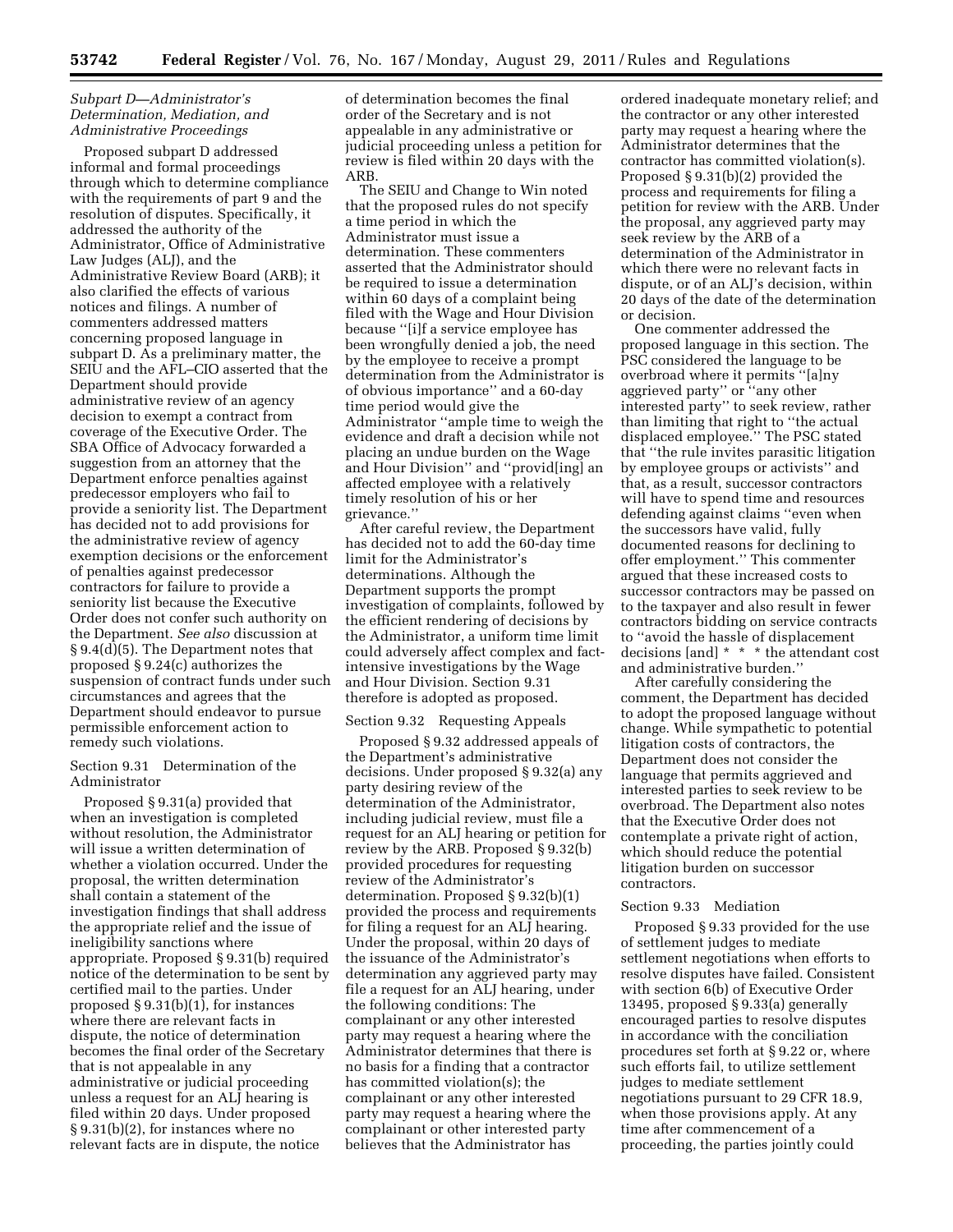move to defer the hearing for a reasonable time to permit negotiation of a settlement or an agreement disposing of the proceeding. Proposed § 9.33(b) established a procedure for appointing a settlement judge to mediate cases scheduled with the Office of Administrative Law Judgers (OALJ). No comments were received on § 9.33, and it is adopted without change.

Section 9.34 Administrative Law Judge Hearings

Proposed § 9.34 provided procedures and rules applicable to ALJ hearings. Proposed § 9.34(a) provided for the OALJ to hear and decide appeals concerning questions of law and fact from determinations of the Administrator. Under the proposal, the ALJ would act fully as the authorized representative of the Secretary subject to certain limits. Specifically, the proposed rule would bar the ALJ from passing on the validity of any provision of part 9 and from awarding attorney fees and/or other litigation expenses pursuant to the provisions of the Equal Access to Justice Act (EAJA), as amended. 5 U.S.C. 504. The proposal stated that the provisions of the EAJA would not apply to any proceeding under this part because such proceedings would not be required by an underlying statute to be determined on the record after an opportunity for an agency hearing.

Under proposed § 9.34(b), absent a stay to attempt settlement, the ALJ shall notify the parties and any representatives within 15 calendar days following receipt of the request for hearing of the day, time, and place for hearing, which is to be held not more than 60 days from the date of receipt of the hearing request. Proposed § 9.34(c) allowed an ALJ to dismiss challenges for the failure to participate.

Proposed § 9.34(d) allowed the Administrator to participate as a party or as amicus curiae at any time in the proceedings; it also allowed the Administrator to petition for review of an ALJ decision in a case in which the Administrator has not previously participated, and added that the Administrator would participate as a party in any proceeding in which the Administrator has found any violation of this part, except where the challenge only concerns the amount of monetary relief. Under proposed § 9.34(e), a Federal agency that is interested in a proceeding may participate as amicus curiae at any time in the proceedings.

Proposed § 9.34(f) required that copies of the request for hearing and documents filed in all cases, whether or not the Administrator is participating, shall be sent to the Department's

Administrator, WHD, and the Associate Solicitor, Division of Fair Labor Standards.

Proposed § 9.34(g) established, with certain exceptions, that the rules of practice and procedure for administrative hearings before the OALJ at 29 CFR part 18, subpart A shall apply to administrative proceedings under this part 9. However, it also stated that the Rules of Evidence at 29 CFR part 18, subpart B, were inapplicable and provided that part 9 would be controlling to the extent it provides any rules of special application that may be inconsistent with the rules in part 18, subpart A.

Proposed § 9.34(h) required ALJ decisions (containing appropriate findings, conclusions, and an order) to be issued within 60 days after completion of the proceeding. Proposed § 9.34(i) allowed the ALJ, upon the issuance of a decision that a violation has occurred, to order appropriate relief, which could include that the successor contractor hire the affected employee(s) in a position on the contract for which the employee is qualified, together with compensation (including lost wages), terms, conditions, and privileges of that employment. Under the proposal, if the Administrator has sought ineligibility sanctions, the order would also be required to address whether debarment is appropriate. Proposed § 9.34(j) authorized the ALJ to assess against the contractor for a violation of this part an amount equal to the employees' costs and expenses (not including attorney fees). This amount would be awarded in addition to any unpaid wages or other relief due. Proposed § 9.34(k) stated that the decision of the ALJ shall become the final order of the Secretary, unless a petition for review is timely filed with the ARB. No comments were received on § 9.34 and it is implemented in the final rule without change.

Section 9.35 Administrative Review Board Proceedings

Proposed § 9.35 provided procedures and rules applicable to ARB appeals of an ALJ's decision or of an Administrator's determination wherein no facts are at issue. Proposed § 9.35(a)(1) provided that the ARB shall act as the authorized representative of the Secretary and shall act fully and finally on behalf of the Secretary concerning such matters. Proposed § 9.35(a)(2) added that the ARB shall review the entire record before it on the basis of substantial evidence and also placed limits on the scope of the ARB's review. Specifically, the proposed rule barred the ARB from passing on the validity of any provision of part 9,

accepting new evidence, or awarding attorney fees and/or other litigation expenses under the provisions of EAJA. Proposed § 9.35(b) required the ARB to issue final decisions within 90 days of the receipt of the petition for review and to serve the decisions upon all parties by mail to the last known address and upon the Chief ALJ in cases involving an appeal from an ALJ's decision. Proposed § 9.35(c) provided that if the ARB concluded that the contractor had violated this part, its final order should order action to abate the violation, which could include hiring each affected employee in a position on the contract for which the employee is qualified, together with compensation (including lost wages), terms, conditions, and privileges of that employment. If the Administrator sought ineligibility sanctions, the proposed rule stated that the ARB's order should address whether debarment is appropriate. Proposed § 9.35(d) authorized the ARB to assess against contractors, for a violation of this part, a sum equal to the aggregate amount of all costs (not including attorney fees) and expenses reasonably incurred by the aggrieved employee(s) in the proceeding. This amount would be awarded in addition to any unpaid wages or other relief due under § 9.24(b) of this part. Proposed § 9.35(e) declared that the decision of the ARB shall become the final order of the Secretary. No comments were received on this provision and no revisions have been made. The heading in the proposed table of comments for § 9.35 has been corrected to state ''Administrative Review Board Proceedings'' rather than ''Administrative Review Board Hearings.''

#### *Appendix A to Part 9*

Proposed Appendix A to part 9 contained the text of the contract clause required by proposed § 9.11(a). The Department received several comments concerning Appendix A. The PSC asserted that the contents of proposed Appendix A should be omitted consistent with its suggestion that the final rule should not include a contract clause but incorporate by reference the contract clause that will be promulgated in the FAR. A Navy Labor Advisor objected to paragraph (c) of the contract clause in proposed Appendix A that required the predecessor contractor to provide the seniority list to the Contracting Officer at least 10 days before the contract's end because that period would not allow sufficient time for compliance by all parties. The AFL– CIO requested that paragraphs (f) through (h) of the contract clause in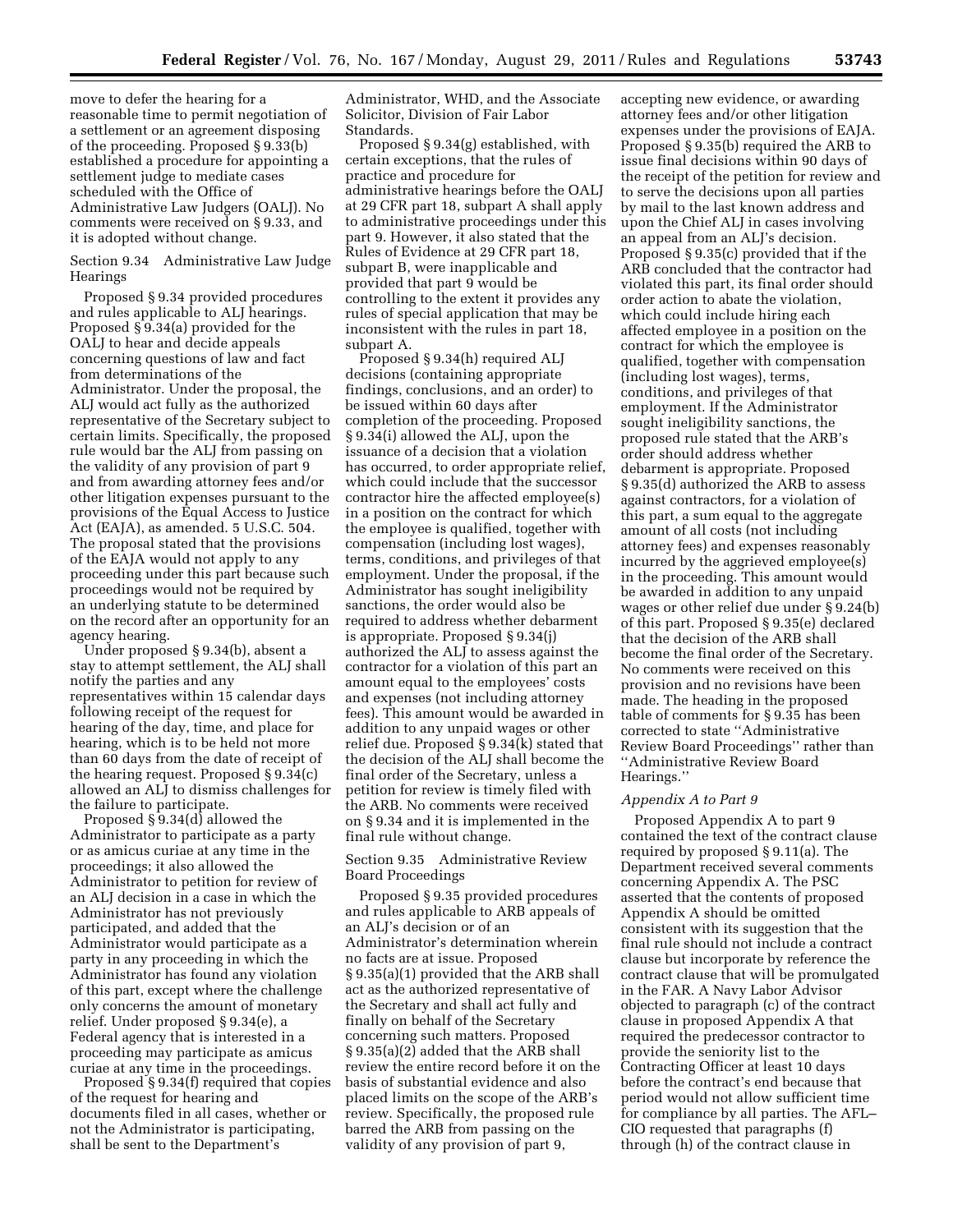proposed Appendix A be amended to conform to their comments to the provisions of the proposed rule concerning of the contents of the contract clause. In particular, the AFL– CIO suggested that the text remove any reference to oral offers of employment in section (g)(1) of the contract clause. TechAmerica commented that the requirements in paragraphs (a) and (b) of the contract clause in proposed Appendix A would result in eliminating those small businesses that do not have sufficient resources to replace their workforce with the workforce on the predecessor contract.

The Department disagrees with the PSC's suggestion that the final rule should omit any contract clause and, instead, incorporate by reference the contract clause that will appear in the FAR. The Department concludes that its charge to implement and enforce the requirements of the Executive Order includes providing the contract clause. The Department will work with the FARC concerning the implementation of the contract clause in the FAR. The comments of the Navy Labor Advisor and the AFL–CIO that repeat comments they made concerning the requirements of the proposed rule to provide a certified list of employees and the method for making an employment offer are addressed in subpart B of this preamble. TechAmerica's comment, in effect, challenges the contents of the Executive Order, and is beyond the purview of this rulemaking. Paragraphs (a) and (b) of the contract clause restate word for word the text of section 5(a) and (b) of Executive Order 13495. Appendix A has been modified for editorial and organizational purposes and to reflect changes made to the proposed rule.

#### *Appendix B to Part 9*

Proposed Appendix B contained the text for the notice that contracting agencies would be required to provide to service employees on covered contracts that have been awarded to a successor contractor. The proposed rule stated that the Department intended to make the text of Appendix B, should it appear in the final rule, available to contracting agencies on the Internet in a poster format. The proposal allowed the text of the notice to be provided to affected employees electronically in addition to or as an alternative to posting. As mentioned in the discussion of § 9.11(b), the final rule provides that the Contracting Officer will ensure that the predecessor contractor provides written notice of the possible right to an offer of employment to his employees.

A number of commenters addressed issues relating to the proposed text of the notice to service contract employees contained in proposed Appendix B. The AFL–CIO suggested that changes should be made to the notice in proposed Appendix B to reflect relevant comments they made to the proposed rule. Specifically, the AFL–CIO suggested that the complaints paragraph of the notice in Appendix B should be amended and expanded to permit employees and their collectively bargained representatives to file a complaint against a contracting agency that fails to provide notice to incumbent employees of a right to an offer of employment, as required by proposed § 9.11(b), or fails to provide notice of a decision to exempt a contract from the nondisplacement requirements, as required by proposed § 9.4(d)(2). This commenter also asked that the final rule remove the words ''if the complainant has not been able to timely file the complaint with the Contracting Officer'' to clarify that a complainant may chose to file a complaint with the WHD rather than with the Contracting Officer especially in instances where the complaint names the contracting agency. The AFL–CIO added that the notice should more clearly state that incumbent as well as former employees may file complaints. A Navy Labor Advisor suggested changes to the format of the notice to service contract employees and also suggested omitting any reference to the Contracting Officer as the principal point of contact for filing complaints.

After consideration, the Department has amended the notice in Appendix B to allow any employee(s) or authorized representative(s) of the predecessor contractor to file a complaint directly with the Department. The Department declines to amend the notice to state that incumbent and former employees of the predecessor contract may file complaints because the final rule has adequately addressed the matter through the use of the term ''employee''. The Department also removed the words ''if the complainant has not been able to timely file the complaint with the Contracting Officer'' and any reference to the Contracting Officer as the principal point of contact for filing complaints. The final rule adopts proposed Appendix B with changes that allow an employee to file a complaint directly with the WHD and to improve the clarity of the notice.

# **III. Paperwork Reduction Act**

*General:* In accordance with requirements of the Paperwork Reduction Act (PRA), 44 U.S.C. 3501 *et* 

*seq.,* and its attendant regulations, 5 CFR part 1320, the Department seeks to minimize the paperwork burden for individuals, small businesses, educational and nonprofit institutions, Federal contractors, State, local and tribal governments, and other persons resulting from the collection of information by or for the agency. An agency may not conduct or sponsor, and a person is not required to respond to, a collection of information unless it displays a currently valid OMB control number. *See* 5 CFR 1320.6. As required by the PRA, the Department has submitted the information collections contained in this rule to the OMB for approval and will publish a notice in the **Federal Register** upon its approval. Specifically, information collections for employment offers appear in §§ 9.12(a), (b), (e) and (f); the information collections related to the filing of complaints appear in § 9.21.

The PRA typically requires an agency to provide notice and seek public comments on any proposed collection of information contained in a proposed rule. *See* 44 U.S.C. 3506(c)(2)(B); 5 CFR 1320.8. The NPRM published in the **Federal Register** on March 19, 2010, invited comments on the information collection burdens imposed by these regulations, and also provided that comments regarding the information collections within the NPRM could be sent directly to OMB. *See* 75 FR 13394. As required by 5 CFR 1320.11, the Department also submitted the information collections to the OMB for approval at the same time as the NPRM appeared in the **Federal Register.** In response, the OMB filed a comment on April 9, 2010, asking the Department to resubmit the approval request after considering any public comments received on the information collections. The Department received no comments regarding ways to reduce the information collection burden; in fact, in order to facilitate the successor contractor's evaluation of the work force, several comments urged the Department to require predecessor contractors to submit the list of employees earlier than the 10 days before contract expiration proposed in the NPRM. (*See e.g.,* Chamber of Commerce and SBA). In response to these comments, the Department has revised the final rule to require a predecessor contractor to provide the list 30 days before contract expiration. The Chamber commented that, in its view, the Department's cost calculations omitted or underestimated several relevant costs of the rule, however; the Chamber did not provide any estimates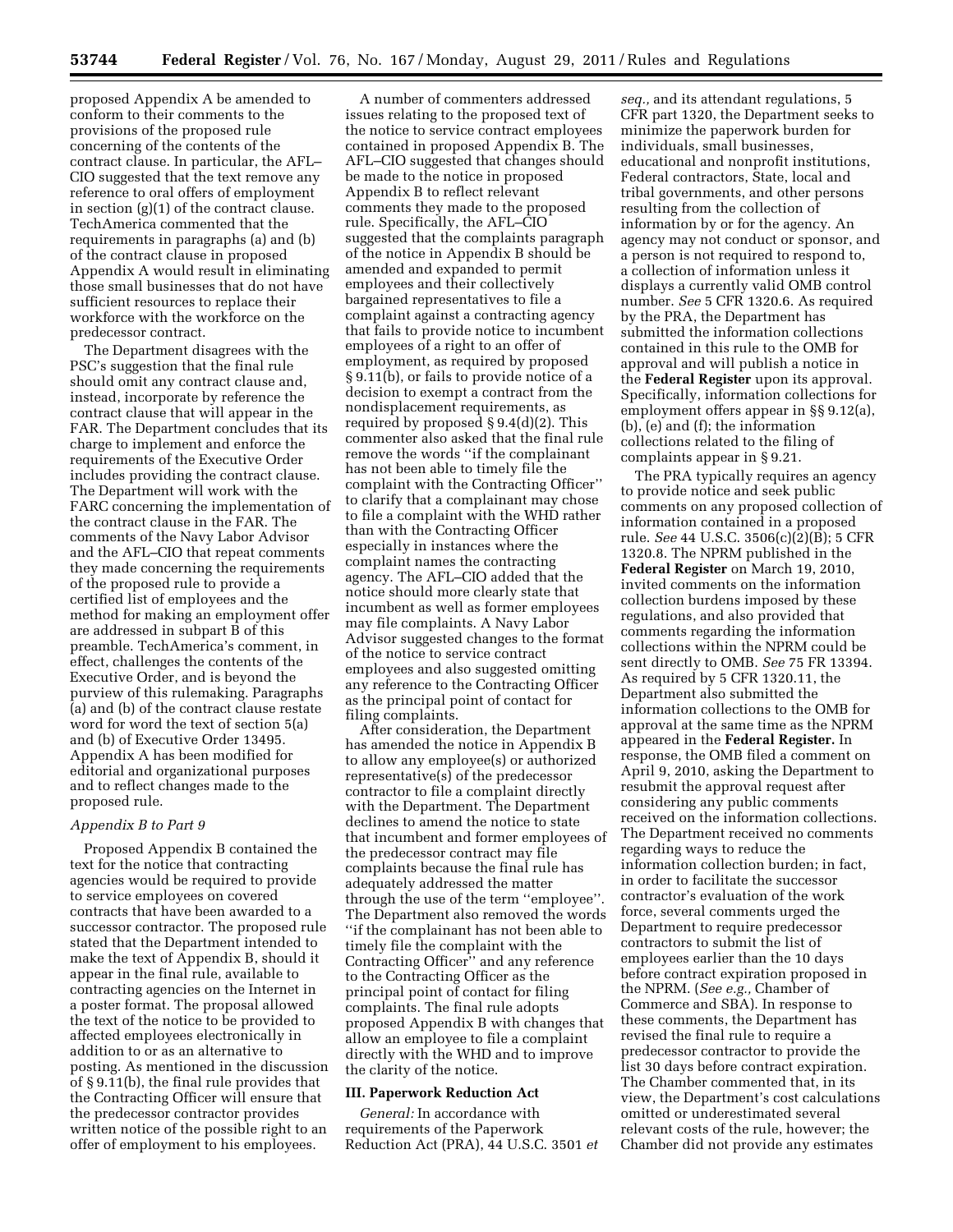or alternative data sources for the Department's consideration. The Department consequently resubmitted the request, after considering the public comments, for OMB approval, and will publish a notice in the **Federal Register**  upon its approval.

It should be noted that OMB cleared the employee list mentioned in § 9.12(e)(1) under Control Number 1235–0007, as this list also provides seniority information for vacation benefit purposes. The Department has submitted a change request for this Control Number to incorporate the additional regulatory citations and revise the timing of the list, and will publish a notice in the **Federal Register**  upon its approval.

A copy of the information collection requests can be obtained at *[http://](http://www.reginfo.gov/public/do/PRAMain) [www.reginfo.gov/public/do/PRAMain](http://www.reginfo.gov/public/do/PRAMain)* or by contacting the Wage and Hour Division as shown in the **FOR FURTHER INFORMATION CONTACT** section of this preamble.

*Purpose and Use:* As previously explained, Executive Order 13495 applies to contracts or subcontracts at or above the simplified acquisition threshold of \$150,000 and requires service contracts and their solicitations to include an additional labor standards clause that requires the successor contractor, and its subcontractors, under a contract for performance of the same or similar services at the same location, to provide a right of first refusal of employment to those employees (other than managerial and supervisory employees) employed under the predecessor contract during the final month of contract performance whose employment will be terminated as a result of the award of the successor contract. The Order also requires the successor contractor and subcontractor to make a bona fide, express offer of employment to each predecessor employee, with some exceptions, stating the timeframe within which each employee must accept such offer. For purposes of the remaining PRA discussion, the term contractor covers both contractors and subcontractors, except as noted. The Department has strived to make the information disclosures intuitive.

Section 9.12 of the final rule describes the contractor's requirements and prerogatives. The section includes third party disclosures and recordkeeping requirements that are subject to the PRA. Sections 9.12(a) and (b) require the contractor to make a bona fide express offer of employment to each employee individually, either in writing or orally. Section 9.12(f) also requires the successor service contractor to maintain

for specific periods of time copies of records (regardless of format, *e.g.,* paper or electronic) of its compliance, including: (1) Any written offers of employment or a contemporaneous written record of any oral offers of employment, including the date, location, and attendance roster of any employee meeting(s) at which the offers were extended; a summary of each meeting; a copy of any written notice that may have been distributed; and the names of the employees from the predecessor contract to whom an offer was made; (2) any record that forms the basis for any exclusion or exemption claimed under this part; and (3) the employee list provided to or received from the contracting agency that meets contractor obligations near the end of a contract. Section 9.12(f) also requires every contractor who makes retroactive payment of wages or compensation after an investigation pursuant to § 9.24(b) of this part, to record and preserve the amount of such payment to each employee on a receipt form provided by or authorized by the Wage and Hour Division, deliver a copy to the employee, and file the original with the Administrator or an authorized representative within 10 days after payment is made.

The Department notes that the final rule does not require contractors to create any record regarding any basis for claiming an exclusion or exemption from the nondisplacement provisions of Federal service contracts; however, the contractor would need to retain any such record if created.

The final rule, in § 9.12(e)(1), requires a predecessor contractor near the end of a contract to provide a certified list of the names of all service employees working under that contract (and its subcontracts) during the last month of contract performance to the contracting agency no later than 30 days before completion of the contractor's performance of services on a contract. That requirement may be met by using the seniority list submitted to satisfy the requirements of the contract clause specified in the current SCA regulations at 29 CFR 4.6(l)(2). Therefore, this requirement imposes no additional burden for PRA purposes. The final rule, in § 9.12(e)(2), requires a predecessor contractor to also provide a certified list of the names of all service employees working under that contract (and its subcontracts) during the last month of contract performance to the contracting agency no later than 10 days before completion of the contractor's performance of services on a contract where changes to the workforce have been made after the submission of the

certified list described in § 9.12(e)(1). This requirement imposes a minimal additional burden for PRA purposes. The Department anticipates that a large portion of contractors will not make changes to their workforce in the final month of contract performance and will therefore not be required to submit a second certified list; in those cases where the submission of a second list is necessary, the Department anticipates that differences between the two certified lists will usually be minimal.

Section 9.21 of the final rule outlines the procedures for filing complaints under this part. The Department has imposed no specific reporting burden on what information complainants must provide; however, prudent persons asserting certain employment rights normally would provide their own contact information, contact information for their employer, and a basis for why they are filing the complaint.

*Information Technology:* There is no particular order or form of records prescribed by the final rule. A contractor may meet the requirements of this final rule using paper or electronic means.

*Public Burden Estimates:* The final rule contains information collection requirements for contractors and complainants. As in the NPRM, the Department bases the following burden estimates for this information collection on agency experience in administering the SCA, the prior version of part 9, and consultations with contracting agencies, except as otherwise noted.

According to the Federal Procurement Data System's (FPDS) 2006 Federal Procurement Report, slightly less than 75,000 (74,611) Federal government contract actions were subject to the SCA during that reporting period. A contract action is any oral or written action that results in the purchase, rent, or lease of supplies or equipment, services, or construction using appropriated dollars over the micro-purchase threshold, or modifications to these actions regardless of dollar value. Many contract actions are modifications to or extensions of existing Federal contracts or otherwise relate to actions where there is no successor contractor. The Department, therefore, assumes that about 15,000 per year (slightly more than 20 percent of all SCA covered contract actions in 2006) would be successor contracts subject to the nondisplacement provisions that carry a burden under the PRA. Subcontracts are not reported in the FPDS, and the Department has not found a reliable source on which to estimate the number of subcontracts per SCA prime contract. Based on consultations with Federal procurement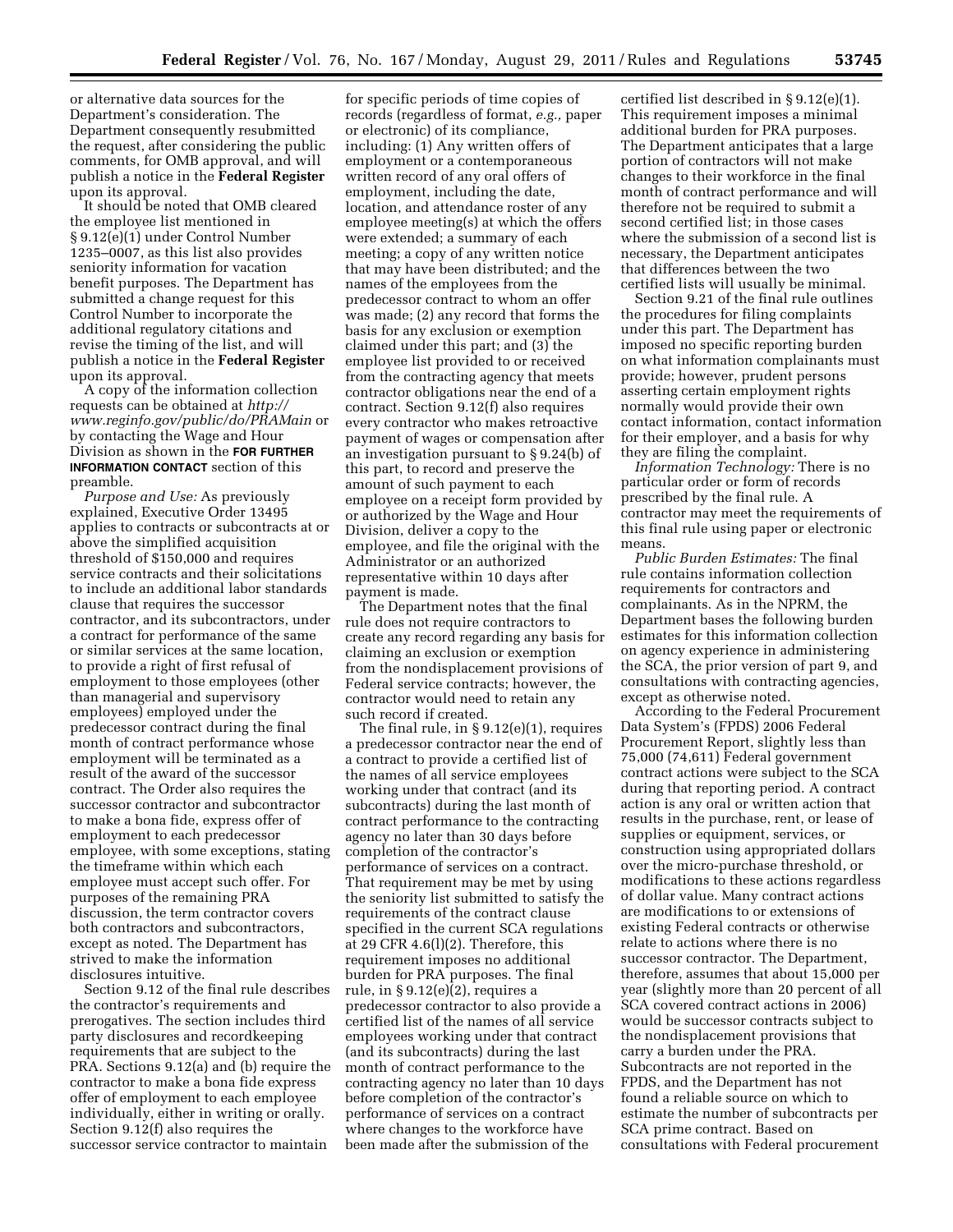officials, the Department assumes that for PRA purposes a typical SCA contract has one prime contractor and three subcontractors; no comments were received from procurement officials or the public suggesting the Department use alternative data or providing an alternative estimate of the number of subcontractors per prime contractor. Therefore, the Department estimates the information collection requirements of part 9 would apply to approximately 60,000 contracts (15,000 covered contract actions × 4 contractors). A review of FPDS data suggests that, while about 110,000 contractors performed work on Federal service contracts in FY 2006, only 44,039 contractors performed work on service contracts in excess of \$25,000. *See* David Berteau, *et al., Structure and Dynamics of the U.S. Federal Professional Services Industrial Base 1995–2007,* Center for Strategic and International Studies, February 2009, at 26, *[http://www.csis.org/media/](http://www.csis.org/media/csis/pubs/090212_fps_report_2009.pdf) [csis/pubs/090212](http://www.csis.org/media/csis/pubs/090212_fps_report_2009.pdf)*\_*fps*\_*report*\_*2009.pdf*  (*CSIS Report*). Because of the \$150,000 threshold, some lesser number of contractors would perform work on contracts subject to the nondisplacement requirements; the Department estimates each year about 40,000 contractors and subcontractors will be subject to this information collection.

Based on the Wage and Hour Division's enforcement experience under the SCA, the Department estimates that each service contract covered by this information collection would involve an average of approximately 15 employees. Moreover, the Department expects successor contractors typically would make oral offers of employment at all-employee meetings where the successor contractor need only make notations on a copy of the employee roster of the offer of employment. Otherwise, the successor contractor would likely make offers of employment individually by mail or electronic means. Beyond making the offer of employment, the successor contractor would also be responsible for maintaining copies of any written offers of employment, or contemporaneous written records of any oral offers of employment, and copies of any records that formed the basis for any exclusion or exemption claimed under the proposed rule. As job offers will typically be made in a bulk fashion, the Department estimates it would take a successor contractor an average of approximately one and one-half minutes per employee to make an offer, whether oral, written, or electronic, and another half minute to file the associated

paperwork for each employee, including any paperwork forming the basis for any exclusion or exemption from the obligation to offer employment to a particular employee. Therefore, the Department estimates an annual disclosure and recordkeeping burden of 30 minutes per contract for a total annual burden of 30,000 hours (60,000 contracts  $\times$  15 third-party disclosures  $\times$ 2 minutes).

The information collection requirement for contractors specified in proposed § 9.12(e)(1)—the certified list of employees provided 30 days before contract completion—is cleared under the SCA regulations, 29 CFR 4.6(l)(2), OMB control number 1235–0007, which requires a certified list be provided no later than 10 days before contract completion, and that burden is not duplicated in these estimates. However, contractors experiencing a change in their workforce between the 30 and 10 day periods will have to submit an additional list. Since a certified list would have already been compiled 30 days before completion of the contract, the list produced 10 days before contract completion would only require updating the initial list, if necessary. Therefore, the Department estimates the additional burden to be minimal. For the purpose of estimating burden associated with this requirement, the Department estimates that approximately 50% of contracts will experience a change in workforce between 30 and 10 days of completion of the contract, requiring an updated list. The Department recognizes that the actual number of contractors having to produce two lists is likely to be less, but uses 50% as an upper bound estimate. The Department estimates it would take a predecessor contractor an average of approximately one minute to update the employment status of each employee on a certified list. Therefore, the Department estimates the total burden for creating an updated certified list to be 7,500 hours (60,000 contracts  $\times$  .5 percent of contracts  $\times$  15 employees  $\times$  1 minute).

Estimates prepared for the nondisplacement rules promulgated pursuant to Executive Order 12933 suggested the rules applied to only 88 contract actions per year; however, the burdens calculated at that time did not include subcontracts. Using the same criteria as used to calculate burdens under this proposal, the Department estimates the total number of covered contracts and subcontracts for the earlier rule to be approximately 350; suggesting the current rule would apply to about 170 times more successor contracts. As previously noted the Wage and Hour Division received approximately one complaint per year under the old rule. Extrapolating to the current estimate of contracts subject to the current rule, the Department estimates it will receive 170 nondisplacement complaints per year. The Department estimates that each complaint filing will take about 20 minutes; therefore, the Department estimates the total burden for filing complaints to be about 56.6 hours (170 responses  $\times$  20 minutes).

The Department acknowledges that for each investigation resulting in violations remedied through the payment of back wages or compensation under the supervision of the Administrator of the Wage and Hour Division,  $\S 9.12(f)(2)(iv)$  imposes a recordkeeping requirement for the contractor to preserve a report of such payment to each employee on a receipt form provided by the Wage and Hour Division, deliver a copy to the employee, and file the original with the Administrator or an authorized representative within 10 days after payment is made. The Department estimates that approximately 20 percent of all complaints will result in investigations in which violations are found and the appropriate remedy is the payment of back wages and/or restitution, and it will take approximately one minute to record. The Department therefore estimates the total burden to contractors for keeping a record of retroactive payments to be about 34 minutes. (170 complaints  $\times$  .20  $\times$  1 minute).

The total burden estimates under the PRA (including the time for reviewing instructions, searching existing data sources, gathering and maintaining the data needed, and completing and reviewing the collection of information) are as follows: 40,170 respondents; 1,350,170 responses; and 37,556.6 burden hours.

*Public Comments:* The Nondisplacement NPRM published on March 19, 2010, included a discussion of the information collections that are part of this regulation. The NPRM also invited public comments on the information collections during a 60-day period and provided that comments on the information collection aspects of the NPRM could be submitted directly to the OMB. The Department specifically sought public comments regarding the burdens imposed by information collections contained in this proposed rule. In particular, the Department sought comments that would: evaluate whether the proposed collection of information was necessary for the proper performance of the functions of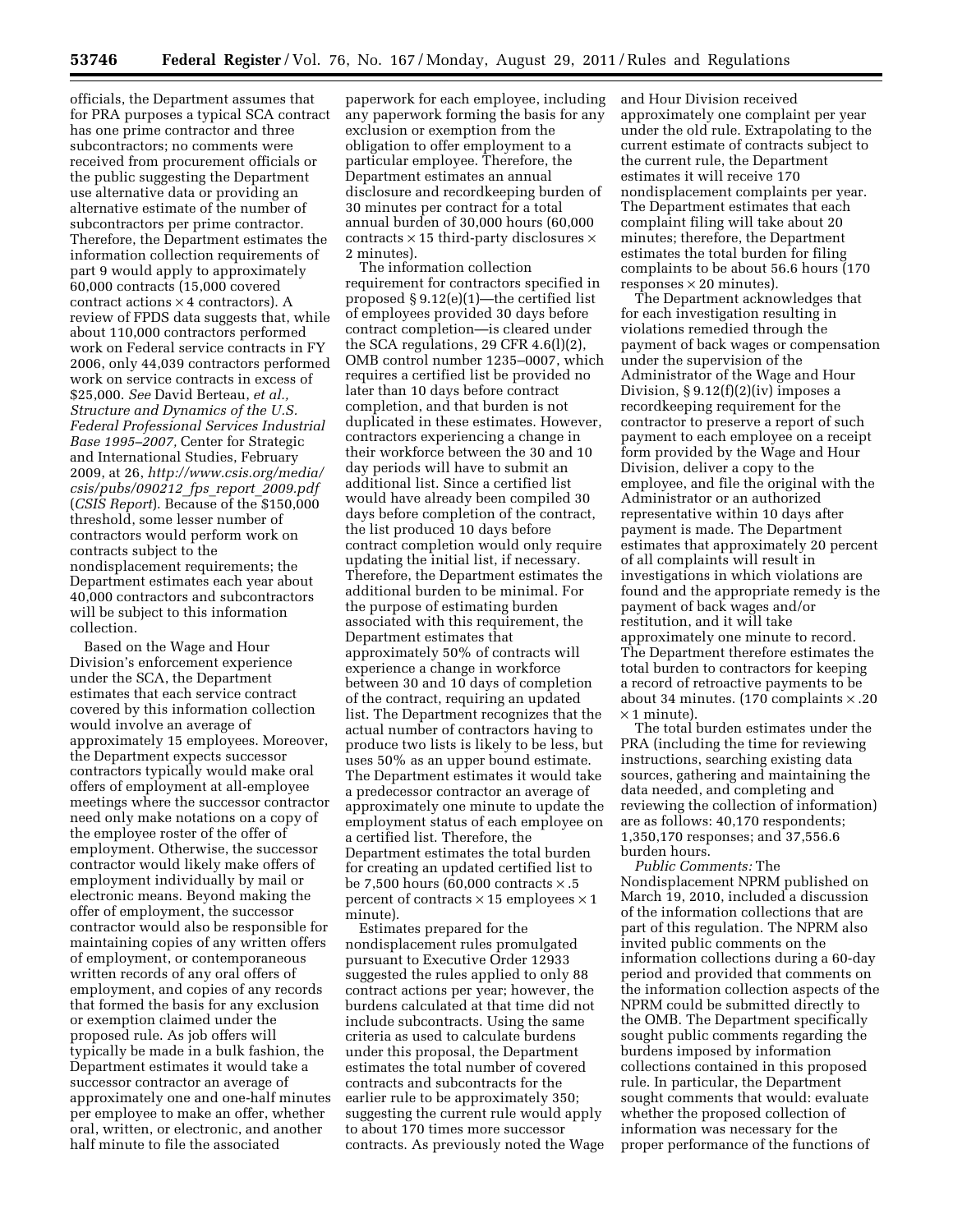the agency, including whether the information would have practical utility; evaluate the accuracy of the agency's estimate of the burden of the proposed collection of information, including the validity of the methodology and assumptions used; enhance the quality, utility and clarity of the information to be collected; and minimize the burden of the collection of information on those who are to respond, including through the use of appropriate automated, electronic, mechanical, or other technological collection techniques or other forms of information technology, *e.g.,* permitting electronic submissions of responses. Other portions of this preamble discuss the substance of those comments and the Department's response.

The information collection burdens are summarized as follows:

*Type of Review:* New collection request. [Request for a new OMB control number for §§ 9.12(a), (b), (f), and 9.21)]; 1235–0007, nonmaterial change to an information collection for § 9.12(e).

*Agency:* Wage and Hour Division, Department of Labor.

*Title:* Nondisplacement of Qualified Workers Under Service Contracts, Executive Order 13495.

*OMB Control Numbers:* 1235–XXXX for §§ 9.12(a), (b), (f), and 9.21; 1235– 0007 for § 9.12(e).

*Affected Public:* Businesses or other for-profit institutions for paragraphs 9.12(a), (b), (e), and (f); individuals for § 9.21.

*Total Estimated Number of Respondents:* 40,170 for 1235–XXXX; 50,812 for 1235–0007.

*Total Estimated Number of* 

*Responses:* 1,350,170 for 1235–XXXX; 50,812 for 1235–0007.

*Response Frequency:* On occasion for both.

*Estimated Annual Burden Hours:*  37,556.6 for 1235–XXXX; 49,220 for 1235–0007.

*Estimated Annual Burden Cost (Capitol and Start-up Costs):* \$0. *Estimated Annual Burden Cost (Maintenance and Operation):* \$0.

# **IV. Executive Orders 13563 and 12866**

Executive Orders 13563 and 12866 direct agencies to assess all costs and benefits of available regulatory alternatives and, if regulation is necessary, to select regulatory approaches that maximize net benefits (including potential economic, environmental, public health and safety effects, distributive impacts, and equity). Executive Order 13563 emphasizes the importance of quantifying both costs and benefits, of reducing costs, of harmonizing rules,

and of promoting flexibility. This rule has been designated a ''significant regulatory action'' although not economically significant, under section 3(f) of Executive Order 12866. Accordingly, the rule has been reviewed by the Office of Management and Budget.

On January 30, 2009, President Barack Obama signed Executive Order 13495, Nondisplacement of Qualified Workers Under Service Contracts. 74 FR 6103 (Feb. 4, 2009). This Order establishes that when a service contract expires and a follow-on contract is awarded for the same or similar services at the same location, the Federal Government's procurement interests in economy and efficiency are better served when a successor contractor hires the predecessor's employees. A carryover workforce reduces disruption to the delivery of services during the period of transition between contractors and provides the Federal Government the benefits of an experienced and trained workforce that is familiar with the Federal Government's personnel, facilities, and requirements. As explained in the Order, the successor contractor or its subcontractors often hires the majority of the predecessor's employees when a service contract ends and the work is taken over from one contractor to another. Occasionally, however, a successor contractor or its subcontractors hires a new workforce, thus displacing the predecessor's employees. This final rule implements the Executive Order.

The first sentence of Executive Order 13495 recognizes that successor contractors often hire most of the employees who worked on the predecessor contract, if the contract work will continue at the same location. As further discussed below, the Department believes the rule will not have a significant economic impact, because the proposal would simply require contractors to follow a practice currently used in many cases as a good business practice. The Department expects that, as further explained in this section, there will be few changes in the way most contractors currently conduct business, with the exception that they will need to ensure the appropriate contract language appears in subcontracts. The Department also expects that a majority of remaining contractors will comply with the new requirements by simply replacing aspects of their existing staffing practices with similar practices that do not entail substantial additional burden but do assure compliance with the rule. In addition, the Department expects that in certain instances a contracting agency

will exercise its exemption authority to exclude contracts from these requirements if it is clear that application of the nondisplacement requirements would not serve the purposes of the Executive Order or would impair the ability of the agency to procure services on an economical and efficient basis.

In estimating the costs on contractors, the Department has also considered how current practices compare with expected actions contractors typically will take under the nondisplacement provisions. For example, those successor contractors that currently hire new employees for a contract must recruit workers and evaluate their qualifications for positions on the contract. In order to match employees with suitable jobs under this rule, successor contractors will evaluate the predecessor contract employees and available positions; thus, successor contractors are likely to spend an equal amount of time determining job suitability under the rule as under current practices. The costs for documenting these employment decisions will also be similar under both the rule and status quo.

For purposes of this analysis, the Department also believes the time contractors will save by not recruiting an entirely new workforce from the outset will be offset by the additional time a successor contractor will spend in recruiting a new employee when there is a vacant position because the contractor cannot find suitable work for an employee who worked on the predecessor contract or in considering how to minimize displacement when the successor contractor reconfigures how it will deploy employees performing on the successor contract. *See* § 9.12(d)(3). This rule will also not affect wages contractors will pay workers, because of the existing SCA requirement for the wage determination that establishes the minimum rate for each occupation to be incorporated into the contract; thus, existing regulatory requirements already set wage rates, including when the predecessor's collectively bargained rate is incorporated into the contract, that successors must pay. *See* 41 U.S.C. 6707(c); 29 CFR 4.6(b)(1). This rule does not require successor contractors to pay wages higher than the rate required by the SCA. The successor contractor also may offer employment under different terms and conditions, if the reasons for doing so are not related to a desire that the employee refuse the offer or that other employees be hired for the offer. *See* § 9.12(b)(5).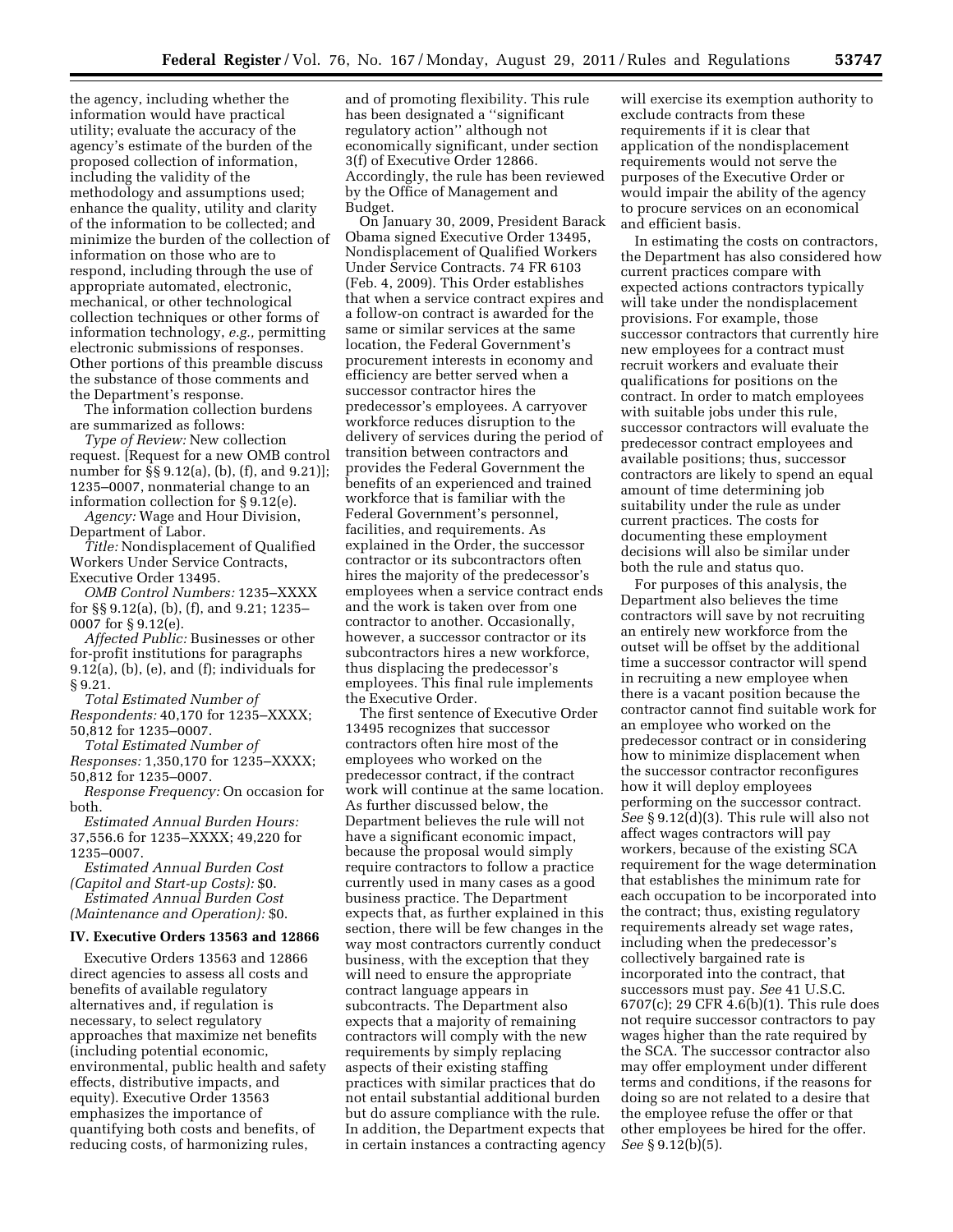The proposal includes a contract clause provision requiring contractors to incorporate the nondisplacement contract clause into each covered subcontract. This provision comes directly from Executive Order 13495, and the Department estimates that it will take a combined total of 30 minutes for contractors to incorporate the contract clause into each covered subcontract and the subcontractor to review it. Thus, assuming covered contractors spend an additional two hours (accounting for any additional time spent in making job offers, inserting and reviewing the contract clause in subcontracts, and maintaining records) per contract to comply with this proposed rule and increasing the October 2009 average hourly earnings for professional and business workers by 40 percent to account for fringe benefits (a total of \$31.32 per hour), this rule is estimated to impose annual costs of \$3,758,400 on contractors (60,000 contracts × 2 hours × \$31.32). *See The Employment Situation—December 2009,* at 28, Table B–3, Bureau of Labor Statistics, (*[http://www.bls.gov/](http://www.bls.gov/news.release/archives/empsit_01082010.pdf)  [news.release/archives/](http://www.bls.gov/news.release/archives/empsit_01082010.pdf)  empsit*\_*[01082010.pdf](http://www.bls.gov/news.release/archives/empsit_01082010.pdf)*).

As explained in the PRA section of this preamble, the final rule requires a predecessor contractor to provide a certified list of the names of all service employees working under that contract (and its subcontracts) to the contracting agency no later than 30 days before completion of the contractor's performance of services on the contract. Where changes to the workforce have been made after the submission of the certified list described in § 9.12(e)(1), a predecessor contractor must submit an updated certified list no later than 10 days before completion of the contractor's performance of services on a contract. The clause makes clear that this is the same list as the seniority list provided under the SCA clauses. Since the list already exists and is used by contractors in making hiring decisions under the status quo, additional costs would only be incurred in the instance that there is a change in the workforce necessitating submission of an updated list. The Department does not anticipate that a large portion of contractors will experience a change in workforce between 30 and 10 days of completion of the contract period. However, for the purpose of estimating the cost and burden of this requirement, the Department assumes an upper bound estimate of approximately 50 percent of contracts will experience a change in workforce between 30 and 10 days of completion of the contract, requiring an

updated list. The Department estimates that it will take a predecessor contractor an average of approximately one minute to update the employment status of each employee on a certified list, and that each service contract covered by this rule would involve an average of approximately 15 employees (30,000  $contracts \times 15 minutes = 450,000$ minutes, or 7,500 hours). Thus, this requirement is estimated to impose annual costs of \$234,900 on contractors  $(7500 \text{ hours} \times $31.32 = $234,900).$ 

Most contractors will obtain their information primarily from the contract clause, and Wage and Hour Division offices throughout the country are available to provide compliance assistance at no charge to employers; however, in the course of researching compliance options within the context of specific business needs, some contractors will incur additional legal, accounting, and/or other costs associated with complying with the nondisplacement requirements. For purposes of this analysis, the Department estimates 15 percent of covered contractors each will incur additional costs averaging \$5,000 because of the regulatory requirements, for a total of \$30,000,000 (40,000 contractors  $\times$  15%  $\times$  \$5000). The Department believes 10 percent of these 6,000 contractors will face complex issues that will require each spending an average of \$10,000 additional dollars, totaling  $$6,000,000$  (6000 contractors  $\times$  $10\% \times $10,000$ . The Department estimates total costs contractors will incur to comply with this rule to be \$39,758,400. The Department expects some of these costs will be transferred to the Federal Government in the form of higher bids; however, the Department is not aware of a reasonable way to allocate those costs.

Executive Order 13495 and this final rule would improve Government efficiency and economy in those cases where the practice of offering a right of first refusal of employment would not otherwise have been followed because the requirements decrease or eliminate the loss of productivity that may occur when experienced employees are terminated. As previously indicated, the Department estimates 20 percent of all SCA covered contract actions in 2006 would be subject to this rule. Applying this same percentage to the total FPDS reported value of SCA contract actions during 2006, just under \$115,000,000,000 (\$114,935,252,182), the Department estimates the total value of contracts subject to the nondisplacement provisions to be \$23,000,000,000 (\$115,000,000,000 × 0.2).

Some of the potential savings from any increase in economy and efficiency will be absorbed by the expenses contracting agencies will incur to administer the requirements. The Department has used the 2010 Rest of United States salary table to estimate salary expenses. *See [http://](http://www.opm.gov/oca/10tables/html/RUS_h.asp)  [www.opm.gov/oca/10tables/html/](http://www.opm.gov/oca/10tables/html/RUS_h.asp) RUS*\_*[h.asp.](http://www.opm.gov/oca/10tables/html/RUS_h.asp)* The Department believes contracting agencies will spend 30 minutes on each insertion of the applicable contract clauses in a successor prime contract, for a total of 7500 hours (15,000  $\times$  0.5 hours). The Department assumes this work will be performed by a GS–11, step 4 Federal employee, earning \$30.26 per hour, for a cost of \$226,950 (7500 hours × \$30.26). While it will be clear that in most cases there is no reason for a contracting agency to exempt a contract from the nondisplacement requirements, the Department estimates contracting agencies will spend an average of two hours on each covered contract and subcontract to make the determination and that a GS–13, step 4 Federal employee earning \$43.13 per hour will perform the work, for a cost of \$5,175,600 (60,000 contracts and subcontracts  $\times$  2 hours  $\times$  \$43.13). Once this analysis is done, the contracting agency must inform the contract employees of the decision to exempt the contract. The Department believes this notification will take about 30 minutes per contract and that the work will be performed by a GS–9, Step 4 Federal employee earning \$25.01, for a cost of \$750,300 (60,000 contracts and subcontracts  $\times$  0.5 hours  $\times$  \$25.01). This includes the time needed to prepare the notice and post it at the worksite or prepare a written notice that is provided in a bulk manner to the employees. The estimated general administrative costs equal \$6,152,850.

The rule also requires Contracting Officers to provide documentation to the Wage and Hour Division within 14 days of the original filing. § 9.11(d). The Federal costs associated with this requirement include the time it takes to gather the documents related to the complaint and the reproduction and mailing cost to forward the copies to the Wage and Hour Division. Federal costs will also include the cost for the Wage and Hour Division to review the complaint to determine what further action might be appropriate. The Department estimates the Wage and Hour Division will receive 170 nondisplacement complaints per year.

*GS–13, step 4 to review complaint at the Wage and Hour Division and determine whether to schedule compliance action:*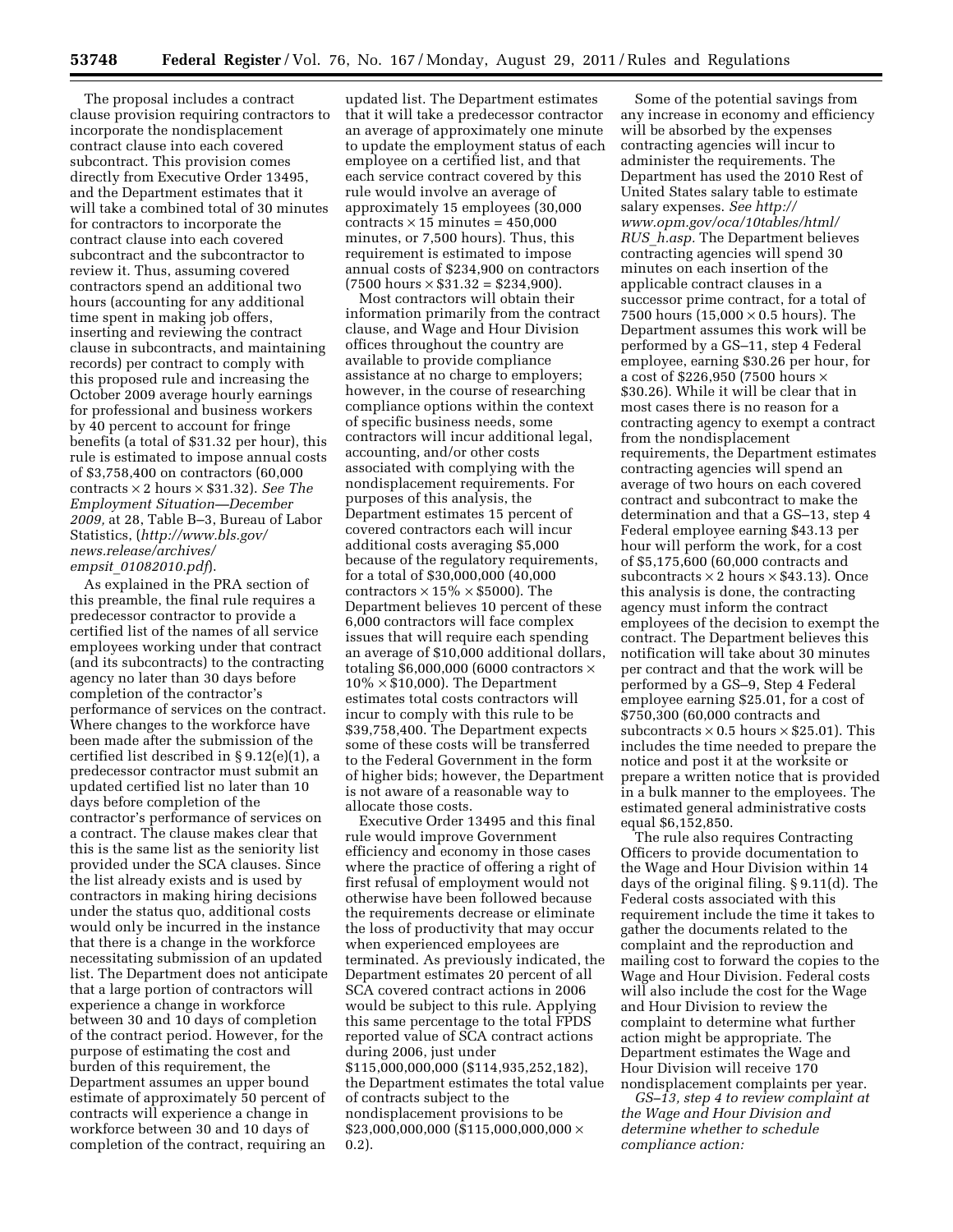- 170 complaints  $\times$  10 minutes review time = 28 hours (rounded)
- 28 hours  $\times$  \$43.13 = \$1,208 (rounded) *GS–11, step 4 to compile and review the complaint and supplemental documents for forwarding:*
- 170 complaints  $\times$  20 minutes = 57 hours (rounded)
- 57 hours  $\times$  \$30.26 = \$1,725 (rounded) *GS–3, step 4 to photocopy & assemble complaint documents:*
- 170 complaints  $\times$  10 minutes = 28 hours (rounded)
- 28 hours  $\times $13.14 = $368$  (rounded) *Printing costs:*
- 170 complaints  $\times$  4 pages  $\times$  3 copies  $\times$ \$0.05 per page = \$102 *Postage:*
- 170 complaints  $\times$  3 mailings (DOL, contractor, and complainant)  $\times$ \$0.47 (\$0.44 each + \$0.03 per envelope) = \$240 (rounded)
- *GS 12, step 4 to investigate*
- *complaints*
- 170 complaints  $\times$  20 hours = 3,400 hours
- $3400$  hours  $\times$  \$36.27 = \$123,318
- Printing  $60,000$  notices  $\times$  \$0.05 per notice  $=$  \$3,000
- Enforcement Subtotal \$129,961 Total Gross Annual Federal Cost
	- estimate = \$6,282,811

The Department estimates that some cost savings will result from this final rule. Some of these savings, however, may actually transfer to contractors who are bidding on the contract, especially in light of the additional costs they are likely to incur. After offsetting the potential savings attributed to the Federal government from the overall additional costs attributed to contractors, the Department estimates the nondisplacement provisions covered by this rule could result in a net cost savings, but is unable to estimate. The Department wishes to emphasize that while this analysis is presented in terms of contractor and Federal Government costs and savings, because costs and savings will factor into final bid proposals, some of the potential savings to the federal government are likely to transfer to contractors in the form of higher bids. In any event, this rule is expected to have an effect on the economy that is less than the \$100,000,000 threshold for a rule to be considered economically significant.

#### **V. Regulatory Flexibility Analysis**

The Regulatory Flexibility Act of 1980 (RFA) as amended, requires agencies to prepare regulatory flexibility analyses and make them available for public comment, when proposing regulations that will have a significant economic

impact on a substantial number of small entities. *See* 5 U.S.C. 603. If the rule is not expected to have a significant economic impact on a substantial number of small entities, the RFA allows an agency to certify such, in lieu of preparing an analysis. *See* 5 U.S.C. 605. As explained in the Initial Regulatory Flexibility Analysis section of the proposed rule, the Department did not expect the proposed rule to have a significant economic impact on a substantial number of small entities. 75 FR 13396 (Mar. 19, 2010). However, in the interest of transparency and to provide an opportunity for public comment, the Department prepared an initial regulatory flexibility analysis rather than certifying that the proposed rule was not expected to have a significant economic impact on a substantial number of small entities. The Department specifically requested comments on the initial regulatory flexibility analysis, including the number of small entities affected by the nondisplacement requirements, and the existence of alternatives that would reduce burden on small entities while still meeting the requirements of Executive Order 13495. *See* 75 FR 13396–13399 (Mar. 19, 2010). The Department received five comments on the initial regulatory flexibility analysis.

TechAmerica commented that the proposed rule should be revised to address the negative impact on small businesses, particularly the requirement to make an offer of employment to the predecessor contractor's employees. This commenter stated that small businesses often do not possess sufficient resources to both retain their current employees and hire incumbent personnel, and it therefore recommended that the Department exempt small business prime contractors from the nondisplacement requirements in order to avoid displacement of incumbent small business employees. The Department notes that the potential for a contractor's current personnel to be displaced due to the requirement to offer employment to a predecessor's employees is alleviated by Section 5(b) of the Executive Order and Section 9.12(c)(2) of this final rule, which provide that a successor contractor may employ under the contract any employee who has worked for the contractor for at least 3 months immediately preceding the commencement of the contract and who would otherwise face lay-off or discharge. Therefore, the Department does not believe that revising the rule as suggested by this commenter is necessary or appropriate.

The Chamber stated that many of the Department's assumptions in the initial regulatory flexibility analysis and the Executive Order 12866 analysis were not appropriately explained, making the Department's calculations difficult to fully replicate. The Chamber specifically commented that there is no mention of the burden on small businesses created by the record keeping requirements of this rule. Similarly, TechAmerica commented that it believes that the Department's initial regulatory flexibility analysis underestimates the impact of the rule on small businesses and that the Department's estimates were unrealistic. TechAmerica asked the Department to conduct a more thorough analysis based on a realistic estimate of the burdens and costs that the requirements would impose on small businesses. The Department used the best data available for conducting its review of the rule under the PRA, Executive Order 12866, and the RFA. As discussed in the preamble of the proposed rule, where the Department was unable to find reliable data sources, the Department made reasonable assumptions and characterized the assumptions as such. 75 FR 13393–13399 (Mar. 19, 2010). Neither the Chamber nor TechAmerica offered any data sources or alternative assumptions for the Department to use in determining the impact of the rule. The Department does not believe that additional analysis of the impacts of the rule are warranted as the analyses included in the proposed rule were based on the best available data, the Department identified where it made assumptions, and the commenters did not provide any alternative data or data sources for the Department's consideration. However, in reviewing the analyses in light of these comments, the Department determined that it inadvertently omitted reference to the particular chart used to determine the number of contract actions subject to the SCA in FY 2006. The chart, *Subject to Labor Statute,* appears in the Federal Procurement Report FY 2006, Section III Agency Views, available at: *[https://](https://www.fpds.gov/fpdsng_cms/index.php/reports) [www.fpds.gov/fpdsng](https://www.fpds.gov/fpdsng_cms/index.php/reports)*\_*cms/index.php/ [reports.](https://www.fpds.gov/fpdsng_cms/index.php/reports)* 

Several commenters, including SBA Office of Advocacy, the PSC, and TechAmerica, suggested that the Department consider alternatives that provide flexibilities for small businesses. However, only two commenters offered alternatives for consideration. TechAmerica recommended that the Department revise the proposed rule to include an exception for small business prime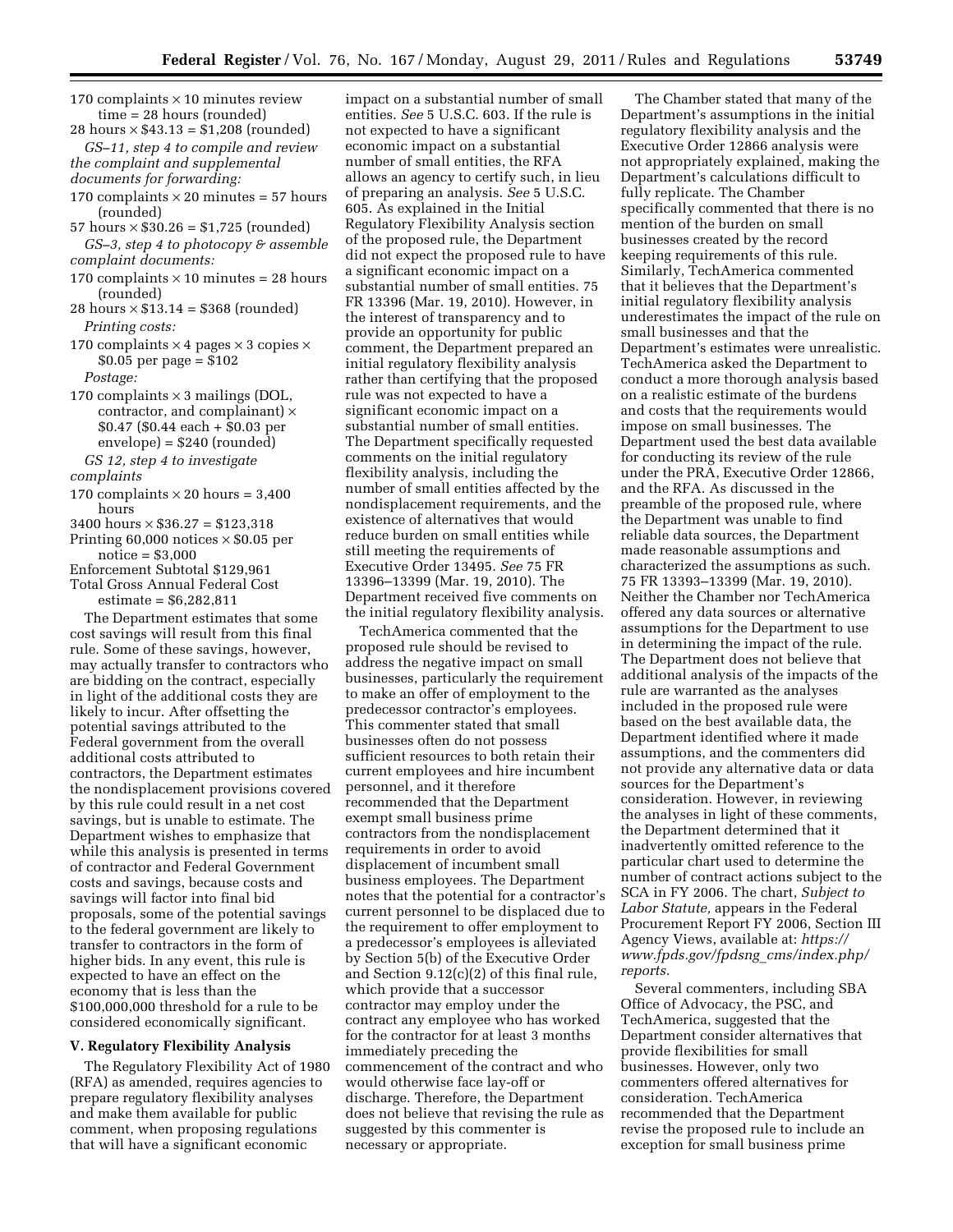contractors, while the PSC recommended that the Department consider exempting contracts where ten or fewer employees are employed by the predecessor contractor. The Department appreciates these suggestions, but believes the suggested alternatives are beyond the scope of the Department's authority in implementing the Executive Order. The Executive Order excludes contracts or subcontracts below the simplified acquisition threshold, effectively excluding many small contractors from compliance with its provisions and provides no specific authority to the Department for creating other exemptions or exceptions from compliance with the provisions of the Executive Order.

The SBA Office of Advocacy questioned how this rule will work with other requirements applicable to Federal Government contractors, such as use of the Department of Homeland Security's e-Verify system. The Department does not believe that application of this final rule interferes with or impacts an employer's compliance with other applicable Federal laws. Pursuant to Executive Order 13465, which amended Executive Order 12989, contractors to all executive departments and agencies are required to electronically verify employment authorization of employees performing work under qualifying Federal contracts. *See* 73 FR 33285 (Jun. 11, 2008). Nothing in this final rule interferes with or impedes a contractor's compliance with Executive Order 12989 as amended. Additionally, based on Sections 1 and 9(b) of Executive Order 13495, and as discussed in connection with Section 9.1 of this final rule, the Department does not believe that application of this final rule will interfere with or a contracting agency's or contractor's compliance with other applicable Federal laws, such as Executive Order 11246 (Equal Employment Opportunity), the Vietnam Era Veterans' Readjustment Assistance Act of 1974, or the requirements of the HUBZone program established by title VI of the Small Business Reauthorization Act of 1997.

This commenter also stated that the Small Business Regulatory Enforcement Fairness Act (SBREFA) requires that the Department prepare a Small Business Compliance Guide to assist small entities in complying with this rule and to set up a response system to answer inquiries from small entities about the rule. The Department is committed to providing employers subject to this rule, regardless of whether or not the employer is a small business, with information and assistance on compliance with the provisions of this

final rule. However, because the Department is able to certify that this rule will not have a significant economic impact on a substantial number of small entities (as further discussed below), the Department is not required by SBREFA to develop a Small Business Compliance Guide with respect to this rule. The Department will provide compliance assistance to contracting agencies, contractors and employees through the publication of materials on the agency's Web site, outreach and education seminars, and through Wage and Hour Division offices throughout the country, which provide compliance assistance at no charge to employers.

Based on the analysis below, the Department has estimated the number of covered small contractors and subcontractors subject to the rule and the financial burdens to these small contractors and subcontractors associated with complying with the requirements of this final rule. The Department estimates that 28,800 small contractors will be subject to this rule, the majority of which will incur compliance costs of less than \$100. Therefore, the Department has certified to the Chief Counsel for the Office of Advocacy of the Small Business Administration that this rule will not have a significant economic impact on a substantial number of small entities.

Executive Order 13495 establishes that, when a service contract expires and a follow-on contract is awarded for the same or similar services at the same location, the Federal Government's procurement interests in economy and efficiency are better served when a successor contractor hires the predecessor's employees. A carryover workforce reduces disruption to the delivery of services during the period of transition between contractors and provides the Federal Government the benefits of an experienced and trained workforce that is familiar with the Federal Government's personnel, facilities, and requirements. This final rule implements the Executive Order.

This final rule applies to entities that perform work for the Federal Government on contracts or subcontracts subject to the SCA of \$150,000 or more. The Department has found no precise data with which to measure the precise number of small entities that would be covered by this final rule; however, certain available data allow for estimates. As discussed more fully in the Paperwork Reduction Act portion of this preamble, according to the Federal Procurement Data System's (FPDS) 2006 Federal

Procurement Report<sup>1</sup>, slightly less than 75,000 (74,611) Federal government contract actions were subject to the SCA during that reporting period. A contract action is any oral or written action that results in the purchase, rent, or lease of supplies or equipment, services, or construction using appropriated dollars over the micro-purchase threshold, or modifications to these actions regardless of dollar value. Many contract actions are modifications to or extensions of existing Federal contracts or otherwise relate to actions where there is no successor contractor. The Department, therefore, assumes that about 15,000 per year (slightly more than 20 percent of all SCA covered contract actions in 2006) would be successor contracts subject to the nondisplacement provisions. The Department also assumes, based on consultations with Federal procurement officials, that for PRA purposes a typical SCA contract has one prime contractor and three subcontractors; therefore, the Department estimates the requirements of part 9 would apply to approximately 60,000 contracts (15,000 covered contract actions  $\times$  4 contractors). A review of FPDS data suggests that only 44,039 contractors performed work on service contracts in excess of \$25,000 in FY 2006. *See* David Berteau, *et al., Structure and Dynamics of the U.S. Federal Professional Services Industrial Base 1995–2007,* Center for Strategic and International Studies, February 2009, at 26, *[http://www.csis.org/media/](http://www.csis.org/media/csis/pubs/090212_fps_report_2009.pdf) [csis/pubs/090212](http://www.csis.org/media/csis/pubs/090212_fps_report_2009.pdf)*\_*fps*\_*report*\_*2009.pdf*  (*CSIS Report*). Because of the \$150,000 threshold, some lesser number of contractors would perform work on contracts subject to the nondisplacement requirements; the Department estimates each year about 40,000 contractors and subcontractors will be subject to this information collection. FPDS data also suggest that slightly less than 55 percent of all contract actions relate to small entities. Applying this percentage to the 40,000 estimated covered contractors and subcontractors (generically referred to as contractors in this analysis, unless otherwise noted), suggests this rule will apply to 22,000 small entities. The Chamber contends that multiplying a percentage of contract actions by the estimated number of covered contractors and subcontractors erroneously compares apples with oranges, given that small and large entities may not work on SCA contracts in equal proportions, particularly given

<sup>1</sup>*See* chart entitled *Subject to Labor Statute,*  Federal Procurement Report FY 2006, Section III Agency Views, available at: *[https://www.fpds.gov/](https://www.fpds.gov/fpdsng_cms/index.php/reports) fpdsng*\_*[cms/index.php/reports.](https://www.fpds.gov/fpdsng_cms/index.php/reports)*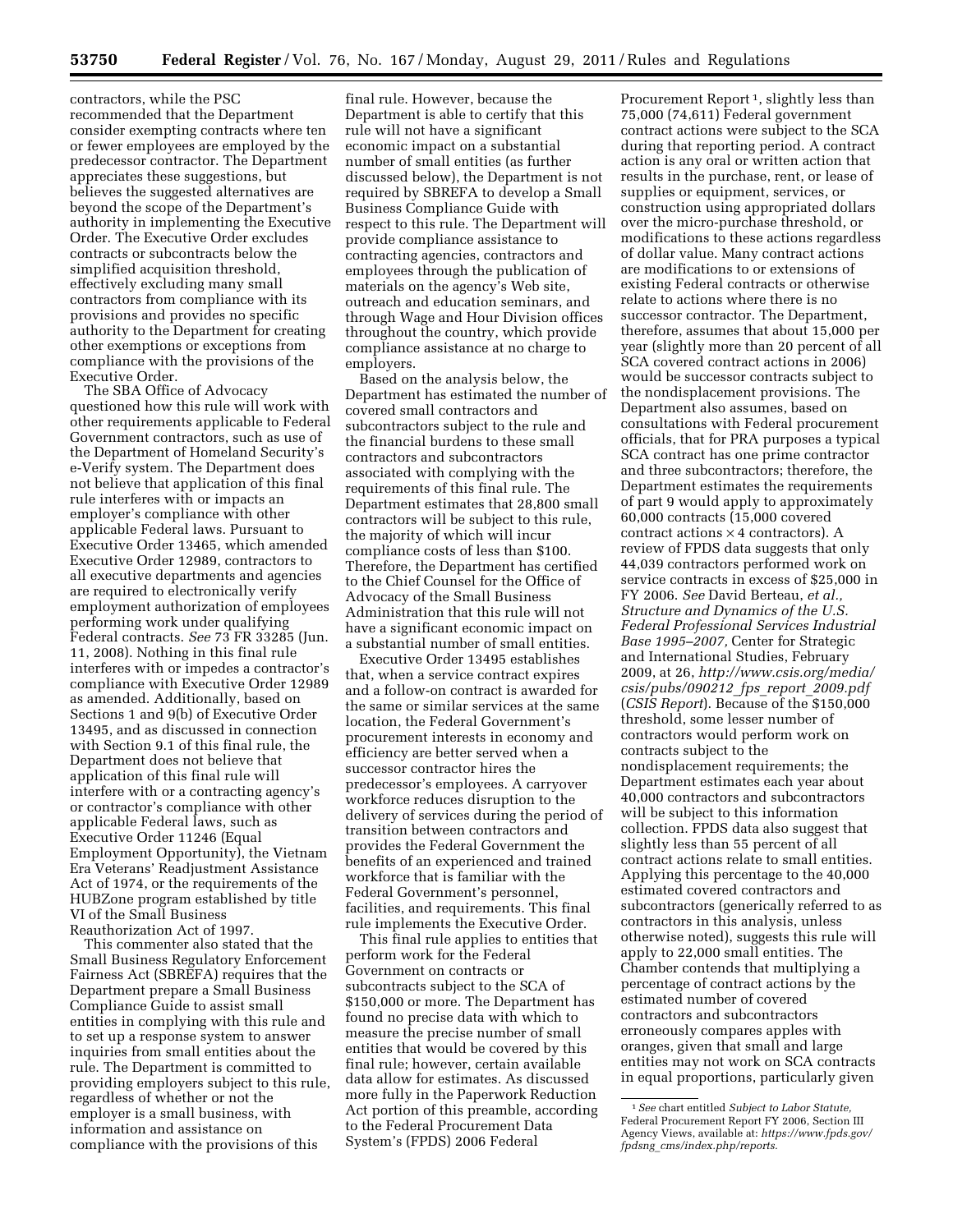the indication that there may be approximately three subcontractors for every prime contractor. However, the Chamber points to no specific data to substantiate its stated concern, nor does it provide any concrete basis for its own assumption that subcontractors are disproportionately likely to be small businesses. The Department remains persuaded that its calculation is valid based on the available data, as supplemented by reasonable assumptions.

The CSIS Report found that 31,700 small businesses in FY 2006 undertook contracts worth at least \$25,000 (72 percent of all contractors undertaking Federal professional service contracts of at least \$25,000). CSIS Report at 26. Again, this rule would apply only to a portion of these contractors; however, using this latter percentage suggests the rule might apply to 28,800 small businesses. This is an upper bound estimate, because (in addition to not applying to contracts or subcontracts of less than \$150,000) the final rule would not apply to small entities with certain contracts or subcontracts awarded for services produced or provided by persons who are blind or have severe disabilities or contracts exempted by the contracting agency. The earlier analysis showing 40,000 contractors will work on 60,000 successor contracts and subcontracts (generically referred to as contracts in this analysis, unless otherwise noted) subject to this rule suggests a typical contractor will work on 1.5 successor contracts subject to the nondisplacement provisions. For purposes of this analysis, the Department assumes each covered small contractor will also work on an average of 1.5 covered successor contracts each year, the same ratio as all contractors; thus, this final rule is expected to apply to no more than 43,200 successor contracts awarded to small contractors.

In estimating the costs on small contractors, the Department has considered how current practices compare with expected actions contractors typically will take under the nondisplacement provisions. For example, those successor contractors that currently hire new employees for a contract must recruit workers and evaluate their qualifications for positions on the contract. In order to match employees with suitable jobs under this final rule, successor contractors will evaluate the predecessor contract employees and available positions; thus, successor contractors are likely to spend an equal amount of time determining job suitability under the final rule as under current practices. The costs for

documenting these employment decisions will also be similar under both the final rule and status quo.

For purposes of this analysis, the Department also believes the time small contactors will save by not recruiting an entirely new workforce from the outset will be offset by the additional time a successor contractor will spend in recruiting a new employee when there is a vacant position because the contractor cannot find suitable work for an employee who worked on the predecessor contract or in considering how to minimize displacement when the successor contractor reconfigures how it will deploy employees performing on the successor contract. *See* § 9.12(d)(3). As previously mentioned, this final rule will also not affect wages that contractors will pay workers because of the existing SCA requirement for the wage determination that establishes the minimum rate for each occupation to be incorporated into the contract; thus, existing regulatory requirements already set wage rates, including when the predecessor's collectively bargained rate is incorporated into the contract, successors must pay. *See* 41 U.S.C. 353(c); 29 CFR 4.6(b)(1). This final rule does not require successor contractors to pay wages higher than the rate required by the SCA. The successor contractor also may offer employment under different terms and conditions, if the reasons for doing so are not related to a desire that the employee refuse the offer or that other employees be hired for the offer. *See* § 9.12(b)(5).

The final rule includes a contract clause provision requiring contractors to incorporate the nondisplacement contract clause into each covered subcontract. This provision comes directly from Executive Order 13495, and the Department estimates that it will take a combined total of 30 minutes for contractors to incorporate the contract clause into each covered subcontract and the subcontractor to review it. As will be further explained later in this analysis, 85 percent of all small contractors are expected to incur no additional costs under this final rule. Assuming covered contractors spend an additional two hours (accounting for any additional time spent in making job offers, inserting and reviewing the contract clause in subcontracts, and maintaining records) per contract to comply with this final rule and increasing the October 2009 average hourly earnings for professional and business workers by 40 percent to account for fringe benefits (a total of \$31.32 per hour), this rule is estimated to impose annual costs of less than \$100

on most small contractors (1.5 contracts per contractor × 2 hours × \$31.32). *See The Employment Situation—December 2009,* at 28, Table B–3, Bureau of Labor Statistics, (*[http://www.bls.gov/](http://www.bls.gov/news.release/archives/empsit_01082010.pdf)  [news.release/archives/](http://www.bls.gov/news.release/archives/empsit_01082010.pdf)  empsit*\_*[01082010.pdf](http://www.bls.gov/news.release/archives/empsit_01082010.pdf)*). Aggregate compliance costs for these general requirements are expected to be  $$2,706,048$  (28,800 contractors  $\times 1.5$ contracts  $\times$  2 hours  $\times$  \$31.32).

As explained in the PRA section of this preamble, the final rule requires a predecessor contractor to provide a certified list of the names of all service employees working under that contract (and its subcontracts) to the contracting agency no later than 30 days before completion of the contractor's performance of services on a contract. Where changes to the workforce have been made after the submission of the certified list described in § 9.12(e)(1), a predecessor contractor must submit an updated certified list no later than 10 days before completion of the contractor's performance of services on a contract. The clause makes clear that this is the same list as the seniority list provided under the Service Contract Act clauses. This list already exists and is used by contractors in making hiring decisions under the status quo. Additional costs would only be incurred when there is a change in the workforce necessitating submission of an updated certified list. The department anticipates that a large portion of contractors will not make changes to their workforce in the final month of contract performance and will therefore not be required to submit a second certified list. However, to assure the most inclusive approximation the Department estimates that 50 percent of small contractors' contracts will experience a change in workforce between 30 and 10 days of completion of the contract, requiring an updated list. The Department recognizes that the actual number of contractors having to produce two lists is likely to be less, but uses 50 percent as an upper bound estimate (28,800 contractors  $\times$  1.5 contracts  $\times$  .5 = 21,600 contracts). The Department estimates that it will take a predecessor contractor an average of approximately one minute to update the employment status of each employee on a certified list, and that each service contract covered by this rule would involve an average of approximately 15 employees. The Department has found no precise data with which to measure the precise number of employees on contracts awarded to small contractors, but applies the estimate used for the class of all contracts subject to the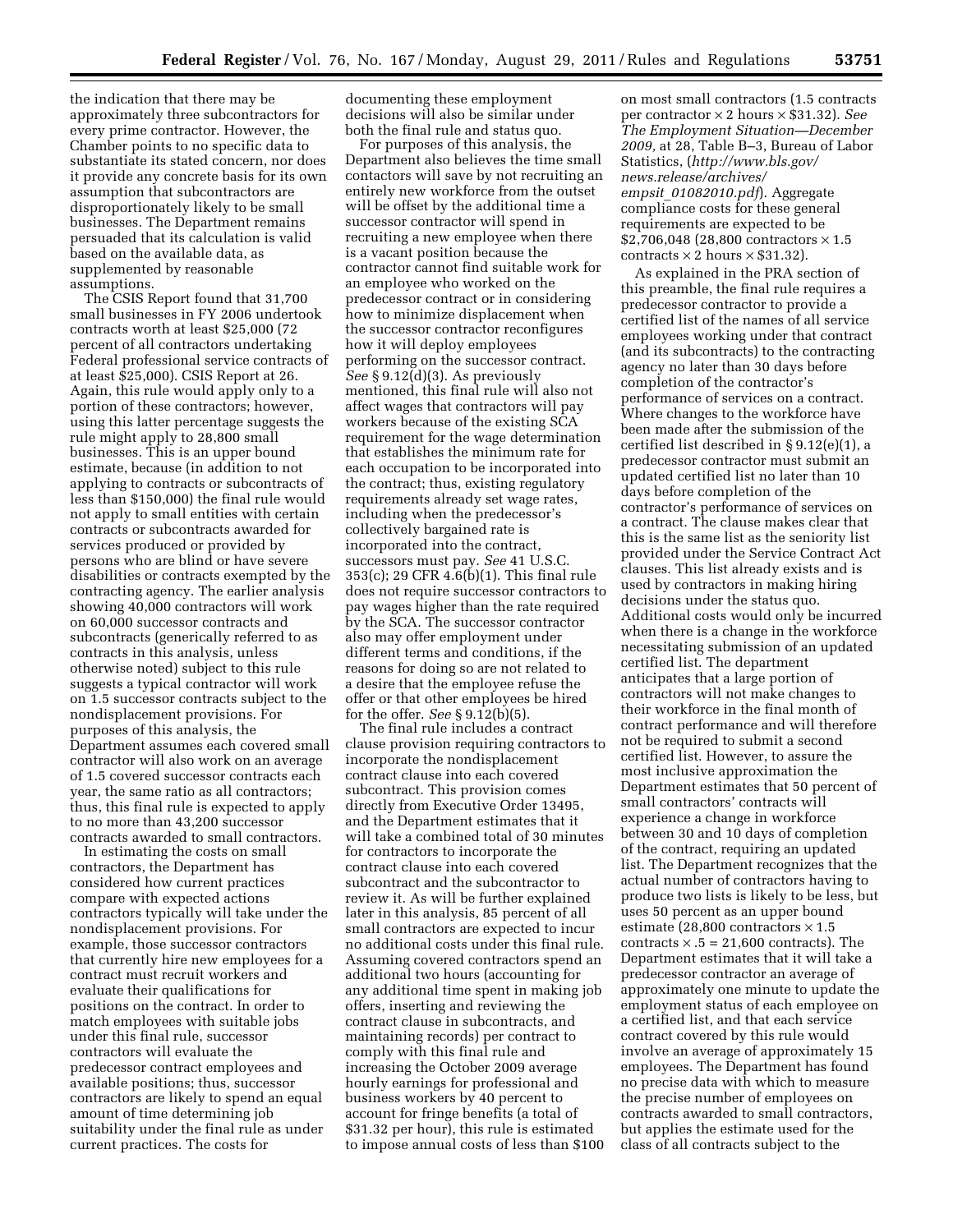nondisplacement provisions. The Department recognizes that this will be an upper bound estimate, since the number of employees employed on contracts awarded to small contractors is likely to be less than those in the class of all contracts subject to the nondisplacement provisions. Thus, this requirement is estimated to impose annual costs of \$169,128 on small contractors (21,600 contracts  $\times$  15 employees  $\times$  1 minute = 5,400 hours.  $5,400$  hours  $\times$  \$31.32 = \$169,128).

As with other contractors, most small contractors will obtain information about the nondisplacement requirements primarily from the contract clause, and Wage and Hour Division offices throughout the country are available to provide compliance assistance at no charge to employers. While the Department believes this rule has been drafted in a way that should enable the vast majority of contractors to comply with the nondisplacement requirements without the need of professional assistance from an attorney or accountant, the Department recognizes some contractors will seek such assistance in the course of researching compliance options within the context of specific business needs. As a result, for purposes of this analysis, the Department estimates 15 percent of covered contractors each will incur additional costs averaging \$5000 because of the final rule requirements, for a total of \$21,600,000 spent by 4320 small contractors (28,800 contractors  $\times$  $15\% \times $5000$ . The Department estimates that ten percent of these 4320 contractors will face complex issues for which each will spend an average of \$10,000 additional dollars to address, totaling \$4,320,000 spent by 432 small contractors (4320 contractors  $\times$  10%  $\times$ \$10,000). The Department estimates total compliance costs that the 28,800 small contractors subject to this final rule will incur will be \$28,626,048, with more than 90 percent of costs being borne by 4320 of these contractors (\$26,325,907/\$28,626,048). As with other contractors, the Department expects some compliance costs will be transferred to the Federal Government in the form of higher bids; however, the agency is not aware of a reasonable way to allocate those costs.

# **VI. Unfunded Mandates Reform Act**

For purposes of the Unfunded Mandates Reform Act of 1995, 2 U.S.C. 1532, this final rule does not include any Federal mandate that may result in excess of \$100 million in expenditures by state, local, and tribal governments in the aggregate or by the private sector.

# **VII. Executive Order 13132 (Federalism)**

The Department has (1) Reviewed this rule in accordance with Executive Order 13132 regarding federalism and (2) determined that it does not have federalism implications. The final rule would not have substantial direct effects on the States, on the relationship between the national government and the States, or on the distribution of power and responsibilities among the various levels of government.

# **VIII. Executive Order 13175, Indian Tribal Governments**

This final rule would not have tribal implications under Executive Order 13175 that would require a tribal summary impact statement. The final rule would not have substantial direct effects on one or more Indian tribes, on the relationship between the Federal Government and Indian tribes or on the distribution of power and responsibilities between the Federal Government and Indian tribes.

#### **IX. Effects on Families**

The undersigned hereby certifies that the final rule would not adversely affect the well-being of families, as discussed under section 654 of the Treasury and General Government Appropriations Act, 1999.

# **X. Executive Order 13045, Protection of Children**

This final rule would have no environmental health risk or safety risk that may disproportionately affect children.

#### **XI. Environmental Impact Assessment**

A review of this final rule in accordance with the requirements of the National Environmental Policy Act of 1969 (NEPA), 42 U.S.C. 4321 *et seq.;* the regulations of the Council on Environmental Quality, 40 CFR part 1500 *et seq.;* and the Departmental NEPA procedures, 29 CFR part 11, indicates that the rule would not have a significant impact on the quality of the human environment. There is, thus, no corresponding environmental assessment or an environmental impact statement.

# **XII. Executive Order 13211, Energy Supply**

This final rule is not subject to Executive Order 13211. It will not have a significant adverse effect on the supply, distribution, or use of energy.

# **XIII. Executive Order 12630, Constitutionally Protected Property Rights**

This final rule is not subject to Executive Order 12630, because it does not involve implementation of a policy that has takings implications or that could impose limitations on private property use.

# **XIV. Executive Order 12988, Civil Justice Reform Analysis**

This final rule was drafted and reviewed in accordance with Executive Order 12988 and will not unduly burden the Federal court system. The final rule was: (1) Reviewed to eliminate drafting errors and ambiguities; (2) written to minimize litigation; and (3) written to provide a clear legal standard for affected conduct and to promote burden reduction.

# **List of Subjects in 29 CFR Part 9**

Employment, Federal buildings and facilities, Government contracts, Law enforcement, Labor.

# **Nancy J. Leppink,**

*Deputy Administrator, Wage and Hour Division.* 

For the reasons set out in the preamble, the Department amends Title 29 of the Code of Federal Regulations by adding part 9 as set forth below:

# **PART 9—NONDISPLACEMENT OF QUALIFIED WORKERS UNDER SERVICE CONTRACTS**

# **Subpart A—General**

Sec.

- 9.1 Purpose and scope.
- 9.2 Definitions.
- 9.3 Coverage.
- 9.4 Exclusions.

#### **Subpart B—Requirements**

- 9.11 Contracting agency requirements.
- 9.12 Contractor requirements and prerogatives.

#### **Subpart C—Enforcement**

- 9.21 Complaints.
- 9.22 Wage and Hour Division conciliation.<br>9.23 Wage and Hour Division investigation
- Wage and Hour Division investigation.
- 9.24 Remedies and sanctions for violations of this part.

# **Subpart D—Administrator's Determination, Mediation, and Administrative Proceedings**

- 9.31 Administrator's determination.
- 9.32 Requesting appeals.<br>9.33 Mediation.
- Mediation.
- 9.34 Administrative Law Judge hearings.
- 9.35 Administrative Review Board proceedings.
- Appendix A to Part 9—Contract Clause
- Appendix B to Part 9—Notice to Service Contract Employees.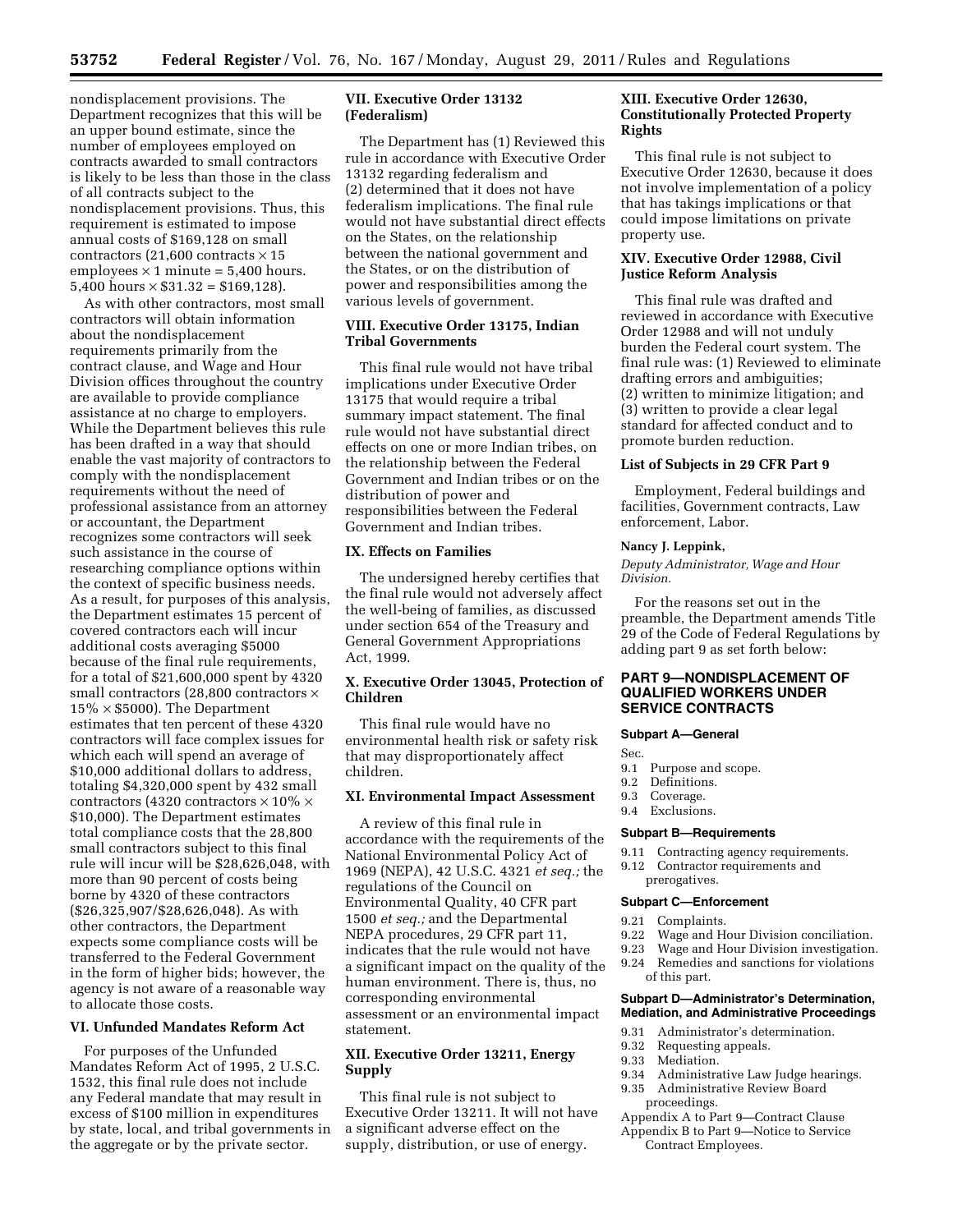**Authority:** 5 U.S.C. 301; section 6, E.O. 13495, 74 FR 6103; Secretary's Order 9–2009, 74 FR 58836.

### **Subpart A—General**

#### **§ 9.1 Purpose and scope.**

(a) *Purpose.* This part contains the Department of Labor's rules relating to the administration of Executive Order 13495, ''Nondisplacement of Qualified Workers Under Service Contracts,'' and implements the enforcement provisions of the Executive Order. The Executive Order assigns enforcement responsibility for the nondisplacement requirements to the Department. The Executive Order states that the Federal Government's procurement interests in economy and efficiency are served when the successor contractor hires the predecessor's employees. A carryover workforce minimizes disruption in the delivery of services during a period of transition between contractors and provides the Federal Government the benefit of an experienced and trained workforce that is familiar with the Federal Government's personnel, facilities, and requirements. Executive Order 13495, therefore, generally requires that successor service contractors performing on Federal contracts offer a right of first refusal to suitable employment (*i.e.,* a job for which the employee is qualified) under the contract to those employees under the predecessor contract whose employment will be terminated as a result of the award of the successor contract.

(b) *Policy.* Executive Order 13495 establishes a Federal Government policy for service contracts and their solicitations to include a clause that requires the contractor and its subcontractors under a contract that succeeds a contract for performance of the same or similar services at the same location to offer a right of first refusal of employment to those employees (other than managerial and supervisory employees) employed under the predecessor contract whose employment will be terminated as a result of the award of the successor contract in positions for which the employees are qualified. Nothing in Executive Order 13495 or this part shall be construed to permit a contractor or subcontractor to fail to comply with any provision of any other Executive Order, regulation, or law of the United States.

(c) *Scope.* Neither Executive Order 13495 nor this part creates any rights under the Contract Disputes Act or any private right of action. The Executive Order provides that disputes regarding the requirement of the contract clause

prescribed by section 5 of the Order, to the extent permitted by law, shall be disposed of only as provided by the Secretary of Labor in regulations issued under the Order. It also provides for this part to favor the resolution of disputes by efficient and informal alternative dispute resolution methods to the extent practicable. The Order does not preclude judicial review of final decisions by the Secretary in accordance with the Administrative Procedure Act. Additionally, the Order also provides that it is to be implemented consistent with applicable law and subject to the availability of appropriations.

#### **§ 9.2 Definitions.**

For purposes of this part: *Administrator* means the Administrator of the Wage and Hour Division and includes any official of the Wage and Hour Division authorized to perform any of the functions of the Administrator under this part.

*Administrative Review Board* means the Administrative Review Board, U.S. Department of Labor.

*Contractor* means a prime contractor and all of its first or lower tier subcontractors on a Federal service contract.

*Contracting Officer* means the individual, a duly appointed successor, or authorized representative who is designated and authorized to enter into procurement contracts on behalf of the Federal contracting agency.

*Day* means, unless otherwise specified, a calendar day.

*Employee* or *service employee* means any person engaged in the performance of a service contract other than any person employed in a bona fide executive, administrative, or professional capacity, as those terms are defined in 29 CFR part 541. The term *employee* or *service employee* includes all such persons, as defined in the McNamara-O'Hara Service Contract Act of 1965, as amended, regardless of any contractual relationship that may be alleged to exist between a contractor or subcontractor and such persons.

*Employment opening* means any vacancy in a position on the contract, including any vacancy caused by replacing an employee from the predecessor contract with a different employee.

*Federal Government* means an agency or instrumentality of the United States that enters into a procurement contract pursuant to authority derived from the Constitution and the laws of the United States.

*Managerial employee* and *supervisory employee* mean a person engaged in the performance of services under the

contract who is employed in a bona fide executive, administrative, or professional capacity, as those terms are defined and delimited in 29 CFR part 541.

*Month* means a period of 30 consecutive days, regardless of the day of the calendar month on which it begins.

*Office of Administrative Law Judges*  means the Office of Administrative Law Judges, U.S. Department of Labor.

*Secretary* means the U.S. Secretary of Labor or an authorized representative of the Secretary.

*Same or similar service* means a service that is either identical to or has one or more characteristics that are alike in substance to a service performed at the same location on a contract that is being replaced by the Federal Government or a contractor on a Federal service contract.

*Service contract* or *contract* means any contract or subcontract for services entered into by the Federal Government or its contractors that is covered by the McNamara-O'Hara Service Contract Act of 1965, as amended, and its implementing regulations.

*Solicitation* means any request to submit offers or quotations to the Government.

*United States* means the United States and all executive departments, independent establishments, administrative agencies, and instrumentalities of the United States, including corporations of which all or substantially all of the stock is owned by the United States, by the foregoing departments, establishments, agencies, instrumentalities, and including nonappropriated fund instrumentalities.

*Wage and Hour Division* means the Wage and Hour Division, U.S. Department of Labor.

#### **§ 9.3 Coverage.**

This part applies to all service contracts and their solicitations, except those excluded by § 9.4 of this part, that succeed contracts for the same or similar service at the same location.

#### **§ 9.4 Exclusions.**

(a) *Small contracts.* (1) *General.* The requirements of this part do not apply to contracts or subcontracts under the simplified acquisition threshold set by the Office of Federal Procurement Policy Act, as amended.

(2) *Application to subcontracts.* While the § 9.4(a)(1) exclusion applies to subcontracts that are less than the simplified acquisition threshold, the prime contractor must comply with the requirements of this part, if the prime contract is at least the threshold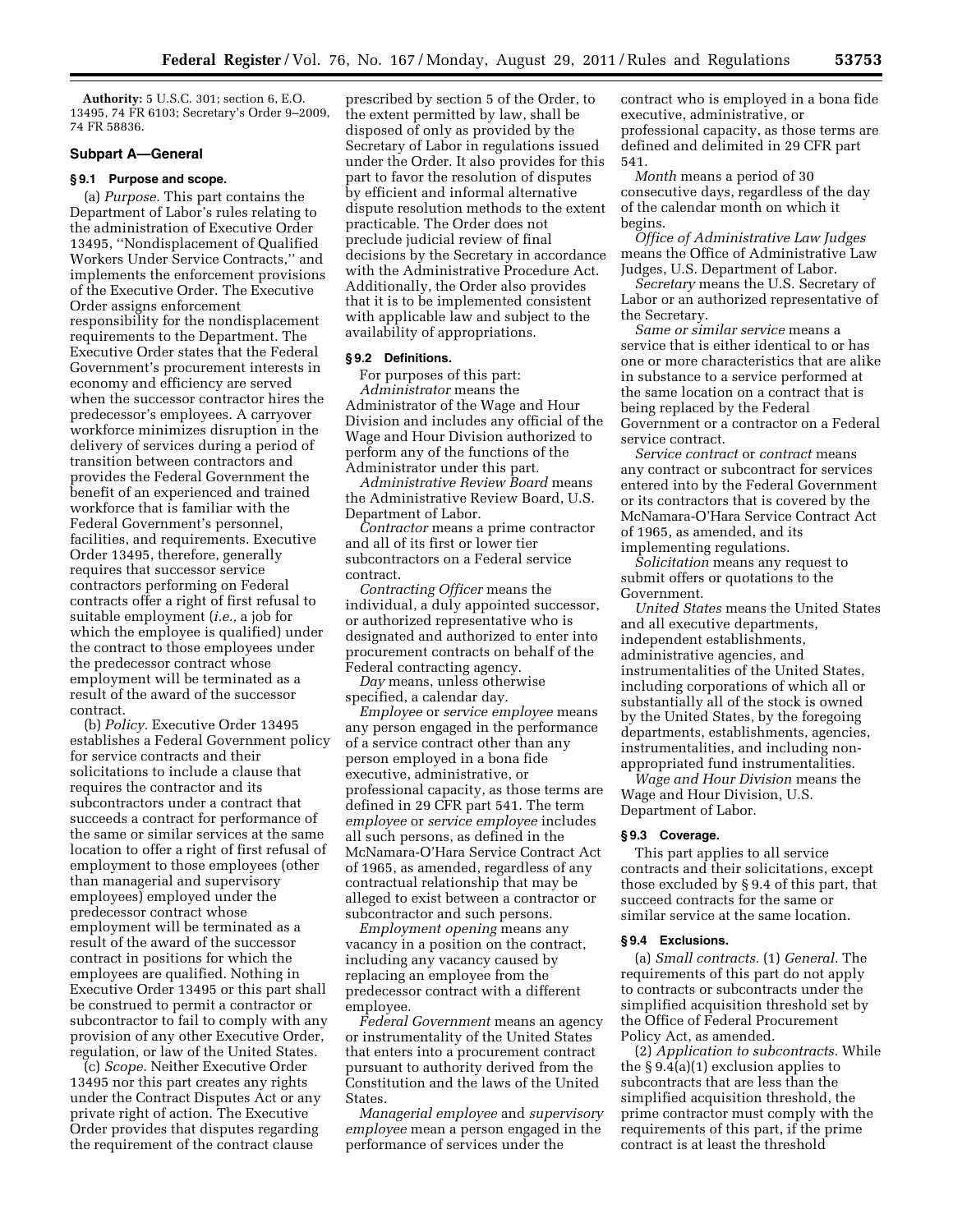amount. When a contractor that is subject to the nondisplacement requirements of this part discontinues the services of a subcontractor at any time during the contract and performs those services itself at the same location, the contractor shall offer employment on the contract to the subcontractor's employees who would otherwise be displaced and would otherwise be qualified in accordance with this part but for the size of the subcontract.

(b) *Certain contracts or subcontracts awarded for services produced or provided by persons who are blind or have severe disabilities.* (1) The requirements of this part do not apply to contracts or subcontracts pursuant to the Javits-Wagner-O'Day Act.

(2) The requirements of this part do not apply to contracts or subcontracts for guard, elevator operator, messenger, or custodial services provided to the Federal Government under contracts or subcontracts with sheltered workshops employing the *severely handicapped* as described in sec. 505 of the Treasury, Postal Services and General Government Appropriations Act, 1995.

(3) The requirements of this part do not apply to agreements for vending facilities entered into pursuant to the preference regulations issued under the Randolph-Sheppard Act.

(4) The exclusions provided by paragraphs (b)(1) through (3) of this section apply when either the predecessor or successor contract has been awarded for services produced or provided by the severely disabled, as described in paragraphs (b)(1)–(3) of this section.

(c) *Federal service work constituting only part of employee's job.* This part does not apply to employees who were hired to work under a Federal service contract and one or more nonfederal service contracts as part of a single job, provided that the employees were not deployed in a manner that was designed to avoid the purposes of Executive Order 13495.

(d) *Contracts exempted by Federal agency.* This part does not apply to any contract, subcontract, or purchase order or any class of contracts, subcontracts, or purchase orders as to which the head of a contracting department or agency finds that the application of any of the requirements of this part would not serve the purposes of Executive Order 13495 or would impair the ability of the Federal Government to procure services on an economical and efficient basis.

(1) Any agency determination to exercise its exemption authority under Section 4 of the Executive Order shall be made no later than the solicitation date. As an alternative to exempting the

agency from all provisions of this part, the head of a contracting department or agency may exempt the agency from one or more individual provisions no later than the contract solicitation date. Any agency determination to exercise its exemption authority under Section 4 of the Executive Order made after the solicitation date shall be inoperative and in such a circumstance the contract clause set forth in Appendix A of this part shall be included in, or added to, the covered service contracts and their solicitations.

(2) When an agency exercises its exemption authority with respect to any contract, subcontract, or purchase order, the contracting agency shall ensure that the contractor notifies affected workers and their collective bargaining representatives in writing of the agency's determination no later than five business days after the solicitation date. The notification shall include facts supporting the determination that the application of one or more requirements of this part would not serve the purposes of Executive Order 13495 or would impair the ability of the Federal Government to procure services on an economical and efficient basis. Where a contracting agency exempts a class of contracts, subcontracts, or purchase orders, the contractor shall provide the notice to incumbent workers and their collective bargaining representatives for each individual solicitation. A contracting agency's failure to ensure that the contractor notifies incumbent workers and their collective bargaining representatives in writing of the agency's determination to exercise its exemption authority under Section 4 of the Executive Order no later than five business days after the solicitation date shall render the exemption decision inoperative and in such a circumstance the contract clause set forth in Appendix A of this part shall be included in, or added to, the covered service contracts and their solicitations. The contracting agency also shall notify the Department of its exemption decision and provide the Department with a copy of its written analysis no later than five business days after the solicitation date, which the Department will post on its Web site at *[http://](http://www.dol.gov)  [www.dol.gov.](http://www.dol.gov)* The contracting agency's failure to follow this requirement shall render any agency exemption decision inoperative and in such a circumstance the clause in Appendix A of this part shall be included in, or added to, the covered service contracts and their solicitations.

(3) The agency shall ensure that the predecessor contractor uses the notification method specified in

§ 9.11(b) of this part to inform workers and their collective bargaining representatives of the exemption determination. The failure by a contracting agency to ensure that the contractor uses the notification method specified in § 9.11(b) of this part shall render the exemption decision inoperative and in such a circumstance the contract clause set forth in Appendix A of this part shall be included in, or added to, the covered service contracts and their solicitations.

(4)(i) In exercising the authority to exempt contracts under this section based on a finding that any of the requirements of Executive Order 13495 would not serve the purposes of the Order, or would impair the ability of the Federal Government to procure services on an economical and efficient basis, the agency shall prepare a written analysis by the solicitation date supporting such determination. The written analysis shall be retained in accordance with FAR 4.805. 48 CFR 4.805. Such a written analysis shall, among other things, compare the anticipated outcomes of hiring predecessor contract employees with those of hiring a new workforce. The consideration of cost and other factors in exercising the agency's exemption authority shall reflect the general finding made by the Executive Order that the government's procurement interests in economy and efficiency are normally served when the successor contractor hires the predecessor's employees, and shall specify how the particular circumstances support a contrary conclusion. Any agency determination to exercise its exemption authority under Section 4 of the Executive Order without a written analysis as required by this part shall be inoperative and in such a circumstance the contract clause set forth in Appendix A of this part shall be included in, or added to, the covered service contracts and their solicitations.

(ii) When analyzing whether the application of the Executive Order's requirements would not serve the purposes of the Order and impair the ability of the Federal Government to procure services on an economical and efficient basis, the head of a contracting department or agency shall consider the specific circumstances associated with the services to be acquired. General assertions or presumptions of an inability to procure services on an economical and efficient basis using a carryover workforce shall be deemed insufficient. Factors that may be considered include, but are not limited to the following: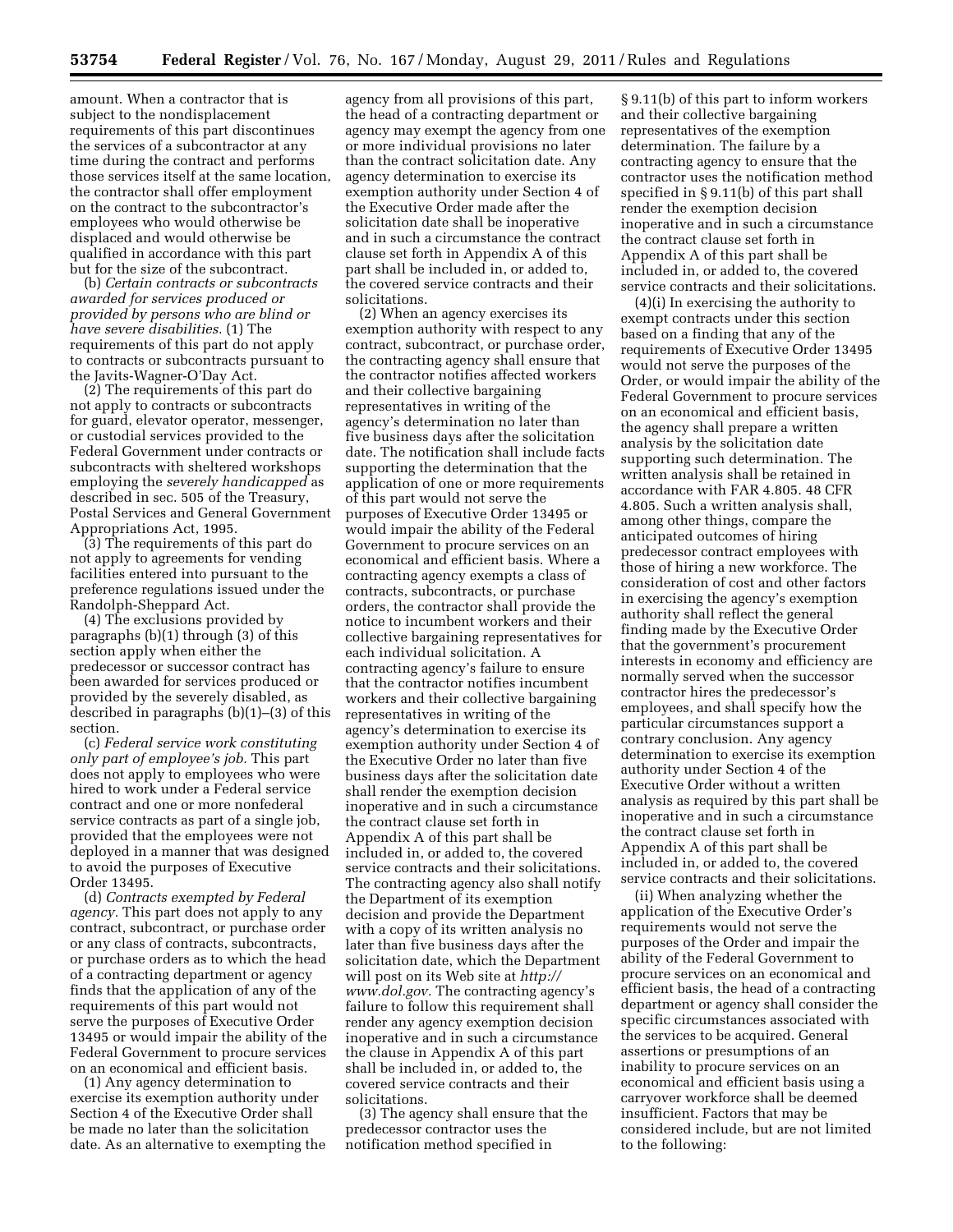(A) Whether the use of a carryover workforce would greatly increase disruption to the delivery of services during the period of transition between contracts (*e.g.,* the carryover workforce in its entirety would not be an experienced and trained workforce that is familiar with the Federal Government's personnel, facilities, and requirements as pertinent to the contract, subcontract, purchase order, class of contracts, subcontracts, or purchase orders at issue and would require extensive training to learn new technology or processes that would not be required of a new workforce).

(B) Emergency situations, such as a natural disaster or an act of war, that physically displace incumbent employees from the location of the service contract work and make it impossible or impracticable to extend offers to hire as required by the Order.

(C) Situations where the head of the contracting department or agency reasonably believes, based on the predecessor employees' past performance, that the entire predecessor workforce failed, individually as well as collectively, to perform suitably on the job and that it is not in the interest of economy and efficiency to provide supplemental training to the predecessor's workers.

(iii) Factors the head of a contracting department or agency shall not consider in making an exemption determination (because consideration of such factors would contravene the Executive Order's purposes and findings) include whether the use of a carryover workforce, in general, would greatly increase disruption to the delivery of services during the period of transition between contracts; whether, in general, a carryover workforce would not be an experienced and trained workforce that is familiar with the Federal Government's personnel, facilities, and requirements; the job performance of the predecessor contractor; the seniority of the workforce; and the reconfiguration of the contract work by a successor contractor. The head of a contracting department or agency also shall not consider wage rates and fringe benefits of service employees in making an exemption determination except in the following exceptional circumstances:

(A) In emergency situations, such as a natural disaster or an act of war, that physically displace incumbent employees from the locations of the service contract work and make it impossible or impracticable to extend offers to hire as required by the Order;

(B) When a carryover workforce in its entirety would not constitute an experienced and trained workforce that

is familiar with the Federal Government's personnel, facilities, and requirements but rather would require extensive training to learn new technology or processes that would not be required of a new workforce; or

(C) Other, similar circumstances in which the cost of employing a carryover workforce on the successor contract would be prohibitive.

(5) Any request by interested parties for reconsideration of a contracting department or agency head's determination to exercise its exemption authority under Section 4 of the Executive Order shall be directed to the head of the contracting department or agency.

(e) *Managerial and supervisory employees.* This part does not apply to employees who are managerial or supervisory employees of Federal service contractors or subcontractors. *See* § 9.2(9) of this part, definition of *managerial employee* and *supervisory employee.* 

### **Subpart B—Requirements**

#### **§ 9.11 Contracting agency requirements.**

*(a) Contract Clause.* The contract clause set forth in Appendix A of this part shall be included in covered service contracts, and solicitations for such contracts, that succeed contracts for performance of the same or similar services at the same location.

(b) *Notice.* Where a contract will be awarded to a successor for the same or similar services to be performed at the same location, the Contracting Officer will ensure that the predecessor contractor provide written notice to service employees of the predecessor contractor of their possible right to an offer of employment. Such notice shall be either posted in a conspicuous place at the worksite or delivered to the employees individually. Where the predecessor contractor's workforce is comprised of a significant portion of workers who are not fluent in English, the notice shall be provided in both English and a language with which the employees are more familiar. Multiple foreign language notices are required where significant portions of the workforce speak different foreign languages and there is no common language. Contracting Officers may advise contractors to provide the notice set forth in Appendix B to this part in either a physical posting at the job site, or another format that effectively provides individual notice such as individual paper notices or effective email notification to the affected employees. To be effective, email notification must result in an electronic

delivery receipt or some other reliable confirmation that the intended recipient received the notice. Any particular determination of the adequacy of a notification, regardless of the method used, must be fact-dependent and made on a case-by-case basis.

(c) *Disclosures.* The Contracting Officer shall provide the incumbent contractor's list of employees referenced in § 9.12(e) of this part to the successor contractor and, on request, to employees or their representatives.

(d) *Actions on complaints.* (1) *Reporting.* (i) *Reporting time frame.*  Within 14 days of being contacted by the Wage and Hour Division, the Contracting Officer shall forward all information listed in paragraph (d)(1)(ii) of this section to the Branch of Government Contracts Enforcement, Wage and Hour Division, U.S. Department of Labor, Washington, DC 20210.

(ii) *Report contents:* Except as provided by paragraph (d)(3) of this section, the Contracting Officer shall forward to the Branch of Government Contracts Enforcement, Wage and Hour Division, U.S. Department of Labor, Washington, DC 20210 any:

(A) Complaint of contractor noncompliance with this part;

(B) Available statements by the employee or the contractor regarding the alleged violation;

(C) Evidence that a seniority list was issued by the predecessor and provided to the successor;

(D) A copy of the seniority list;

(E) Evidence that the nondisplacement contract clause was included in the contract or that the contract was exempted by the contracting agency;

(F) Information concerning known settlement negotiations between the parties, if applicable;

(G) Any other relevant facts known to the Contracting Officer or other information requested by the Wage and Hour Division.

(2) [Reserved]

#### **§ 9.12 Contractor requirements and prerogatives.**

(a) *General.* (1) *No employment openings prior to right of first refusal.*  Except as provided under the exclusions listed in § 9.4 of this part or paragraphs (c) and (d) of this section, a successor contractor or subcontractor shall fill no employment openings under the contract prior to making good faith offers of employment (*i.e.,* a right of first refusal to employment on the contract), in positions for which the employees are qualified, to those employees employed under the predecessor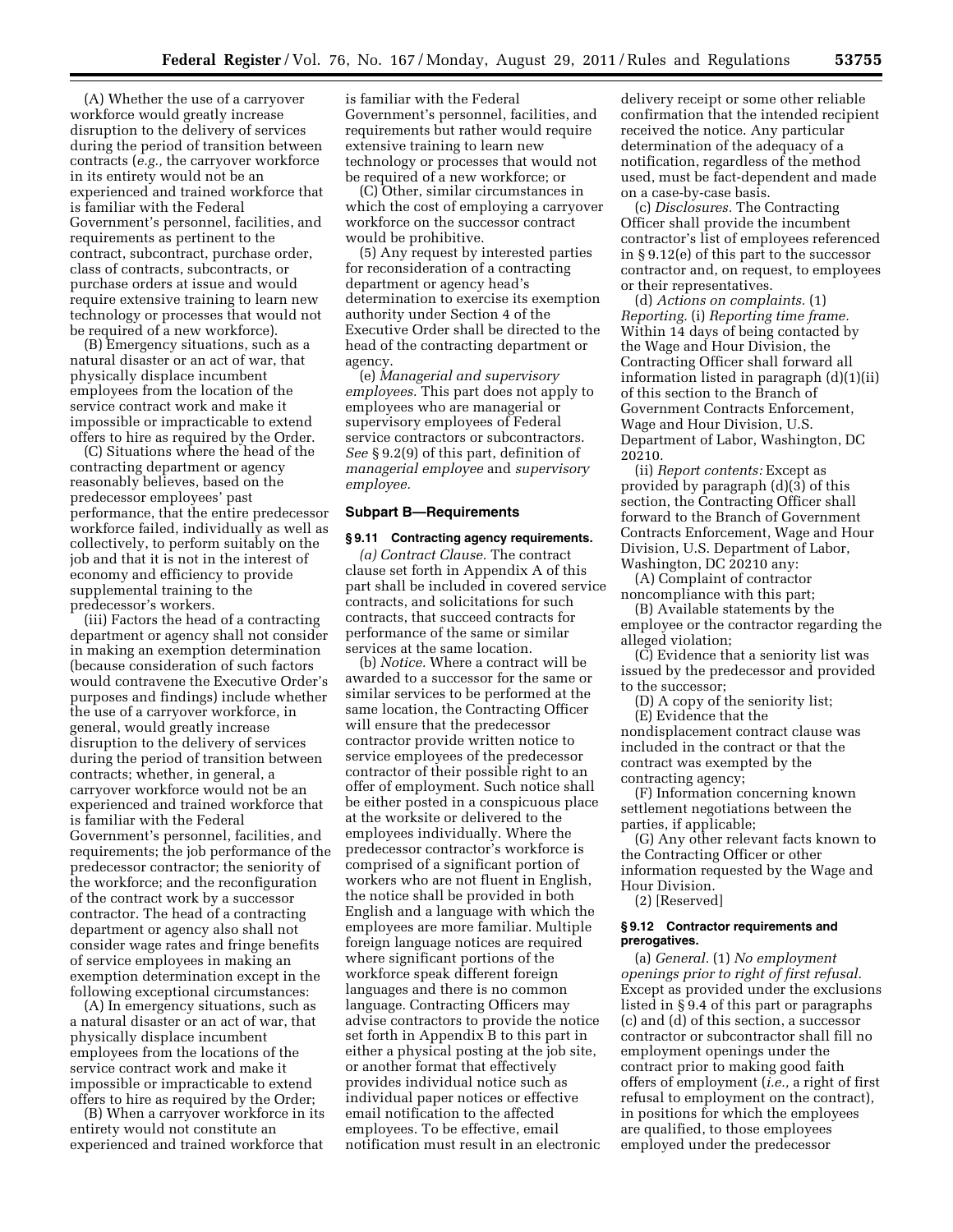contract whose employment will be terminated as a result of award of the contract or the expiration of the contract under which the employees were hired. The contractor and its subcontractors shall make a bona fide, express offer of employment to a position for which the employee is qualified to each employee and shall state the time within which the employee must accept such offer, but in no case shall the period within which the employee must accept the offer of employment be less than 10 days.

(2) *No seniority list available.* The successor contractor's obligation to offer a right of first refusal exists even if the successor contractor has not been provided a list of the predecessor contractor's employees or the list does not contain the names of all persons employed during the final month of contract performance.

(3) *Determining eligibility.* While a person's entitlement to a job offer under this part usually will be based on whether he or she is named on the certified list of all service employees working under the predecessor's contract or subcontracts during the last month of contract performance, a contractor must also accept other credible evidence of an employee's entitlement to a job offer under this part. For example, even if a person's name does not appear on the list of employees on the predecessor contract, an employee's assertion of an assignment to work on a contract during the predecessor's last month of performance coupled with contracting agency staff verification could constitute credible evidence of an employee's entitlement to a job offer, as otherwise provided for in this part. Similarly, an employee could demonstrate eligibility by producing a paycheck stub identifying the work location and dates worked.

(b) *Method of job offer.* (1) *Bona-fide offer.* Except as otherwise provided in this part, a contractor must make a bona fide express offer of employment to each qualified employee on the predecessor contract before offering employment on the contract to any other person. In determining whether an employee is entitled to a bona fide, express offer of employment, a contractor may consider the exceptions set forth in paragraph (c) of this section and may utilize employment screening processes (*i.e.,*  drug tests, background checks, security clearance checks, and similar preemployment screening mechanisms) only when such processes are provided for by the contracting agency, are conditions of the service contract, and are consistent with the Executive Order. The obligation to offer employment

under this part shall cease upon the employee's first refusal of a bona fide offer to employment on the contract.

(2) *Establishing time limit for employee response.* The contractor shall state the time within which an employee must accept an employment offer, but in no case may the period in which the employee has to accept the offer be less than 10 days.

(3) *Process.* The successor contractor must, in writing or orally, offer employment to each employee. *See also*  paragraph (f) of this section, Recordkeeping. In order to ensure that the offer is effectively communicated, the successor contractor should take reasonable efforts to make the offer in a language that each worker understands. For example, if the contractor holds a meeting for a group of employees on the predecessor contract in order to extend the employment offers, having a coworker or other person who fluently translates for employees who are not fluent in English would satisfy this provision.

(4) *Different job position.* As a general matter, an offer of employment on the successor's contract will be presumed to be a bona fide offer of employment, even if it is not for a position similar to the one the employee previously held but one for which the employee is qualified. If a question arises concerning an employee's qualifications, that question shall be decided based upon the employee's education and employment history, with particular emphasis on the employee's experience on the predecessor contract. A contractor must base its decision regarding an employee's qualifications on credible information provided by a knowledgeable source such as the predecessor contractor, the local supervisor, the employee, or the contracting agency.

(5) *Different employment terms and conditions.* An offer of employment to a position on the contract under different employment terms and conditions, including changes to pay or benefits, than the employee held with the predecessor contractor will be considered bona fide, if the reasons are not related to a desire that the employee refuse the offer or that other employees be hired for the offer.

(6) *Termination after contract commencement.* Where an employee is terminated under circumstances suggesting the offer of employment may not have been bona fide, the facts and circumstances of the offer and the termination will be closely examined during any compliance action to ensure the offer was bona fide.

(c) *Exceptions.* The successor contractor will bear the responsibility of demonstrating the appropriateness of claiming any of the following exceptions to the nondisplacement provisions subject to this part.

(1) *Nondisplaced employees.* (i) A contractor or subcontractor is not required to offer employment to any employee of the predecessor contractor who will be retained by the predecessor contractor.

(ii) The contractor must presume that all employees hired to work under a predecessor's Federal service contract will be terminated as a result of the award of the successor contract, absent an ability to demonstrate a reasonable belief to the contrary that is based upon credible information provided by a knowledgeable source such as the predecessor contractor or the employee.

(2) *Successor's current employees.* A contractor or subcontractor may employ under the contract any employee who has worked for the contractor or subcontractor for at least 3 months immediately preceding the commencement of the contract and who would otherwise face lay-off or discharge.

(3) *Predecessor contractor's nonservice employees.* (i) A contractor or subcontractor is not required to offer employment to any employee of the predecessor who is not a service employee. *See* § 9.2 of this part for definitions of *employee, managerial employee* and *supervisory employee.* 

(ii) The contractor must presume that all employees hired to work under a predecessor's Federal service contract are service employees, absent an ability to demonstrate a reasonable belief to the contrary that is based upon credible information provided by a knowledgeable source such as the predecessor contractor, the employee, or the contracting agency. Information regarding the general business practices of the predecessor contractor or the industry is not sufficient to claim this exemption.

(4) *Employee's past unsuitable performance.* (i) A contractor or subcontractor is not required to offer employment to any employee of the predecessor contractor for whom the contractor or any of its subcontractors reasonably believes, based on the particular employee's past performance, has failed to perform suitably on the job.

(ii)(A) The contractor must presume that all employees working under the predecessor contract in the last month of performance performed suitable work on the contract, absent an ability to demonstrate a reasonable belief to the contrary that is based upon written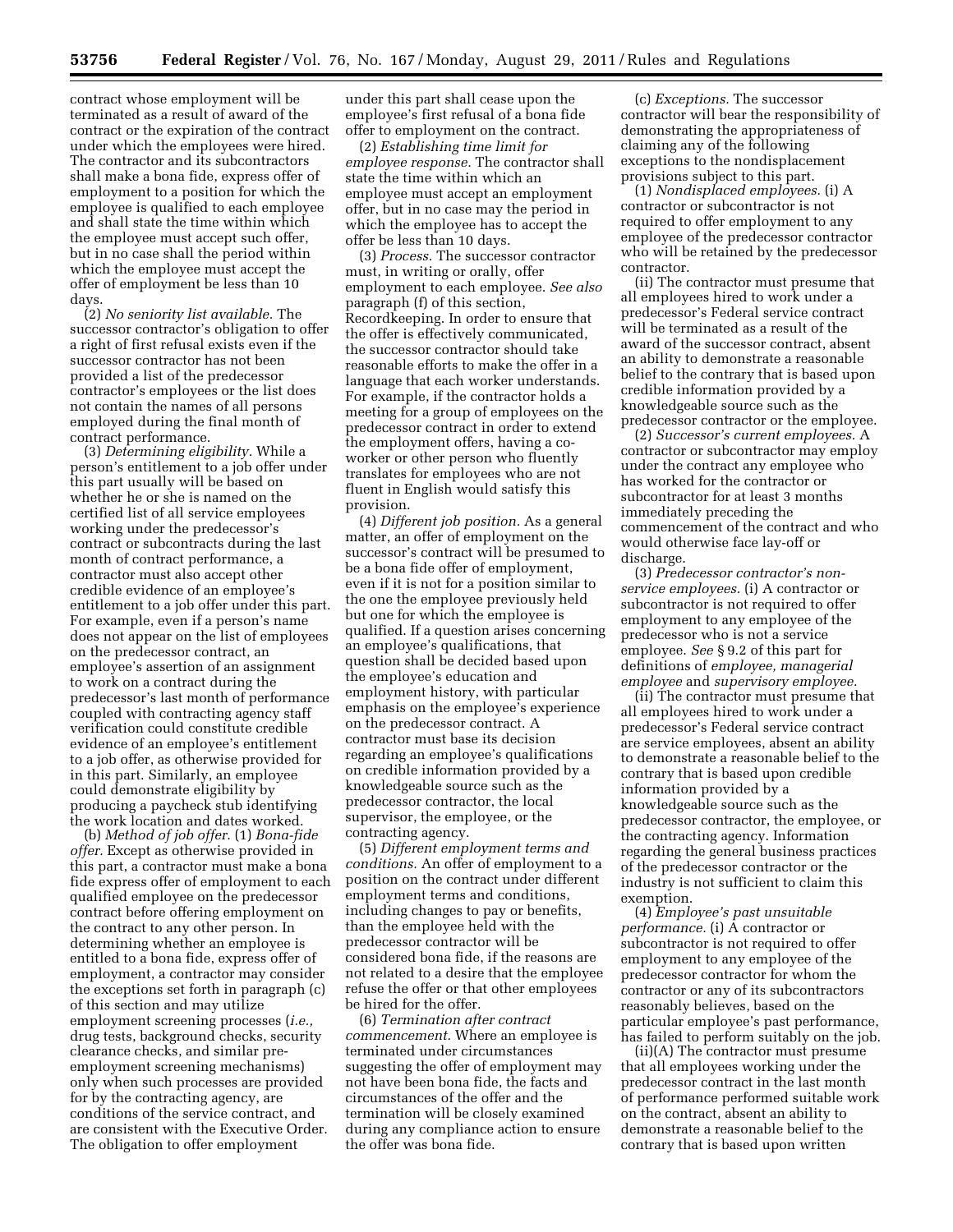credible information provided by a knowledgeable source such as the predecessor contractor and its subcontractors, the local supervisor, the employee, or the contracting agency.

(B) For example, a contractor may demonstrate its reasonable belief that the employee, in fact, failed to perform suitably on the predecessor contract through written evidence of disciplinary action taken for poor performance or evidence directly from the contracting agency that the particular employee did not perform suitably. The performance determination must be made on an individual basis for each employee. Information regarding the general performance of the predecessor contractor is not sufficient to claim this exception.

(5) *Non-Federal work.* (i) A contractor or subcontractor is not required to offer employment to any employee hired to work under a predecessor's Federal service contract and one or more nonfederal service contracts as part of a single job, provided that the employee was not deployed in a manner that was designed to avoid the purposes of this part.

(ii) The successor contractor must presume that no employees hired to work under a predecessor's Federal service contract worked on one or more nonfederal service contracts as part of a single job, unless the successor can demonstrate a reasonable belief to the contrary. The successor contractor must demonstrate that its belief is reasonable and is based upon credible information provided by a knowledgeable source such as the predecessor contractor, the local supervisor, the employee, or the contracting agency. Information regarding the general business practices of the predecessor contractor or the industry is not sufficient.

(iii) A contractor that makes a reasonable determination that a predecessor contractor's employee also performed work on one or more nonfederal service contracts as part of a single job must also make a reasonable determination that the employee was not deployed in such a way that was designed to avoid the purposes of this part. The successor contractor must demonstrate that its belief is reasonable and is based upon credible information that has been provided by a knowledgeable source such as the employee or the contracting agency. For example, evidence from a contracting agency that an employee worked only occasionally on a Federal service contract combined with a statement from the employee indicating fulltime employment with the predecessor would, absent other facts, constitute the

basis for a reasonable belief that there is no obligation to offer employment to the employee. On the other hand, information suggesting a change in how a predecessor contractor deployed employees near the end of the contract period could suggest an effort to evade the purposes of this part.

(d) *Reduced staffing.* (1) *Contractor determines how many employees.* (i) A contractor or subcontractor shall determine the number of employees necessary for efficient performance of the contract or subcontract and, for bona fide staffing or work assignment reasons, may elect to employ fewer employees than the predecessor contractor employed in connection with performance of the work. Thus, the successor contractor need not offer employment on the contract to all employees on the predecessor contract, but must offer employment only to the number of eligible employees the successor contractor believes necessary to meet its anticipated staffing pattern, except that:

(ii) Where, in accordance with this authority to employ fewer employees, a successor contractor does not offer employment to all the predecessor contract employees, the obligation to offer employment shall continue for 90 days after the successor contractor's first date of performance on the contract. The contractor's obligation under this part will end when all of the predecessor contract employees have received a bona fide job offer, including stating the time within which the employee must accept such offer, which must be no less than 10 days, or the 90-day window of obligation has expired. The following three examples demonstrate the principle.

(A) A contractor with 18 employment openings and a list of 20 employees from the predecessor contract must continue to offer employment to individuals on the list until 18 of the employees accept the contractor's employment offer or until the remaining employees have rejected the offer. If an employee quits or is terminated from the successor contract within 90 days of the first date of contract performance, the contractor must first offer employment to any remaining eligible employees of the predecessor contract.

(B) A successor contractor originally offers 20 jobs to predecessor contract employees on a contract that had 30 positions under the predecessor contractor. The first 20 predecessor contract employees the successor contractor approaches accept the employment offer. Within a month of commencing work on the contract, the successor determines that it must hire

seven additional employees to perform the contract requirements. The first three predecessor contract employees to whom the successor offers employment decline the offer; however, the next four predecessor contract employees accept the offers. In accordance with the provisions of this section, the successor contractor offers employment on the contract to the three remaining predecessor contract employees who all accept; however, two employees on the contract quit five weeks later. The successor contractor has no further obligation under this part to make a second employment offer to the persons who previously declined an offer of employment on the contract.

(C) A successor contractor reduces staff on a successor contract by two positions from the predecessor contract's staffing pattern. Each predecessor contract employee the successor approaches accepts the employment offer; therefore, employment offers are not made to two predecessor contract employees. The successor contractor terminates an employee five months later. The successor contractor has no obligation to offer employment to the two remaining employees from the predecessor contract, because more than 90 days have passed since the successor contractor's first date of performance on the contract.

(2) *Contractor determines which employees.* The contractor, subject to provisions of this part and other applicable restrictions (including nondiscrimination laws and regulations), will determine to which employees it will offer employment. *See* § 9.1(b) regarding compliance with other requirements.

(3) *Changes to staffing pattern.* Where a contractor reduces the number of employees in any occupation on a contract with multiple occupations, resulting in some displacement, the contractor shall scrutinize each employee's qualifications in order to offer positions to the greatest number of predecessor contract employees possible. Example: A successor contract is awarded for a food preparation and services contract with Cook II, Cook I and dishwasher positions. The Cook II position requires a higher level of skill than the Cook I position. The successor contractor reconfigures the staffing pattern on the contract by increasing the number persons employed as a Cook II and Dishwashers but reducing the number of Cook I employees. The successor contractor must examine the qualifications of each Cook I to see if a position as either a Cook II or Dishwasher is possible. Conversely,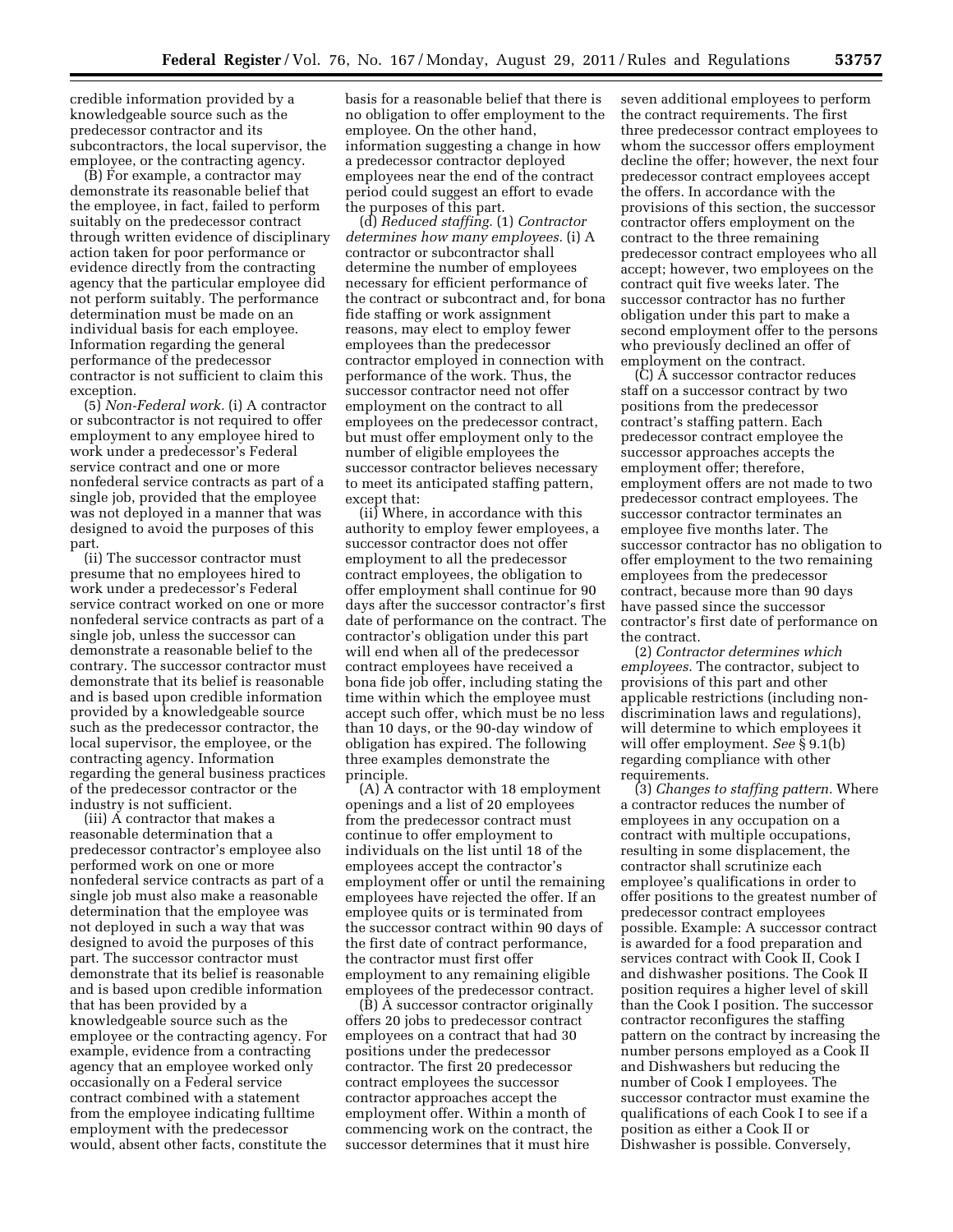were the contractor to increase the number of Cook I employees, decrease the number of Cook II employees, and keep the same number of Dishwashers the contractor would generally be able offer Cook I positions to some Cook II employees, because the Cook II performs a higher level occupation. The contractor would also need to consider whether offering Dishwasher positions to Cook I employees would result in less overall displacement. Finally, should some Dishwashers decline the employment offer, the Contractor would need to consider the qualifications of the Cooks at both levels and offer positions on the contract in a way that results in the least displacement.

(e) *Contractor obligations near end of contract performance.* (1) Certified list of employees provided 30 days before contract completion. The contractor shall, not less than 30 days before completion of the contractor's performance of services on a contract, furnish the Contracting Officer with a list of the names of all service employees working under the contract and its subcontracts at the time the list is submitted. The list shall also contain anniversary dates of employment of each service employee under the contract and its predecessor contracts with either the current or predecessor contractors or their subcontractors. Assuming there are no changes to the workforce before the contract is completed, the contractor may use the list submitted, or to be submitted, to satisfy the requirements of the contract clause specified at 29 CFR 4.6(l)(2) to meet this provision.

(2) Certified list of employees provided 10 days before contract completion. Where changes to the workforce are made after the submission of the certified list described in paragraph (e)(1) of this section, the contractor shall, not less than 10 days before completion of the contractor's performance of services on a contract, furnish the Contracting Officer with a certified list of the names of all service employees employed within the last month of contract performance. The list shall also contain anniversary dates of employment and, where applicable, dates of separation of each service employee under the contract and its predecessor contracts with either the current or predecessor contractors or their subcontractors. The contractor may use the list submitted to satisfy the requirements of the contract clause specified at 29 CFR 4.6(l)(2) to meet this provision.

(f) *Recordkeeping.* (1) *Form of records.*  This part prescribes no particular order or form of records for contractors. A

contractor may use records developed for any purpose to satisfy the requirements of this part, provided the records otherwise meet the requirements and purposes of this part and are fully accessible. The requirements of this part shall apply to all records regardless of their format (*e.g.,* paper or electronic).

(2) *Records to be retained.* (i) The contractor shall maintain copies of any written offers of employment or a contemporaneous written record of any oral offers of employment, including the date, location, and attendance roster of any employee meeting(s) at which the offers were extended, a summary of each meeting, a copy of any written notice that may have been distributed, and the names of the employees from the predecessor contract to whom an offer was made.

(ii) The contractor shall maintain a copy of any record that forms the basis for any exclusion or exemption claimed under this part.

(iii) The contractor shall maintain a copy of the employee list received from the contracting agency. *See* paragraph (e) of this section, contractor obligations near end of contract.

(iv) Every contractor who makes retroactive payment of wages or compensation under the supervision of the Administrator of the Wage and Hour Division pursuant to § 9.24(b) of this part, shall:

(A) Record and preserve, as an entry on the pay records, the amount of such payment to each employee, the period covered by such payment, and the date of payment.

(B) Prepare a report of each such payment on a receipt form provided by or authorized by the Wage and Hour Division, and

(*1*) Preserve a copy as part of the records,

(*2*) Deliver a copy to the employee, and

(*3*) File the original, as evidence of payment by the contractor and receipt by the employee, with the Administrator or an authorized representative within 10 days after payment is made.

(3) *Records retention period.* The contractor shall retain records prescribed by section § 9.12(f)(2) of this part for not less than a period of three years from the date the records were created.

(4) *Disclosure.* The contractor must provide copies of such documentation upon request of any authorized representative of the contracting agency or Department of Labor.

(g) *Investigations.* The contractor shall cooperate in any review or investigation

conducted pursuant to this part and shall not interfere with the investigation or intimidate, blacklist, discharge, or in any other manner discriminate against any person because such person has cooperated in an investigation or proceeding under this part or has attempted to exercise any rights afforded under this part. This obligation to cooperate with investigations is not limited to investigations of the contractor's own actions, but also includes investigations related to other contractors (*e.g.,* predecessor and subsequent contractors) and subcontractors.

# **Subpart C—Enforcement**

# **§ 9.21 Complaints.**

*With Wage and Hour Division.* Any employee(s) or authorized employee representative(s) of the predecessor contractor who believes the successor contractor has violated this part may file a complaint with the Wage and Hour Division within 120 days from the first date of contract performance. The employee may file a complaint directly with the Branch of Government Contracts Enforcement, Wage and Hour Division, U.S. Department of Labor, Washington, DC 20210.

#### **§ 9.22 Wage and Hour Division conciliation.**

After obtaining information regarding alleged violations, the Wage and Hour Division may contact the successor contractor about the complaint and attempt to conciliate and reach a resolution that is consistent with the requirements of this part and is acceptable to both the complainant(s) and the successor contractor.

#### **§ 9.23 Wage and Hour Division investigation.**

(a) *Initial investigation.* The Administrator may initiate an investigation under this part either as the result of the unsuccessful conciliation of a complaint or at any time on his or her own initiative. As part of the investigation, the Administrator may inspect the records of the predecessor and successor contractors (and make copies or transcriptions thereof), question the predecessor and successor contractors and any employees of these contractors, and require the production of any documentary or other evidence deemed necessary to determine whether a violation of this part (including conduct warranting imposition of ineligibility sanctions pursuant to § 9.24(d) of this part) has occurred.

(b) *Subsequent investigations.* The Administrator may conduct a new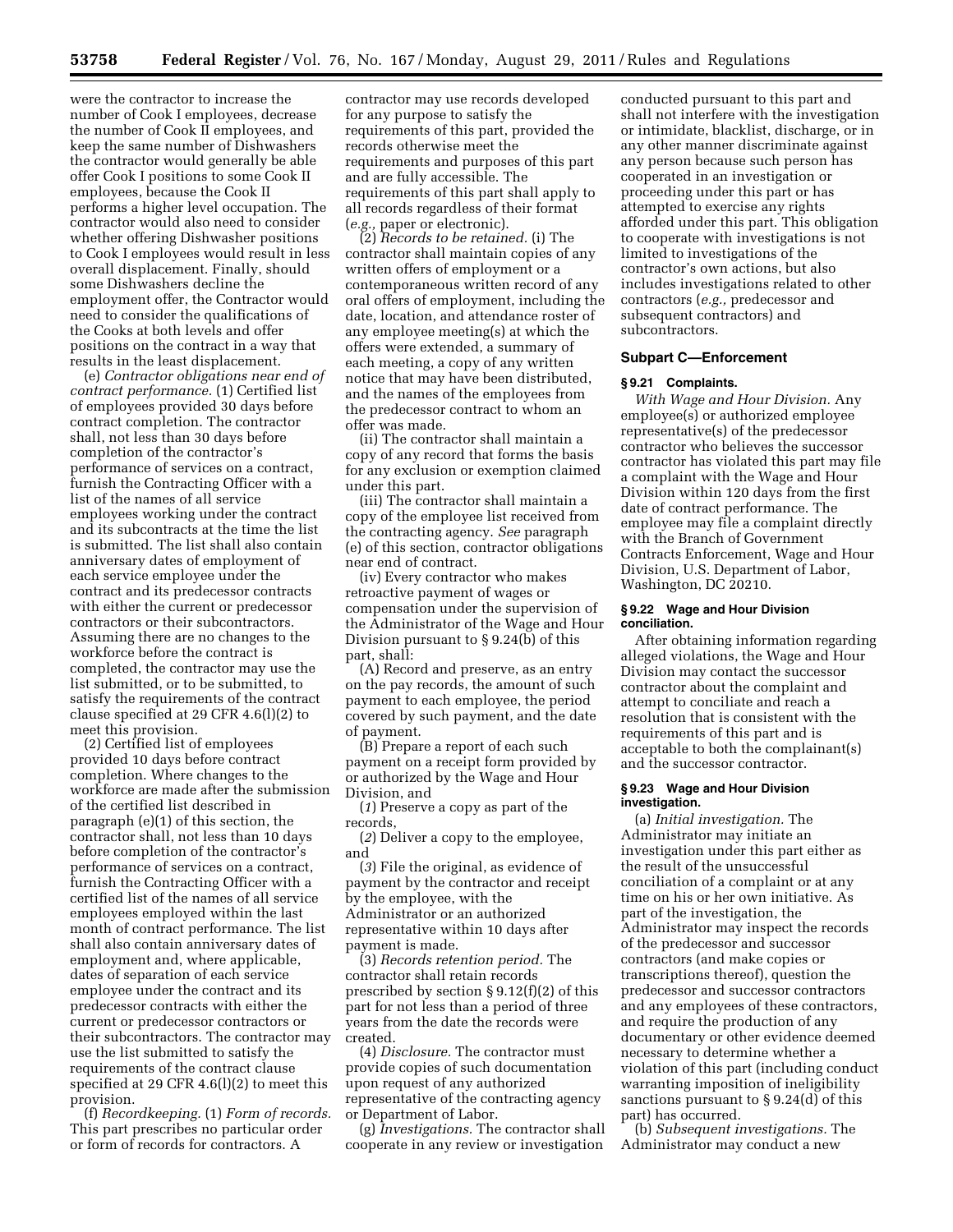investigation or issue a new determination if the Administrator concludes circumstances warrant, such as where the proceedings before an Administrative Law Judge reveal that there may have been violations with respect to other employees of the contractor, where imposition of ineligibility sanctions is appropriate, or where the contractor has failed to comply with an order of the Secretary.

### **§ 9.24 Remedies and sanctions for violations of this part.**

(a) *Authority.* Executive Order 13495 provides that the Secretary shall have the authority to issue orders prescribing appropriate remedies, including, but not limited to, requiring the contractor to offer employment, in positions for which the employees are qualified, to employees from the predecessor contract and the payment of wages lost.

(b) *Unpaid wages or other relief due.*  In addition to satisfying any costs imposed under §§ 9.34(j) or 9.35(d) of this part, a contractor who violates any provision of this part shall take appropriate action to abate the violation, which may include hiring each affected employee in a position on the contract for which the employee is qualified, together with compensation (including lost wages), terms, conditions, and privileges of that employment.

(c) *Withholding of funds.* (1) *Unpaid wages or other relief.* After an investigation and a determination by the Administrator that lost wages or other monetary relief is due, the Administrator may direct that so much of the accrued payments due on either the contract or any other contract between the contractor and the Government shall be withheld as are necessary to pay the moneys due. Upon the final order of the Secretary that such moneys are due, the Administrator may direct that such withheld funds be transferred to the Department of Labor for disbursement.

(2) *List of employees.* If the Contracting Officer or the Administrator, upon final order of the Secretary, finds that the predecessor contractor has failed to provide a list of the names of employees working under the contract in accordance with § 9.12(e) of this part, the Contracting Officer may in his or her discretion, or upon request by the Administrator, take such action as may be necessary to cause the suspension of the payment of contract funds until such time as the list is provided to the Contracting Officer.

(d) *Ineligibility listing.* Where the Secretary finds that a contractor has failed to comply with any order of the Secretary, or has committed willful or

aggravated violations of this part, the Secretary may order that the contractor and its responsible officers, and any firm in which the contractor has a substantial interest, shall be ineligible to be awarded any contract or subcontract of the United States for a period of up to three years. Neither an order for debarment of any contractor or subcontractor from further Government contracts under this section nor the inclusion of a contractor or subcontractor on a published list of noncomplying contractors shall be carried out without affording the contractor or subcontractor an opportunity for a hearing.

# **Subpart D—Administrator's Determination, Mediation, and Administrative Proceedings**

#### **§ 9.31 Determination of the Administrator.**

(a) *Written determination.* Upon completion of an investigation under § 9.23 of this part, and provided that a resolution is not reached that is consistent with the requirements of this part and acceptable to both the complainant(s) and the successor contractor, the Administrator will issue a written determination of whether a violation has occurred. The determination shall contain a statement of the investigation findings and conclusions. A determination that a violation occurred shall address appropriate relief and the issue of ineligibility sanctions where appropriate. The Administrator will notify any complainant(s); employee representative(s); contractor, including the prime contractor if a subcontractor is implicated; and contractor representative(s) by personal service or by registered or certified mail to the last known address, of the investigation findings. Where service by certified mail is not accepted by the party, the Administrator may exercise discretion to serve the determination by regular mail.

(b) *Notice to parties and effect.* (1) *Relevant facts in dispute.* Except as provided in paragraph (b)(2) of this section, the determination of the Administrator shall advise the parties (ordinarily any complainant, the successor contractor, and any of their representatives) that the notice of determination shall become the final order of the Secretary and shall not be appealable in any administrative or judicial proceeding unless, postmarked within 20 days of the date of the determination of the Administrator, the Chief Administrative Law Judge receives a request for a hearing pursuant to § 9.32(b)(1) of this part. A detailed

statement of the reasons why the Administrator's ruling is in error, including facts alleged to be in dispute, if any, shall be submitted with the request for a hearing. The Administrator's determination not to seek ineligibility sanctions shall not be appealable.

(2) *Relevant facts not in dispute.* If the Administrator concludes that no relevant facts are in dispute, the parties and their representatives, if any, will be so advised and will be further advised that the determination shall become the final order of the Secretary and shall not be appealable in any administrative or judicial proceeding unless, postmarked within 20 days of the date of the determination of the Administrator, a petition for review is filed with the Administrative Review Board pursuant to § 9.32(b)(2) of this part. The determination will further advise that if an aggrieved party disagrees with the factual findings or believes there are relevant facts in dispute, the aggrieved party may advise the Administrator of the disputed facts and request a hearing by letter, which must be received within 20 days of the date of the determination. The Administrator will either refer the request for a hearing to the Chief Administrative Law Judge, or notify the parties and their representatives, if any, of the determination of the Administrator that there is no relevant issue of fact and that a petition for review may be filed with the Administrative Review Board within 20 days of the date of the notice, in accordance with the procedures at § 9.32(b)(2) of this part.

#### **§ 9.32 Requesting appeals.**

(a) *General.* If any party desires review of the determination of the Administrator, including judicial review, a request for an Administrative Law Judge hearing or petition for review by the Administrative Review Board must first be filed in accordance with § 9.31(b) of this part.

(b) *Process.* (1) *For Administrative Law Judge hearing.* (i) *General.* Any aggrieved party may file a request for a hearing by an Administrative Law Judge within 20 days of the determination of the Administrator. The request for a hearing shall be accompanied by a copy of the determination of the Administrator and may be filed by U.S. mail, facsimile (FAX), telegram, hand delivery, next-day delivery, or a similar service. At the same time, a copy of any request for a hearing shall be sent to the complainant(s) or successor contractor, and their representatives, if any, as appropriate; the Administrator of the Wage and Hour Division; and the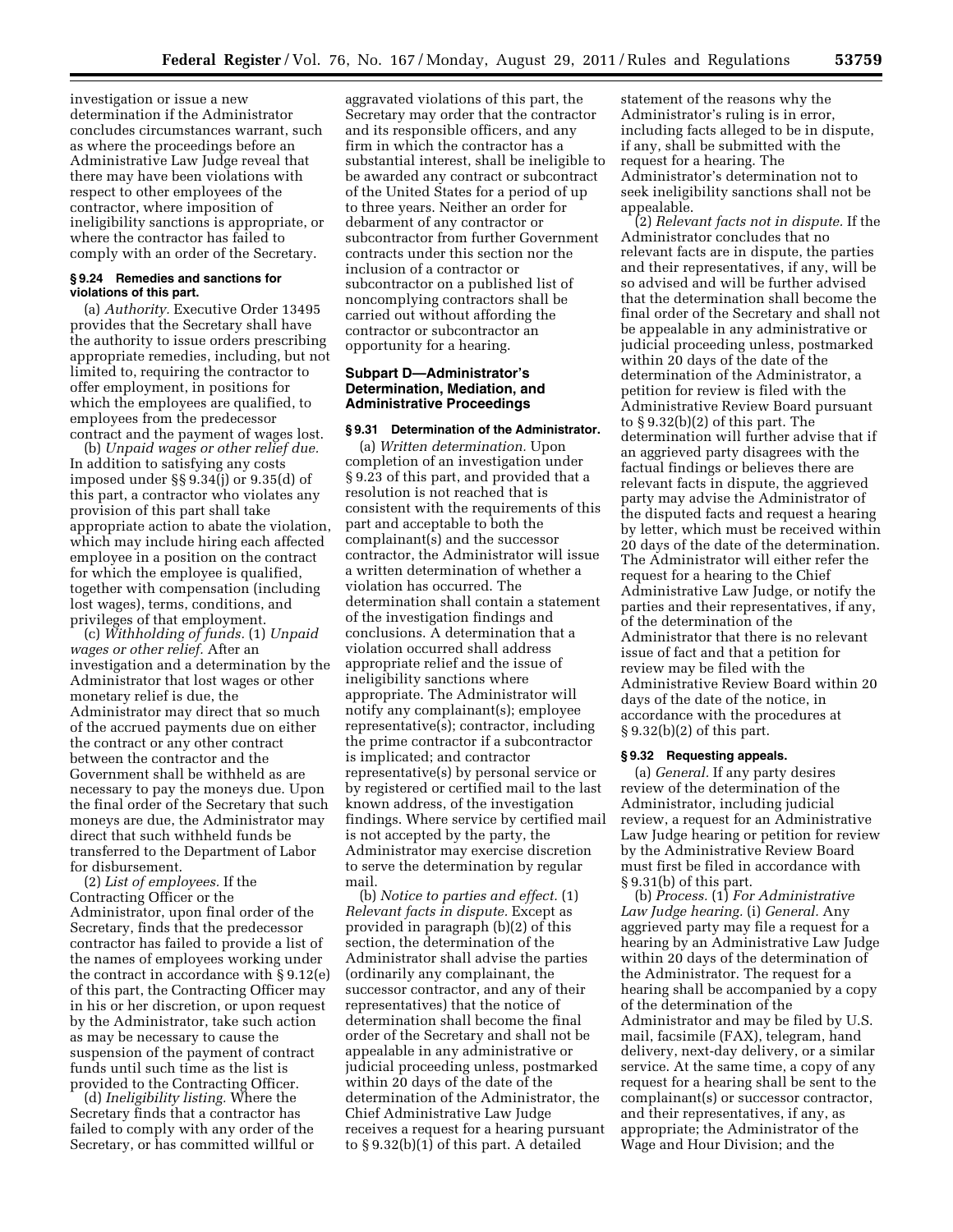Associate Solicitor, Division of Fair Labor Standards, U.S. Department of Labor, Washington, DC 20210.

(ii) *By the complainant.* The complainant or any other interested party may request a hearing where the Administrator determines, after investigation, that there is no basis for a finding that a contractor has committed violation(s), or where the complainant or other interested party believes that the Administrator has ordered inadequate monetary relief. In such a proceeding, the party requesting the hearing shall be the prosecuting party and the contractor shall be the respondent; the Administrator may intervene as a party or appear as amicus curiae at any time in the proceeding, at the Administrator's discretion.

(iii) *By the contractor.* The contractor or any other interested party may request a hearing where the Administrator determines, after investigation, that the contractor has committed violation(s). In such a proceeding, the Administrator shall be the prosecuting party and the contractor shall be the respondent.

(2) *For Administrative Review Board review.* (i) *General.* Any aggrieved party desiring review of a determination of the Administrator in which there were no relevant facts in dispute, or an Administrative Law Judge's decision, shall file a written petition for review with the Administrative Review Board that must be postmarked within 20 days of the date of the determination or decision and shall be served on all parties and, where the case involves an appeal from an Administrative Law Judge's decision, the Chief Administrative Law Judge. *See also*  § 9.32(b)(1) of this part.

(ii) *Contents and service.* (A) A petition for review shall refer to the specific findings of fact, conclusions of law, or order at issue.

(B) Copies of the petition and all briefs shall be served on the Administrator, Wage and Hour Division, and on the Associate Solicitor, Division of Fair Labor Standards, U.S. Department of Labor, Washington, DC 20210.

(c) *Effect of filing.* If a timely request for hearing or petition for review is filed, the determination of the Administrator or the decision of the Administrative Law Judge shall be inoperative unless and until the Administrative Review Board issues an order affirming the determination or decision, or the determination or decision otherwise becomes a final order of the Secretary. If a petition for review concerns only the imposition of ineligibility sanctions, however, the

remainder of the decision shall be effective immediately. No judicial review shall be available unless a timely petition for review to the Administrative Review Board is first filed.

#### **§ 9.33 Mediation.**

(a) *General.* The parties are encouraged to resolve disputes in accordance with the conciliation procedures set forth at § 9.22 of this part, or, where such efforts have failed, to utilize settlement judges to mediate settlement negotiations pursuant to 29 CFR 18.9 when those provisions apply. At any time after commencement of a proceeding, the parties jointly may move to defer the hearing for a reasonable time to permit negotiation of a settlement or an agreement containing findings and an order disposing of the whole or any part of the proceeding.

(b) *Appointing settlement judge for cases scheduled with the Office of Administrative Law Judges.* Upon a request by a party or the presiding Administrative Law Judge, the Chief Administrative Law Judge may appoint a settlement judge. The Chief Administrative Law Judge has sole discretion to decide whether to appoint a settlement judge, except that a settlement judge shall not be appointed when a party objects to referral of the matter to a settlement judge.

# **§ 9.34 Administrative Law Judge hearings.**

(a) *Authority.* (1) *General.* The Office of Administrative Law Judges has jurisdiction to hear and decide appeals pursuant to § 9.31(b)(1) of this part concerning questions of law and fact from determinations of the Administrator issued under § 9.31 of this part. In considering the matters within the scope of its jurisdiction, the Administrative Law Judge shall act as the authorized representative of the Secretary and shall act fully and, subject to an appeal filed under § 9.32(b)(2) of this part, finally on behalf of the Secretary concerning such matters.

(2) *Limit on scope of review.* (i) The Administrative Law Judge shall not have jurisdiction to pass on the validity of any provision of this part.

(ii) The Equal Access to Justice Act, as amended, does not apply to hearings under this part. Accordingly, an Administrative Law Judge shall have no authority to award attorney fees and/or other litigation expenses pursuant to the provisions of the Equal Access to Justice Act for any proceeding under this part.

(b) *Scheduling.* If the case is not stayed to attempt settlement in accordance with § 9.33(a) of this part, the Administrative Law Judge to whom the case is assigned shall, within 15

calendar days following receipt of the request for hearing, notify the parties and any representatives, of the day, time, and place for hearing. The date of the hearing shall not be more than 60 days from the date of receipt of the request for hearing.

(c) *Dismissing challenges for failure to participate.* The Administrative Law Judge may, at the request of a party or on his/her own motion, dismiss a challenge to a determination of the Administrator upon the failure of the party requesting a hearing or his/her representative to attend a hearing without good cause; or upon the failure of said party to comply with a lawful order of the Administrative Law Judge.

(d) *Administrator's participation.* At the Administrator's discretion, the Administrator has the right to participate as a party or as amicus curiae at any time in the proceedings, including the right to petition for review of a decision of an Administrative Law Judge in a case in which the Administrator has not previously participated. The Administrator shall participate as a party in any proceeding in which the Administrator has found any violation of this part, except where the complainant or other interested party challenges only the amount of monetary relief. *See also*  § 9.32(b)(2)(i)(C) of this part.

(e) *Agency participation.* A Federal agency that is interested in a proceeding may participate, at the agency's discretion, as amicus curiae at any time in the proceedings. At the request of such Federal agency, copies of all pleadings in a case shall be served on the Federal agency, whether or not the agency is participating in the proceeding.

(f) *Requesting documents.* Copies of the request for hearing and documents filed in all cases, whether or not the Administrator is participating in the proceeding, shall be sent to the Administrator, Wage and Hour Division, and to the Associate Solicitor, Division of Fair Labor Standards, U.S. Department of Labor, Washington, DC 20210.

(g) *Rules of practice.* (1) The rules of practice and procedure for administrative hearings before the Office of Administrative Law Judges at 29 CFR part 18, subpart A, shall be applicable to the proceedings provided by this section. This part is controlling to the extent it provides any rules of special application that may be inconsistent with the rules in 29 CFR part 18, subpart A. The Rules of Evidence at 29 CFR 18, subpart B, shall not apply. Rules or principles designed to assure production of the most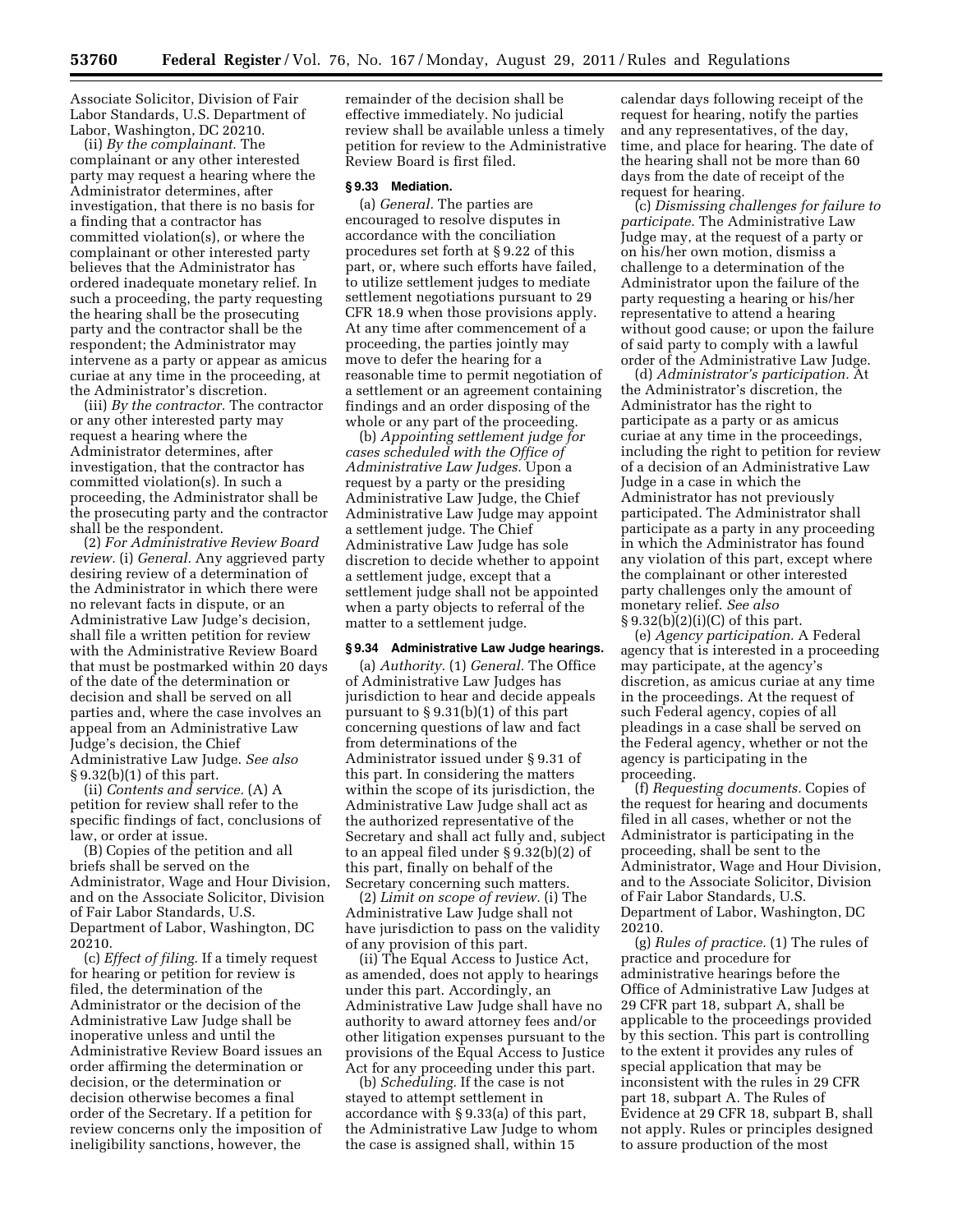probative evidence available shall be applied. The Administrative Law Judge may exclude evidence that is immaterial, irrelevant, or unduly repetitive.

(h) *Decisions.* The Administrative Law Judge shall issue a decision within 60 days after completion of the proceeding at which evidence was submitted. The decision shall contain appropriate findings, conclusions, and an order and be served upon all parties to the proceeding.

(i) *Orders.* Upon the conclusion of the hearing and the issuance of a decision that a violation has occurred, the Administrative Law Judge shall issue an order that the successor contractor take appropriate action to abate the violation, which may include hiring each affected employee in a position on the contract for which the employee is qualified, together with compensation (including lost wages), terms, conditions, and privileges of that employment. Where the Administrator has sought ineligibility sanctions, the order shall also address whether such sanctions are appropriate.

(j) *Costs.* If an order finding the successor contractor violated this part is issued, the Administrative Law Judge may assess against the contractor a sum equal to the aggregate amount of all costs (not including attorney fees) and expenses reasonably incurred by the aggrieved employee(s) in the proceeding. This amount shall be awarded in addition to any unpaid wages or other relief due under § 9.24(b) of this part.

(k) *Finality.* The decision of the Administrative Law Judge shall become the final order of the Secretary, unless a petition for review is timely filed with the Administrative Review Board as set forth in  $\S 9.32(b)(2)$  of this part.

#### **§ 9.35 Administrative Review Board proceedings.**

(a) *Authority.* (1) *General.* The Administrative Review Board has jurisdiction to hear and decide in its discretion appeals pursuant to § 9.31(b)(2) concerning questions of law and fact from determinations of the Administrator issued under § 9.31 of this part and from decisions of Administrative Law Judges issued under § 9.34 of this part. In considering the matters within the scope of its jurisdiction, the Board shall act as the authorized representative of the Secretary and shall act fully and finally on behalf of the Secretary concerning such matters.

(2) *Limit on scope of review.* (i) The Board shall not have jurisdiction to pass on the validity of any provision of this

part. The Board is an appellate body and shall decide cases properly before it on the basis of substantial evidence contained in the entire record before it. The Board shall not receive new evidence into the record.

(ii) The Equal Access to Justice Act, as amended, does not apply to proceedings under this part. Accordingly, for any proceeding under this part, the Administrative Review Board shall have no authority to award attorney fees and/or other litigation expenses pursuant to the provisions of the Equal Access to Justice Act for any proceeding under this part.

(b) *Decisions.* The Board's final decision shall be issued within 90 days of the receipt of the petition for review and shall be served upon all parties by mail to the last known address and on the Chief Administrative Law Judge (in cases involving an appeal from an Administrative Law Judge's decision).

(c) *Orders.* If the Board concludes that the contractor has violated this part, the final order shall order action to abate the violation, which may include hiring each affected employee in a position on the contract for which the employee is qualified, together with compensation (including lost wages), terms, conditions, and privileges of that employment. Where the Administrator has sought imposition of ineligibility sanctions, the Board shall also determine whether an order imposing ineligibility sanctions is appropriate.

(d) *Costs.* If a final order finding the successor contractor violated this part is issued, the Board may assess against the contractor a sum equal to the aggregate amount of all costs (not including attorney fees) and expenses reasonably incurred by the aggrieved employee(s) in the proceeding. This amount shall be awarded in addition to any unpaid wages or other relief due under § 9.24(b) of this part.

(e) *Finality.* The decision of the Administrative Review Board shall become the final order of the Secretary.

### **Appendix A to Part 9—Contract Clause**

#### **Nondisplacement of Qualified Workers**

(a) Consistent with the efficient performance of this contract, the contractor and its subcontractors shall, except as otherwise provided herein, in good faith offer those employees (other than managerial and supervisory employees) employed under the predecessor contract whose employment will be terminated as a result of award of this contract or the expiration of the contract under which the employees were hired, a right of first refusal of employment under this contract in positions for which employees are qualified. The contractor and its subcontractors shall determine the number of employees necessary for efficient

performance of this contract and may elect to employ fewer employees than the predecessor contractor employed in connection with performance of the work. Except as provided in paragraph (b) there shall be no employment opening under this contract, and the contractor and any subcontractors shall not offer employment under this contract, to any person prior to having complied fully with this obligation. The contractor and its subcontractors shall make a bona fide, express offer of employment to each employee as provided herein and shall state the time within which the employee must accept such offer, but in no case shall the period within which the employee must accept the offer of employment be less than 10 days.

(b) Notwithstanding the obligation under paragraph (a) above, the contractor and any subcontractors (1) may employ under this contract any employee who has worked for the contractor or subcontractor for at least 3 months immediately preceding the commencement of this contract and who would otherwise face lay-off or discharge, (2) are not required to offer a right of first refusal to any employee(s) of the predecessor contractor who are not service employees within the meaning of the Service Contract Act of 1965, as amended, 41 U.S.C. 6701(3), and (3) are not required to offer a right of first refusal to any employee(s) of the predecessor contractor whom the contractor or any of its subcontractors reasonably believes, based on the particular employee's past performance, has failed to perform suitably on the job.

(c) In accordance with Federal Acquisition Regulation 52.222–41(n), the contractor shall, not less than 10 days before completion of this contract, furnish the Contracting Officer a certified list of the names of all service employees working under this contract and its subcontracts during the last month of contract performance. The list shall also contain anniversary dates of employment of each service employee under this contract and its predecessor contracts either with the current or predecessor contractors or their subcontractors. The Contracting Officer will provide the list to the successor contractor, and the list shall be provided on request, to employees or their representatives.

(d) If it is determined, pursuant to regulations issued by the Secretary of Labor (Secretary), that the contractor or its subcontractors are not in compliance with the requirements of this clause or any regulation or order of the Secretary, appropriate sanctions may be imposed and remedies invoked against the contractor or its subcontractors, as provided in Executive Order 13495, the regulations, and relevant orders of the Secretary, or as otherwise provided by law.

(e) In every subcontract entered into in order to perform services under this contract, the contractor will include provisions that ensure that each subcontractor will honor the requirements of paragraphs (a) through (b) with respect to the employees of a predecessor subcontractor or subcontractors working under this contract, as well as of a predecessor contractor and its subcontractors. The subcontract shall also include provisions to ensure that the